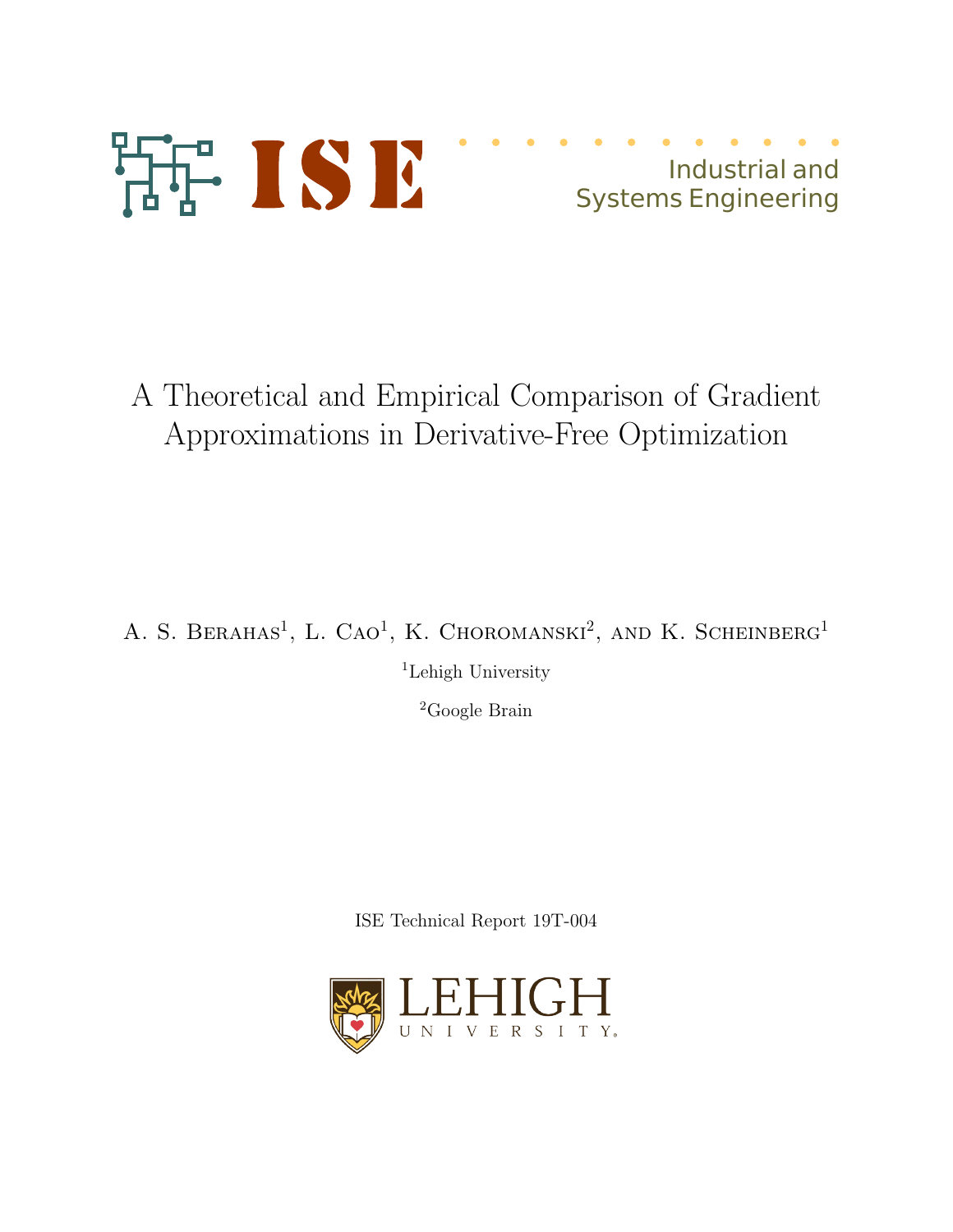# A Theoretical and Empirical Comparison of Gradient Approximations in Derivative-Free Optimization

A. S. Berahas<sup>∗</sup> L. Cao<sup>∗</sup> K. Choromanski† K. Scheinberg∗‡

May 19, 2019

#### Abstract

In this paper, we analyze several methods for approximating the gradient of a function using only function values. These methods include finite differences, linear interpolation, Gaussian smoothing and smoothing on a unit sphere. The methods differ in the number of functions sampled, the choice of the sample points and the way in which the gradient approximations are derived. For each method, we derive bounds on the number of samples and the sampling radius which guarantee favorable convergence properties for a line search or fixed step size descent method. To this end, we derive one common condition on the accuracy of gradient approximations which guarantees these convergence properties and then show how each method can satisfy this condition. We analyze the convergence properties even when this condition is only satisfied with some sufficiently large probability at each iteration, as happens to be the case with Gaussian smoothing and smoothing on a unit sphere. Finally, we present numerical results evaluating the quality of the gradient approximations as well as their performance in conjunction with a line search derivative-free optimization algorithm.

## 1 Introduction

We consider an unconstrained optimization problem of the form

$$
\min_{x \in \mathbb{R}^n} f(x),
$$

where  $f : \mathbb{R}^n \to \mathbb{R}$  is the output of some black-box procedure, e.g., the output of a simulation. In this setting, for any given  $x \in \mathbb{R}^n$ , one is able to obtain (at some cost) a possibly noisy evaluation of the objective function  $f(x)$ , or at least an unbiased estimate, but one cannot obtain explicit estimates of  $\nabla f(x)$ . We call this the Derivative-Free Optimization (DFO) setting [\[11,](#page-30-0) [16\]](#page-30-1).

DFO problems arise in a plethora of science and engineering applications, e.g., engineering design, weather forecasting and molecular geometry, to mention a few. Recently there has been increased interest in applying and analyzing DFO methods for policy optimization in reinforcement learning (RL) [\[13,](#page-30-2) [26\]](#page-31-0) as a particular case of simulation optimization. The key step in the majority of these methods is the computation of an estimate of the gradient of f. These estimates are inherently inexact for two main reasons: firstly, because they are computed using only function values, and secondly, because these function values can be noisy or stochastic. These two sources of inexactness, in principle, can be analyzed and bounded separately; in this paper we are interested in the first source of inexactness. In particular, we derive simple conditions on the accuracy of the gradient estimates under which standard optimization schemes, such as gradient descent, have fast and reliable convergence rates and we then analyze several popular methods for gradient estimation

<sup>∗</sup>Department of Industrial and Systems Engineering, Lehigh University, Bethlehem, PA, USA; E-mails: [albertberahas@](albertberahas@gmail.com) [gmail.com](albertberahas@gmail.com), <liyuan@lehigh.edu>, <katyas@lehigh.edu>

<sup>†</sup>Google Brain, New York, NY, USA; Email: <kchoro@google.com>

<sup>‡</sup>Corresponding author.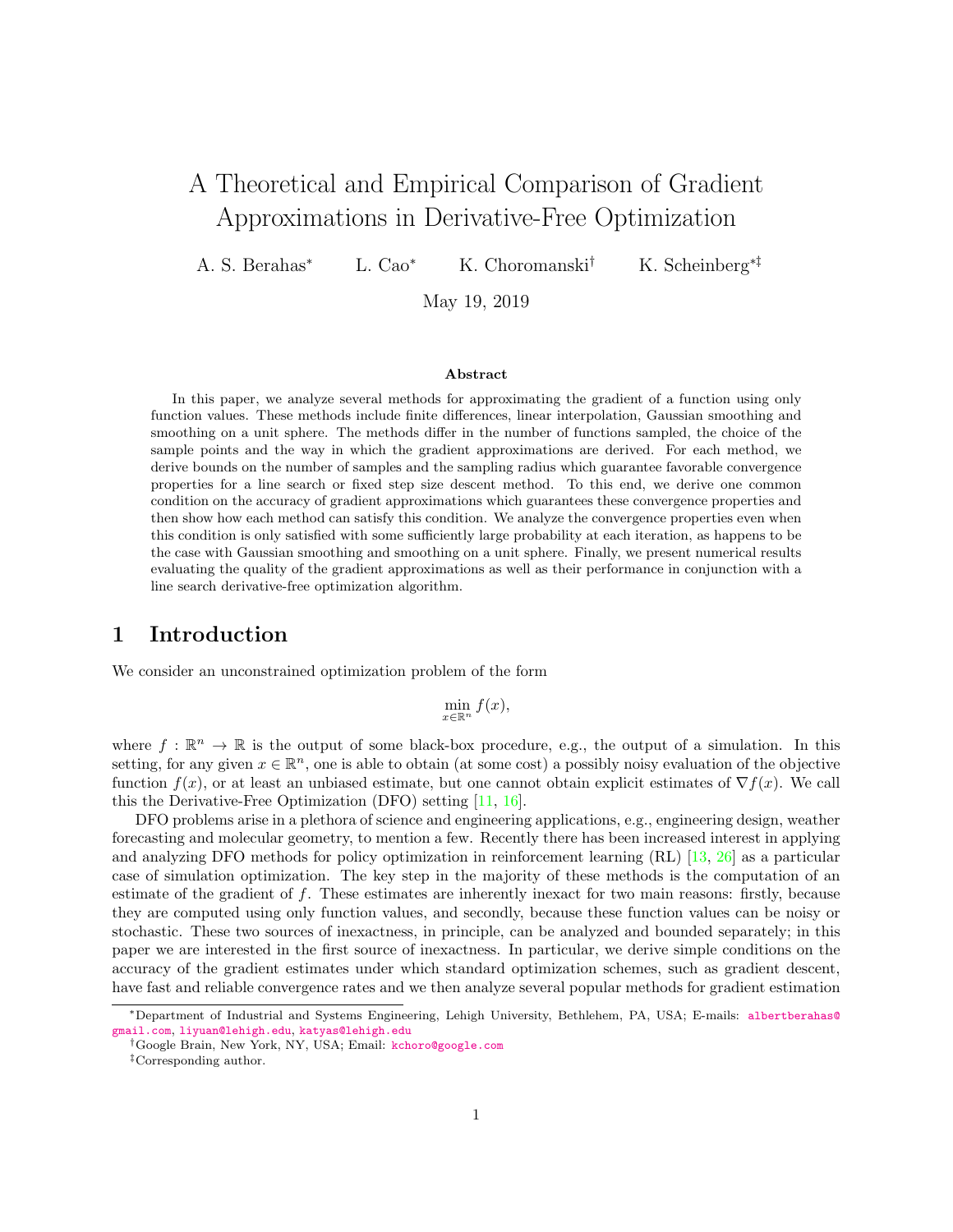in terms of the cost of guaranteeing these conditions. This cost includes the number of function evaluations per iteration and potentially other costs that depend on the dimension n.

The cost of evaluating the function f varies for different DFO problems. Specifically, there are problems for which it takes hours, or even days, to evaluate  $f$ , and other problems in which it may take seconds, or less. In some settings the function can be evaluated in parallel, and the algorithms can exploit this. Methods such as finite differences, for example, require exactly  $n + 1$  (or 2n, in the case of central finite difference) evaluation of f at precisely chosen sample points. Other methods, such as Gaussian smoothing [\[17,](#page-30-3) [21,](#page-30-4) [26\]](#page-31-0) or smoothing on a unit sphere [\[13,](#page-30-2) [14\]](#page-30-5), require as few as one or two function evaluations per iteration to obtain a (biased) stochastic gradient estimate (even for smooth deterministic functions). Of course, the variance of such estimates affects the behavior of the optimization algorithm and has to be considered in conjunction with the algorithm itself. In particular, in the case of large variance a diminishing sequence of step sizes needs to be employed, while in the case when the variance is controlled and reduced a fixed step size scheme can be employed and can result in fast convergence rates. So far most of papers that employ smoothing techniques for gradient approximation (e.g., [\[13,](#page-30-2) [14,](#page-30-5) [21,](#page-30-4) [26\]](#page-31-0)) do so within a simple gradient descent scheme with a fixed step size parameter. It is well established that a line search method where step size is adaptive is often much more efficient than a fixed step method. However, for line search to be effective the search direction should be a descent direction at least with high enough probability, which means that the gradient estimates have to be sufficiently accurate (have low variance). Moreover, it has been observed that quasi-Newton methods, while extremely useful in accelerating optimization algorithms, are also only effective with sufficiently accurate gradient estimates. To the best of our best knowledge, there has been no systematic analysis of the accuracy of the stochastic gradient estimates used in the DFO literature (such as Gaussian smoothing smoothing on a unit sphere) specifically in conjunction with requirements of convergence of a line search algorithm.

#### 1.1 Assumptions

It is fair to point out up front that the smoothing methods considered in this paper are primarily used for noisy or nonsmooth functions. However, in this case what is optimized is not the original function, but its smoothed version. Hence, for the sake of the clarity of the analysis, we assume Lipschitz smoothness of  $f$ . Moreover, we assume that the function evaluations of  $f$  are computed exactly. Extensions of this analysis to nonsmooth functions and functions with noise is a subject of future study and will be build upon theory derived here.

Throughout the paper we will assume that  $f$  is Lipschitz smooth.

<span id="page-2-1"></span>Assumption 1.1. (Lipschitz continuity of the gradients of f) The function f is continuously differentiable, and the gradient of f is L-Lipschitz continuous for all  $x \in \mathbb{R}^n$ .

In some cases, to establish better approximations of the gradient, we will assume that  $f$  has Lipschitz continuous Hessians.

<span id="page-2-3"></span>Assumption 1.2. (Lipschitz continuity of the Hessian of  $f$ ) The function  $f$  is twice continuously differentiable, and the Hessian of f is M-Lipschitz continuous for all  $x \in \mathbb{R}^n$ .

We will also assume that the objective function is bounded from below.

<span id="page-2-2"></span>**Assumption 1.3.** (Lower bound on f) The function f is bounded below by a scalar  $\hat{f}$ .

#### 1.2 Summary of Results

In this paper, we first establish complexity bounds on a general line search algorithm applied to the minimization of convex, strongly convex and nonconvex functions, under the condition that the gradient estimate  $g(x)$ satisfies  $||g(x) - \nabla f(x)|| \le \theta ||\nabla f(x)||$  for some  $\theta \in [0,1)^{1}$  $\theta \in [0,1)^{1}$  $\theta \in [0,1)^{1}$ . When this condition is not (or cannot be) satisfied

<span id="page-2-0"></span><sup>&</sup>lt;sup>1</sup>The norms used in this paper are Euclidean norms.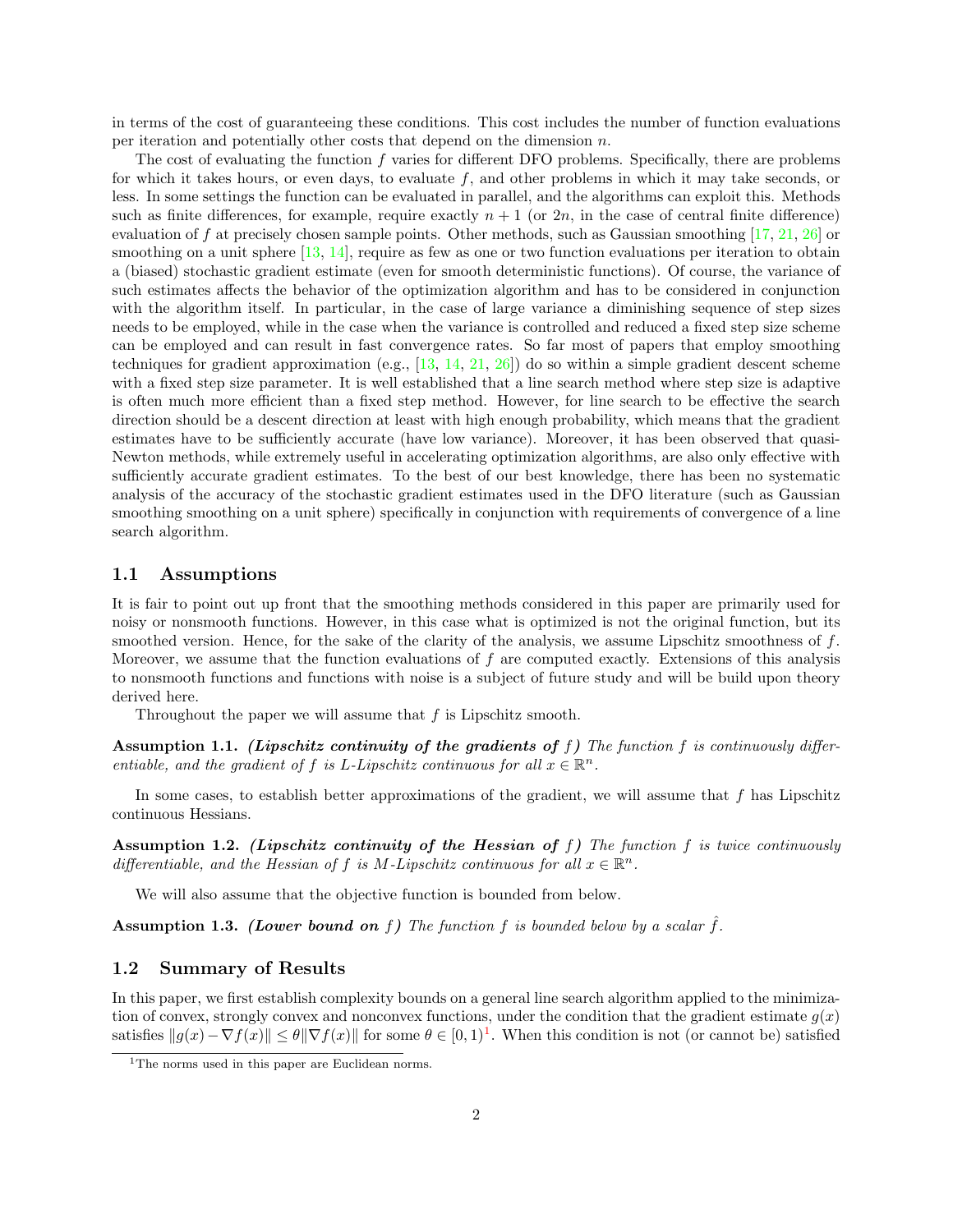deterministically, but can only be guaranteed with probability  $1 - \delta$  (for some  $\delta < \frac{1}{2}$ ) we establish expected complexity bounds using the results in [\[5\]](#page-30-6), where a similar line search is analyzed under a more complicated bound on  $||g(x) - \nabla f(x)||$ . For the methods in this paper, the condition  $||g(x) - \nabla f(x)|| \le \theta ||\nabla f(x)||$  turns out not only to be achievable, but also preferable.

We then consider four methods for approximating gradients of black-box functions and establish conditions under which  $||g(x) - \nabla f(x)|| \le \theta \|\nabla f(x)\|$  holds either deterministically or with sufficiently high probability. Given a point x, all of these methods compute  $g(x)$  using samples  $f(x + \sigma u_i)$  for  $i = 1, \ldots, N$ , where  $u_i$ 's are the sampling directions and  $\sigma$  is the sampling radius. The methods vary in their selection of the number of the samples N, the set of directions  $\{u_i : i = 1, ..., N\}$  and the sampling radius  $\sigma$ .

The most straightforward way to approximate  $\nabla f(x)$  is to use forward finite differences, where  $N = n$ and  $u_i$  are the columns of the identity matrix  $I_n$ . Alternatively, one can approximate  $\nabla f(x)$  using central finite differences where  $N = 2n$  and the set of directions  $u_i$  include the columns of the matrix  $I_n$  as well as the columns of the matrix  $-I_n$ . In both cases, the sampling radius  $\sigma$  is chosen to be as small as possible, given the computational noise in the function  $[19]$ . We discuss this in more detail in the section on finite difference approximations.

As a generalization of the finite difference approach,  $g(x)$  can be computed via linear interpolation (or regression). In this case  $N \ge n$  and the set of directions,  $\{u_i : i = 1, ..., N\}$ , can be chosen arbitrarily, as long as they contain a set of n linearly independent directions. This method is very useful when coupled with an optimization algorithm that reuses some (or all) of the sample function values computed on prior iterations, thus avoiding the need to compute  $N$  new function values at each iteration. The accuracy of the resulting gradient approximation depends on the sampled directions  $u_i$ , specifically, on the conditioning of the matrix  $Q$ , which is the matrix whose columns are the sampling directions  $u_i$ . An extensive study of optimization methods based on interpolation gradients can be found in [\[11\]](#page-30-0). We discuss the key results for this method in the corresponding section.

Two methods that have become popular for estimating gradients using only function values are based on Gaussian smoothing and smoothing on a unit sphere. In principle, for these methods  $N$  can be chosen arbitrarily, the sampling directions  $u_i$  are chosen from either a standard Gaussian distribution or a uniform distribution on a unit sphere, and  $\sigma$  is chosen to be sufficiently small. Centralized version of these methods also can be used. We provide a detailed analysis of these methods, the resulting accuracy of their gradient estimates and appropriate choices of the number of samples N and the sampling radius  $\sigma$  in the corresponding section.

Here, upfront, we present a simplified summary of the lower bounds on N and the upper bounds on  $\sigma$  for each method that we consider in this paper, to guarantee  $||g(x) - \nabla f(x)|| \leq r$  for some  $r > 0$ ; Table [1.](#page-3-0) Note that for the smoothing methods the bound  $||g(x) - \nabla f(x)|| \leq r$  holds with probability  $1 - \delta$  and the number of samples depends on  $\delta$ . We point out that the bounds on N for smoothing methods are a simplification of the more detailed bounds derived in the paper and apply when  $n > 12$ , while for smaller n some of the constants are larger.

| <b>Gradient Approximation</b>     | $\#$ of Samples $(N)$                                        |  |
|-----------------------------------|--------------------------------------------------------------|--|
| <b>Forward Finite Differences</b> |                                                              |  |
| <b>Central Finite Differences</b> |                                                              |  |
| Linear Interpolation              |                                                              |  |
| Gaussian Smoothed                 |                                                              |  |
| Centered Gaussian Smoothed        |                                                              |  |
| <b>Sphere Smoothed</b>            | (x)                                                          |  |
| Centered Sphere Smoothed          | $-\frac{4\sqrt{2}n\ \nabla f(x)\ }{3r}+$<br>$+\frac{n}{2}$ + |  |

<span id="page-3-0"></span>Table 1: Bounds on N and  $\sigma$  which ensure  $||g(x) - \nabla f(x)|| \leq r$  (possibly with probability  $1 - \delta$ ), for  $n > 12$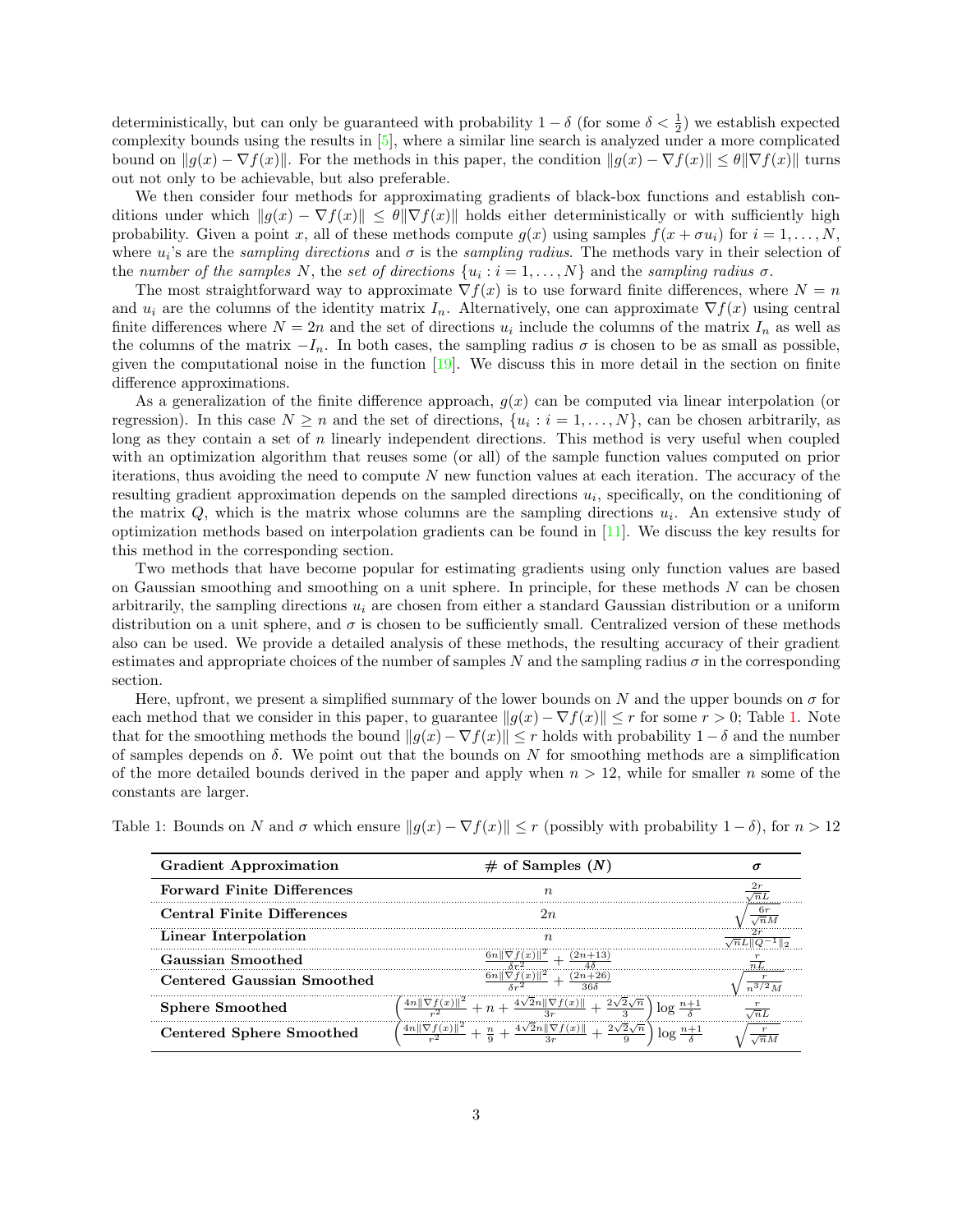In our analysis we will be particularly interested in the case when  $r = \theta \|\nabla f(x)\|$ , in which case the bounds become as follows; see Table [2.](#page-4-0) From this table we note that the bounds on the number of samples

<span id="page-4-0"></span>Table 2: Bounds on N and  $\sigma$  which ensure  $||g(x) - \nabla f(x)|| \le \theta ||\nabla f(x)||$  (possibly with probability  $1 - \delta$ ), for  $n > 12$ 

| <b>Gradient Approximation</b>     | $\#$ of Samples $(N)$                                                                                                | σ   |
|-----------------------------------|----------------------------------------------------------------------------------------------------------------------|-----|
| <b>Forward Finite Differences</b> | $n_{\rm}$                                                                                                            | /nL |
| <b>Central Finite Differences</b> | 2n                                                                                                                   |     |
| Linear Interpolation              | $n_{\rm}$                                                                                                            |     |
| Gaussian Smoothed                 | $\frac{(2n+13)}{2}$                                                                                                  |     |
| Centered Gaussian Smoothed        |                                                                                                                      |     |
| <b>Sphere Smoothed</b>            | $\frac{4n}{\theta^2} + n + \frac{4\sqrt{2}n}{3\theta} + \frac{2\sqrt{2}\sqrt{n}}{3}$<br>$\log \frac{n+1}{s}$         |     |
| <b>Centered Sphere Smoothed</b>   | $rac{4n}{\theta^2} + \frac{n}{9} + \frac{4\sqrt{2}n}{3\theta} + \frac{2\sqrt{2}\sqrt{n}}{9}$<br>$\log \frac{n+1}{s}$ |     |

N for all methods have the same dependence (order of magnitude) on the dimension  $n$ ; however, for the smoothing methods the constants in the bound are significantly larger than those for deterministic methods, such as finite differences. This suggests that deterministic methods may be more efficient, at least in the setting considered in this paper, when accurate gradient estimates are desired. The bounds on the sampling radius are comparable for the smoothing and deterministic methods, as we will discuss in detail later in the paper. Our numerical results support our theoretical observations. However, if smoothing methods are used, this paper provides conditions on N and  $\sigma$  that guarantee fast convergence of a line search algorithm.

Organization The paper is organized as follows. In Section [2](#page-4-1) we present the analysis of a general gradient descent method with a line search that uses gradient approximations in lieu of the true gradient. We introduce and analyze several methods for approximating the gradient using only function values in Section [3.](#page-12-0) We present a numerical comparison of the gradient approximations and illustrate the performance of different DFO algorithms that employ these gradient approximations in [4.](#page-25-0) Finally, in Section [5,](#page-29-0) we make some concluding remarks and discuss avenues for future research.

## <span id="page-4-1"></span>2 Line Search Algorithms

Line search algorithms, in the DFO setting, approximate the gradient of the objective function using function values only, and compute a search direction using this gradient estimate and possibly additional information, e.g., a quasi-Newton search direction. The step size parameter is then chosen; this could be constant, selected from a predetermined sequence of step lengths (e.g., diminishing) or adaptive (e.g., via a back-tracking Armijo line search [\[22,](#page-31-1) Chapter 3]). A generic framework of the derivative-free line search method is given in Algorithm [1.](#page-5-0) As is clear from Algorithm [1,](#page-5-0) the key components of this method are:  $(i)$  the selection of the sample points used in the gradient approximation (Step [1\)](#page-5-1); *(ii)* the construction of the gradient approximation (Step [2\)](#page-5-2); (iii) the choice of the search direction (Step [3\)](#page-5-3); and (iv) the choice of the step size parameter and the iterate update (Step [4\)](#page-5-4). We describe and analyze several methods that could be used for Steps [1](#page-5-1) and [2](#page-5-2) in detail in Section [3.](#page-12-0)

Algorithm [1](#page-5-0) is a generic DFO line search algorithm. For the remainder of this section, let  $d_k = -g(x_k)$ , although, as mentioned above, other search directions could be used. In order to prove theoretical convergence guarantees, we need to fully specify the manner in which the step size parameter is selected at every iteration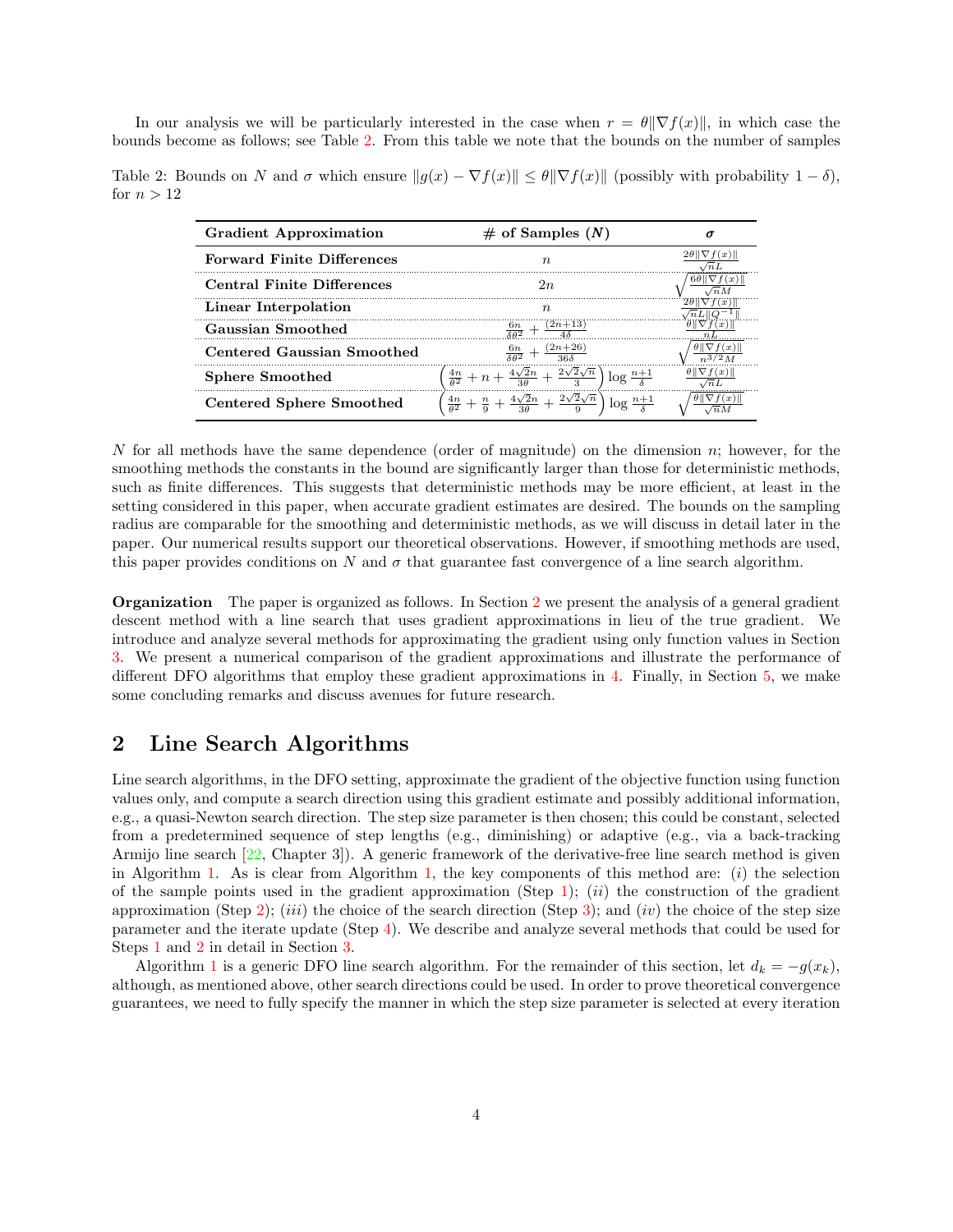<span id="page-5-2"></span><span id="page-5-1"></span><span id="page-5-0"></span>

| Algorithm 1: Line Search DFO Algorithm                                                                                                                    |
|-----------------------------------------------------------------------------------------------------------------------------------------------------------|
| <b>Inputs:</b> Starting point $x_0$ , sampling radius $\sigma$ , sample size N, initial step size parameter $\alpha_0$ .                                  |
| for $k = 0, 1, 2, $ do                                                                                                                                    |
| Construct a sample set $\mathcal{X}_k$ :                                                                                                                  |
| Choose a sample set $\mathcal{X}_k = \{x_k + \sigma u_k^k\}_{i=1}^N$ , where $\{u_i^k\}_{i=1}^N \subset \mathbb{R}^n$ is the stencil, and evaluate $f(y)$ |
| for all $y \in \mathcal{X}_k$ .                                                                                                                           |
| Gradient approximation $g(x_k)$ :<br>$\mathbf{2}$                                                                                                         |
| Compute an approximation $g(x_k)$ of $\nabla f(x_k)$ using the sample set $\mathcal{X}_k$ .                                                               |
| Construct a search direction $d_k$ :<br>3                                                                                                                 |
| Construct a search direction $d_k$ , e.g., $d_k = -g(x_k)$ or $d_k = -H_k g(x_k)$ .                                                                       |
| Compute step size $\alpha_k$ and update the iterate:                                                                                                      |

<span id="page-5-4"></span><span id="page-5-3"></span>and how a new iterate is computed (Line [4\)](#page-5-4). We consider Algorithm [1](#page-5-0) for which the step size parameter  $\alpha_k$ varies under the condition that  $\alpha_k$  is chosen to satisfy the sufficient decrease Armijo condition,

<span id="page-5-5"></span>
$$
f(x_k - \alpha_k g_k) \le f(x_k) - c_1 \alpha_k \|g(x_k)\|^2,
$$
\n(2.1)

where  $c_1 \in (0,1)$  is the Armijo parameter. If a trial value  $\alpha_k$  does not satisfy [\(2.1\)](#page-5-5), then the iteration is called unsuccessful; the new iterate is set to the previous iterate, i.e.,  $x_{k+1} = x_k$ , and the step size parameter is set to a (fixed) fraction  $\tau \leq 1$  of the previous value, i.e.,  $\alpha_{k+1} \leftarrow \tau \alpha_k$ . This step makes sense particularly when  $g_k$  (and thus  $d_k$ ) are random vectors and thus can be different even for the same  $x_k$ . If the trial value satisfies  $(2.1)$ , then the iteration is called *successful*, the new iterate is updated based on the search direction  $d_k$ , i.e.,  $x_{k+1} = x_k + \alpha_k d_k$ , and the step size parameter is set to  $\alpha_{k+1} \leftarrow \tau^{-1} \alpha_k$ . Algorithm [2,](#page-5-6) fully specifies a subroutine for computing the step size parameter and taking a step. Note that if  $\tau = 1$  $\tau = 1$ , Algorithm 1 is a constant step size parameter DFO line search algorithm. We discuss this further in Section [2.2.](#page-12-1)

#### Algorithm 2: Line Search Subroutine

<span id="page-5-6"></span>**Inputs:** Current iterate  $x_k$ , current gradient estimate  $g(x_k)$ , backtracking factor  $\tau \in (0,1]$ , Armijo parameter  $c_1 \in (0,1)$ . 1 Check sufficient decrease: Check if  $(2.1)$  is satisfied 2 if Condition Satisfied (successful step) then  $x_{k+1} = x_k - \alpha_k g(x_k)$  and  $\alpha_{k+1} \leftarrow \tau^{-1} \alpha_k$ 3 else  $x_{k+1} = x_k$  and  $\alpha_{k+1} \leftarrow \tau \alpha_k$ **Outputs:** New iterate  $x_{k+1}$ , new step size parameter  $\alpha_{k+1}$ 

#### <span id="page-5-8"></span>2.1 Convergence Analysis of Line Search Algorithms

We begin by stating a condition that is used in the analysis of the line search method, which is

<span id="page-5-7"></span>
$$
||g(x_k) - \nabla f(x_k)|| \le \theta ||\nabla f(x_k)||, \text{ for all } k = 0, 1, 2, ...
$$
 (2.2)

for some  $\theta \in [0, \frac{1}{2})$ . This condition is referred to as a norm condition and was introduced and studied in  $[4]$  in the context of trust-region methods with inaccurate gradients. Note, this condition implies that  $g(x_k)$  is a descent direction for the function f. Clearly, unless we know  $\|\nabla f(x_k)\|$ , this condition is hard or impossible to verify or guarantee. There is significant amount of work that attempts to circumvent this difficulty; see e.g., [\[3,](#page-29-2) [5,](#page-30-6) [23\]](#page-31-2). In [\[3\]](#page-29-2) a practical approach to estimate  $\|\nabla f(x_k)\|$  is proposed and used to ensure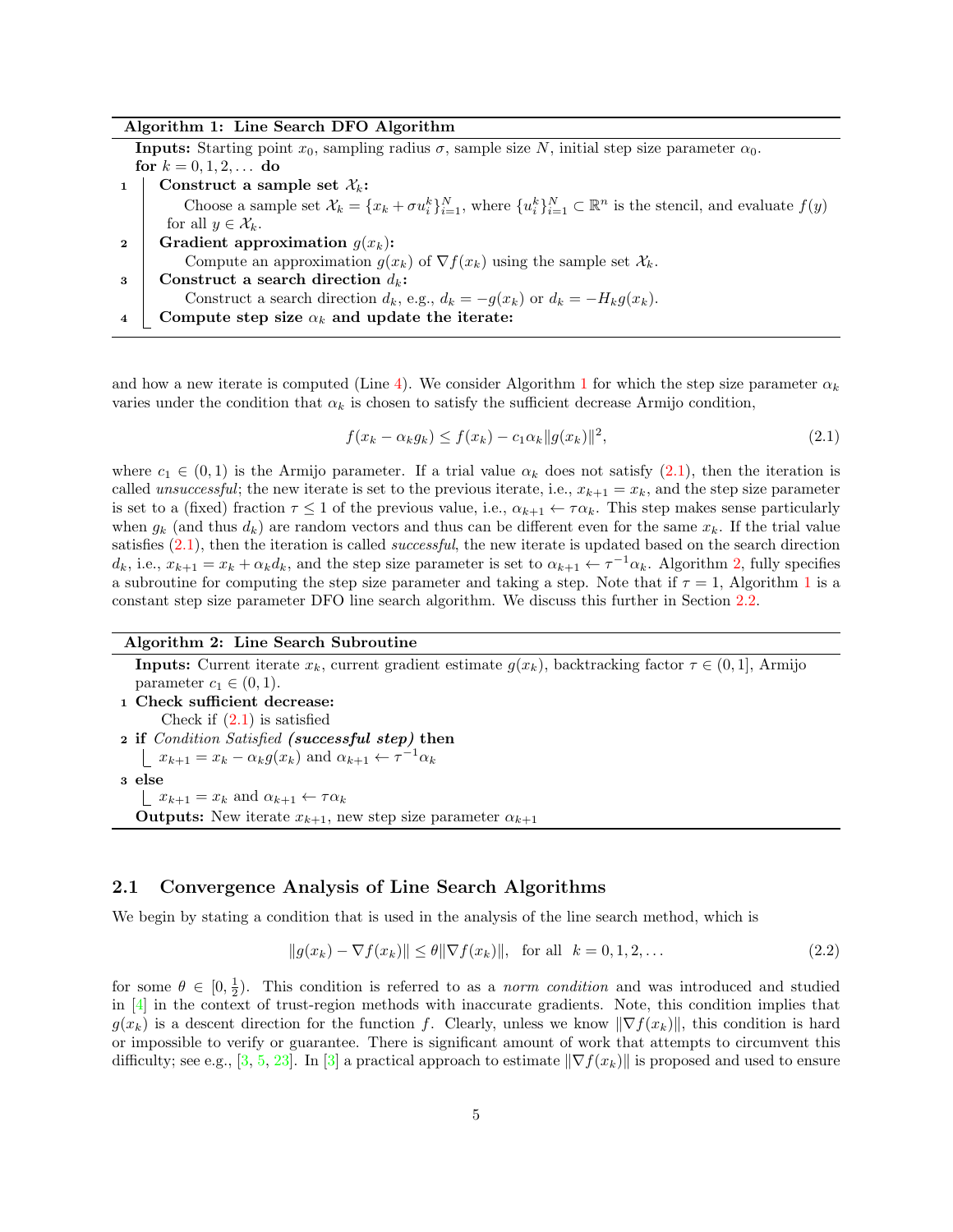some approximation of [\(2.2\)](#page-5-7) holds. In [\[5\]](#page-30-6) and [\[23\]](#page-31-2), (2.2) is replaced with a condition that for some  $\kappa > 0$ and for each iteration  $k = 0, 1, 2, \ldots$ 

$$
||g(x_k) - \nabla f(x_k)|| \leq \kappa \alpha_k ||g(x_k)||,
$$

holds with probability  $1 - \delta$ . Under this condition convergence rate analyses are derived for a line search method that has access to deterministic function values in [\[5\]](#page-30-6) and stochastic function values (with additional assumptions) in [\[23\]](#page-31-2). A simple way of making condition [\(2.2\)](#page-5-7) realizable is to replace  $\|\nabla f(x_k)\|$  with  $\epsilon$ , where  $\epsilon$ is the desired convergence accuracy. However, if the cost of obtaining  $g(x_k)$  that satisfies  $||g(x_k)-\nabla f(x_k)|| \leq \epsilon$ increases as  $\epsilon$  decreases, replacing  $\|\nabla f(x_k)\|$  by its global lower bound  $\epsilon$  can lead to inefficient algorithms. It turns out that for the methods we consider in this paper for approximating the gradient, condition [\(2.2\)](#page-5-7) is relatively easy to satisfy without the knowledge of  $\|\nabla f(x_k)\|$ . As we show in Section [3,](#page-12-0) for deterministic functions f, only the sampling radius  $\sigma$  has dependence on  $\|\nabla f(x_k)\|$ , while the number of samples N required to compute  $g(x_k)$  does not. Thus, σ can be chosen to depend on the desired accuracy  $\epsilon$ , while the cost of obtaining  $g(x)$  that satisfies [\(2.2\)](#page-5-7) remains constant. In the remainder of this section, we present a convergence analysis for the generic line search algorithm (Algorithm [1\)](#page-5-0). The analysis is an extension of the analysis presented in [\[5\]](#page-30-6) under condition [\(2.2\)](#page-5-7).

We begin by introducing several definitions, key assumptions and theoretical results (from [\[5\]](#page-30-6)) that are required for the analysis in this paper. We then provide theoretical results for convex, strongly convex and nonconvex functions. In what follows, several of the methods (gradient approximations) used will be based on random quantities. In particular, we assume that the gradient approximations  $g(x_k)$  are random and that they satisfy some notion of good quality (which we define explicitly shortly) with probability  $1 - \delta$ . For this reason we define the following quantities. Let  $G_k$  denote the random gradients, and  $g(x_k) = G_k(\omega_k)$ denote a realization of the random gradient at the kth iteration. This random gradient is based on several random quantities,  $X_k$ ,  $\mathcal{A}_k$  and  $\mathcal{D}_k$ , the iterate, the step size parameter and the search direction, respectively. Realizations of these random quantities are denoted by  $x_k = X_k(\omega_k)$ ,  $\alpha_k = \mathcal{A}_k(\omega)$  and  $d_k = \mathcal{D}_k(\omega_k)$ .

Sufficiently accurate gradients We use the following notion of *sufficiently accurate gradients*, similar to that presented in [\[5\]](#page-30-6).

<span id="page-6-0"></span>**Definition 2.1.** A sequence of random gradients  $\{G_k\}$  is  $(1 - \delta)$ -probabilistically "sufficiently accurate" for Algorithm [1](#page-5-0) for a corresponding sequence  $\{A_k, X_k, \mathcal{D}_k\}$ , if there exists a constant  $\theta \in [0,1)$ , such that the indicator variables

$$
I_k = \mathbb{1}\{\|G_k - \nabla f(X_k)\| \le \theta \|\nabla f(X_k)\|\}
$$

satisfy the following submartingale condition

$$
\mathbb{P}(I_k = 1 | \mathcal{F}_{k-1}^G) \ge 1 - \delta,
$$

where  $\mathcal{F}_{k-1}^G = \sigma(G_0, \ldots, G_{k-1})$  is the  $\sigma$ -algebra generated by  $G_0, \ldots, G_{k-1}$ . Moreover, we say that iteration k is a true iteration is the event  $I_k = 1$  occurs, otherwise the iteration is called **false**.

For further discussions about probabilistically *sufficiently accurate* gradients (or models), we refer the reader to [\[5,](#page-30-6) Section 2]. We should note, that we also consider gradient approximations that are not random, e.g., finite-difference approximations. In this case, using the notation in Definition [2.1,](#page-6-0) and with a specific choice of the associated parameters, one can guarantee that every iteration is a *true* iteration, i.e.,  $\delta = 0$ . We discuss this further in Section [2.2.](#page-12-1)

For the remainder of this section, we make the following additional assumption.

<span id="page-6-1"></span>**Assumption 2.2.** (Sufficiently accurate gradients) The sequence of random gradients  $\{G_k\}$  generated by Algorithm [1](#page-5-0) are  $(1-\delta)$ -probabilistically "sufficiently accurate" for a corresponding sequence  $\{A_k, X_k, D_k\}$ , with  $\delta < 1/2$ .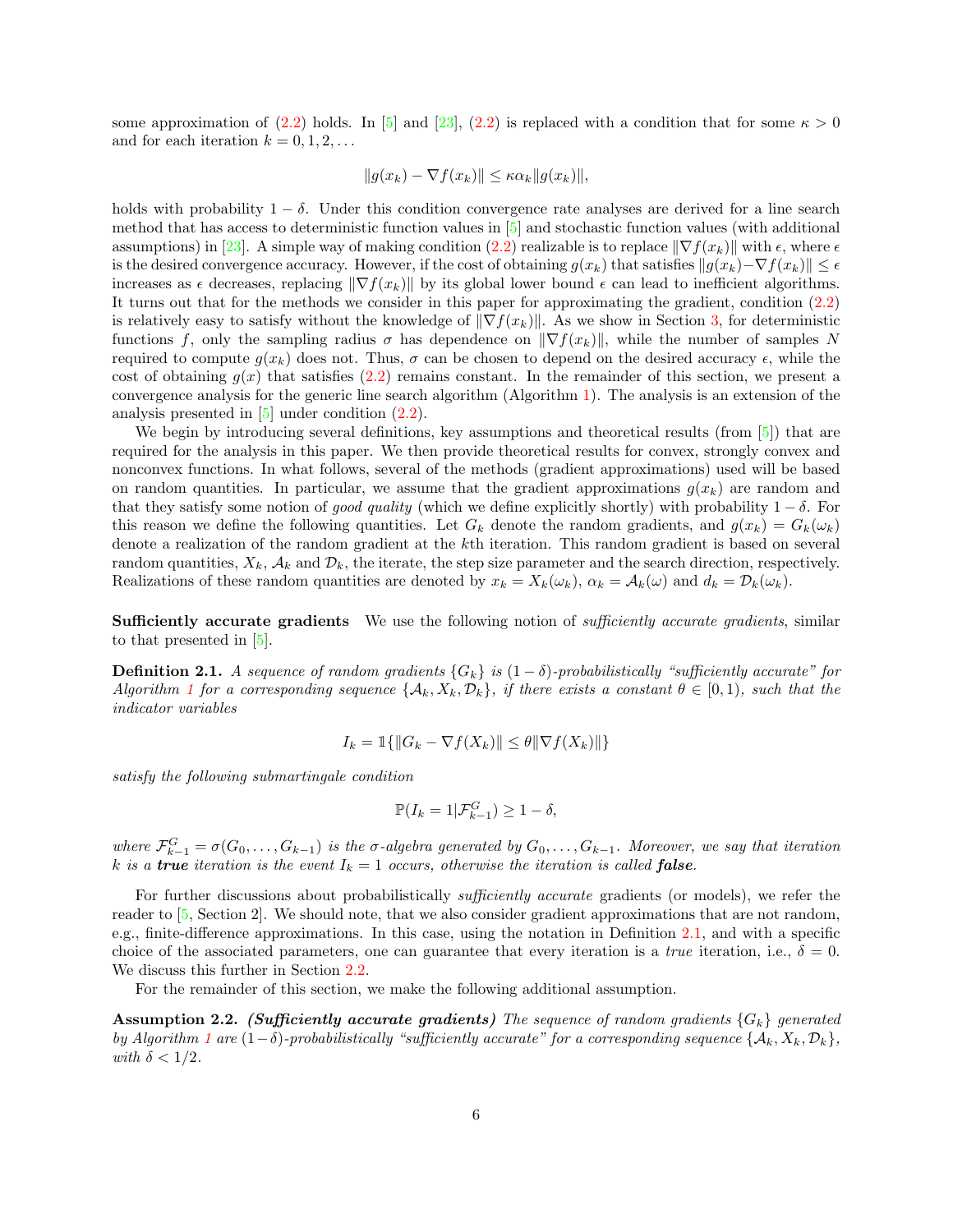**Number of iterations**  $N_{\epsilon}$  to reach  $\epsilon$  accuracy We derive bounds on the expected number of iterations  $\mathbb{E}[N_{\epsilon}]$  required to reach a desired level of accuracy  $\epsilon$ . Since the number of iterations  $N_{\epsilon}$  is a random variable it can be defined as a hitting time for some stochastic process. Specifically,

- If f is convex or strongly convex:  $N_{\epsilon}$  is the hitting time for  $\{f(X_k) f^* \leq \epsilon\}$ , i.e., the number of iterations required until  $f(X_k) - f^* \leq \epsilon$  occurs for the first time. Note,  $f^* = f(x^*)$ , where  $x^*$  is a global minimizer of  $f$ .
- If f is nonconvex:  $N_{\epsilon}$  is the hitting time for  $\{\|\nabla f(X_k)\| \leq \epsilon\}$ , i.e., the number of iterations required until  $\|\nabla f(X_k)\| \leq \epsilon$  occurs for the first time.

Measure of progress towards optimality and upper bound Let  $F_k$  denote a measure of progress towards optimality, and let  $F_{\epsilon}$  be an upper bound for  $F_{k}$ . Specifically, we construct these two quantities as described in Table [3.](#page-7-0) Note that  $F_k$  is a nondecreasing process and  $F_{\epsilon}$  is the largest possible value that  $F_k$ can achieve.

<span id="page-7-0"></span>Table 3: Definitions of  $F_k$  and  $F_{\epsilon}$  for convex, strongly convex and nonconvex functions.

| Function        |                          |  |  |  |
|-----------------|--------------------------|--|--|--|
| convex          | $1/(f(X_k) - f^*)$       |  |  |  |
| strongly convex | $\log(1/(f(X_k) - f^*))$ |  |  |  |
| nonconvex       | $f_0$ ) – $f(X_k)$       |  |  |  |

**Analysis of the stochastic process** Let us now consider the stochastic process  $\{\mathcal{A}_k, F_k\}$  generated by Algorithm [1.](#page-5-0) Under the assumption that the models are  $(1 - \delta)$ -probabilistically sufficiently accurate, each iteration is *true* with probability at least  $1 - \delta$ , conditioned on the past.

We make the following assumption about our stochastic process (similar to that in [\[5\]](#page-30-6)). We state it here for completeness. Let  $\phi_k = F_k(\omega_k)$  be a realization of the random quantity  $F_k$ .

<span id="page-7-1"></span>**Assumption 2.3.** [\[5\]](#page-30-6) There exists a constant  $\bar{\alpha} > 0$  and a nondecreasing function  $h(\alpha) : \mathbb{R} \to \mathbb{R}$ , which satisfies  $h(\alpha) > 0$ , for any  $\alpha > 0$ , such that for any realization of Algorithm [1](#page-5-0) the following hold for all  $k < N_{\epsilon}$ :

- 1. If iteration k is **true** (i.e.,  $I_k = 1$ ) and **successful**, then  $\phi_{k+1} \ge \phi_k + h(\alpha_k)$ .
- 2. If  $\alpha_k \leq \bar{\alpha}$  and iteration k is **true** then it is also **successful**, which implies  $\alpha_{k+1} = \tau^{-1} \alpha_k$ .
- 3.  $\phi_{k+1} \geq \phi_k$  for all k.

Final bound on the expected stopping time Using the above definitions, one can bound the expected stopping time; see [\[5,](#page-30-6) Theorem 2.1]. For completeness we state the theorem below.

<span id="page-7-2"></span>**Theorem 2.4.** [\[5\]](#page-30-6) Under the condition that  $\delta > 1/2$ , the hitting time  $N_{\epsilon}$  is bounded in expectation as follows:

$$
\mathbb{E}[N_{\epsilon}] \le \frac{2(1-\delta)}{(1-2\delta)^2} \left( \frac{2F_{\epsilon}}{h(\bar{\alpha})} + \log_{\tau} \left( \frac{\bar{\alpha}}{\alpha_0} \right) \right).
$$

Equipped with the above definitions, assumptions and theorems, we now provide convergence guarantees for a generic DFO line search algorithm (Algorithm [1\)](#page-5-0), where the step size parameter is chosen using Algorithm [2,](#page-5-6) for convex, strongly convex and nonconvex objective functions.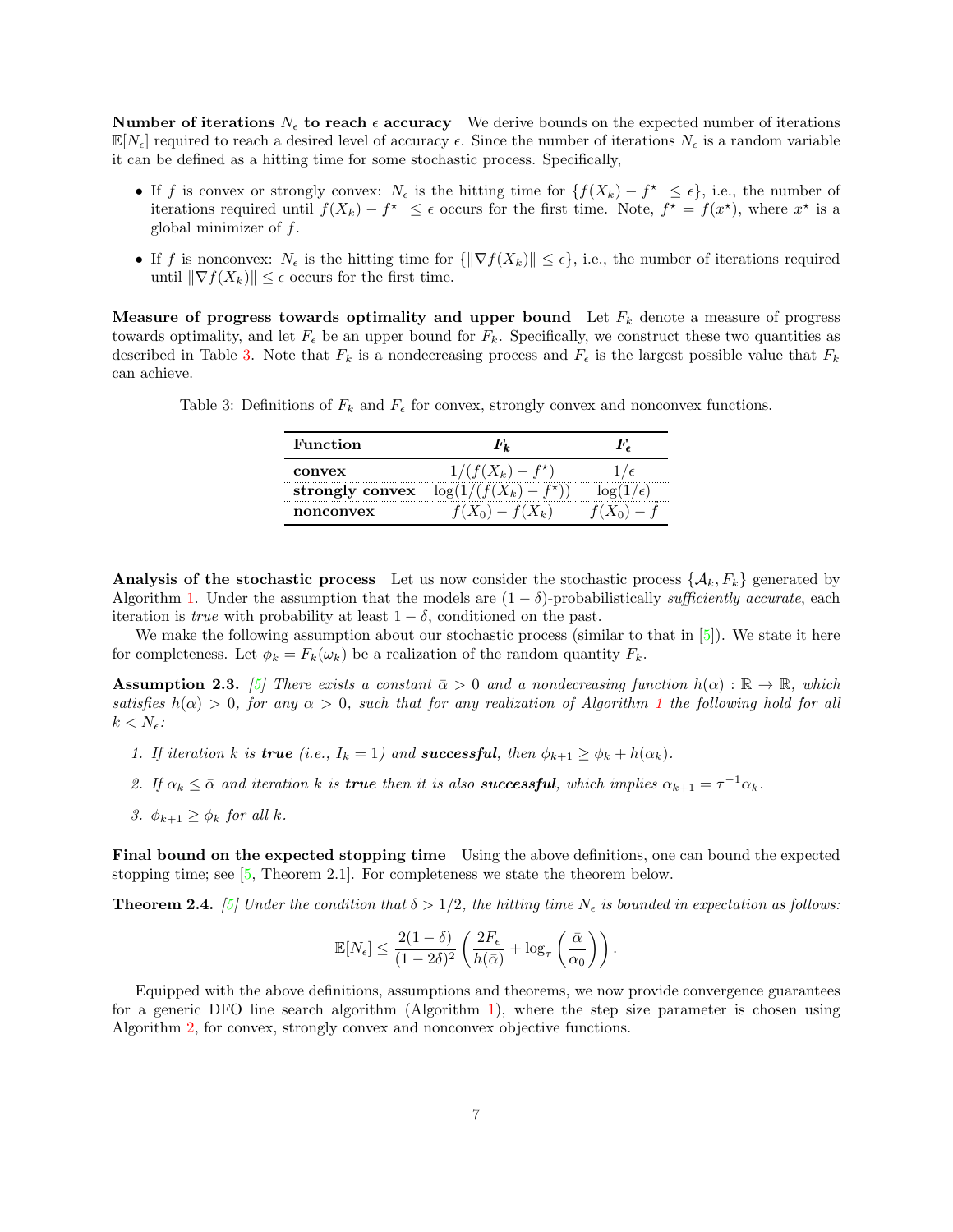For each *true* iteration (i.e.,  $I_k = 1$ ), we have

$$
||g(x_k) - \nabla f(x_k)|| \le \theta ||\nabla f(x_k)||,
$$

which implies, using the triangle inequality that

<span id="page-8-1"></span>
$$
||g(x_k)|| \ge (1 - \theta) ||\nabla f(x_k)||. \tag{2.3}
$$

We now show that Assumption [2.3](#page-7-1) is verified. To this end, for the three classes of functions, we show that their exists an upper bound  $\bar{\alpha}$  on the step length parameter, and a function  $h(\alpha)$  such that the assumption is true. First, we derive an expression for the constant  $\bar{\alpha}$ .

<span id="page-8-2"></span>**Lemma 2.5.** Let Assumption [1.1](#page-2-1) hold. For every realization of Algorithm [1,](#page-5-0) if iteration k is **true** (i.e.,  $I_k = 1$ , and if

<span id="page-8-0"></span>
$$
\alpha_k \le \bar{\alpha} = \frac{2\left(1 - 2\theta - c_1(1 - \theta)\right)}{L(1 - \theta)},\tag{2.4}
$$

then  $(2.1)$  holds. In other words, when  $(2.4)$  holds, any true iteration is also a successful iteration.

Proof. By Assumption [1.1,](#page-2-1) we have

$$
f(x_k - \alpha_k g(x_k)) \le f(x_k) - \alpha_k g(x_k)^T \nabla f(x_k) + \frac{\alpha_k^2 L}{2} ||g(x_k)||^2.
$$

Applying the Cauchy-Schwarz inequality, [\(2.2\)](#page-5-7) and [\(2.3\)](#page-8-1),

$$
f(x_k - \alpha_k g(x_k)) \le f(x_k) - \alpha_k g(x_k)^T (\nabla f(x_k) - g(x_k)) - \alpha_k \left(1 - \frac{\alpha_k L}{2}\right) \|g(x_k)\|^2
$$
  

$$
\le f(x_k) + \alpha_k \|g(x_k)\| \|\nabla f(x_k) - g(x_k)\| - \alpha_k \left(1 - \frac{\alpha_k L}{2}\right) \|g(x_k)\|^2
$$
  

$$
\le f(x_k) + \alpha_k \frac{\theta}{1 - \theta} \|g(x_k)\|^2 - \alpha_k \left(1 - \frac{\alpha_k L}{2}\right) \|g(x_k)\|^2
$$
  

$$
= f(x_k) - \alpha_k \left[\frac{1 - 2\theta}{1 - \theta} - \frac{\alpha_k L}{2}\right] \|g(x_k)\|^2.
$$

From this we can conclude that  $(2.1)$  holds whenever

$$
f(x_k) - \alpha_k \left[ \frac{1 - 2\theta}{1 - \theta} - \frac{\alpha_k L}{2} \right] \|g(x_k)\|^2 \le f(x_k) - c_1 \alpha_k \|g(x_k)\|^2,
$$

which is equivalent to  $(2.4)$ .

We should mention that when the error in the gradient approximation is zero, i.e.,  $\theta = 0$ , we recover the step size parameter condition for the deterministic setting.

#### 2.1.1 Convex Functions

<span id="page-8-3"></span>In this section, we analyze the expected complexity of Algorithm [1](#page-5-0) in the case when  $f$  is a convex function. **Assumption 2.6.** (Bounded level sets) Suppose  $f \in C^1(\mathbb{R}^n)$  is convex and has bounded level sets, i.e.,

$$
||x - x^*|| \le D, \quad \text{for all } x \text{ with } f(x) \le f(x_0). \tag{2.5}
$$

<span id="page-8-4"></span> $\Box$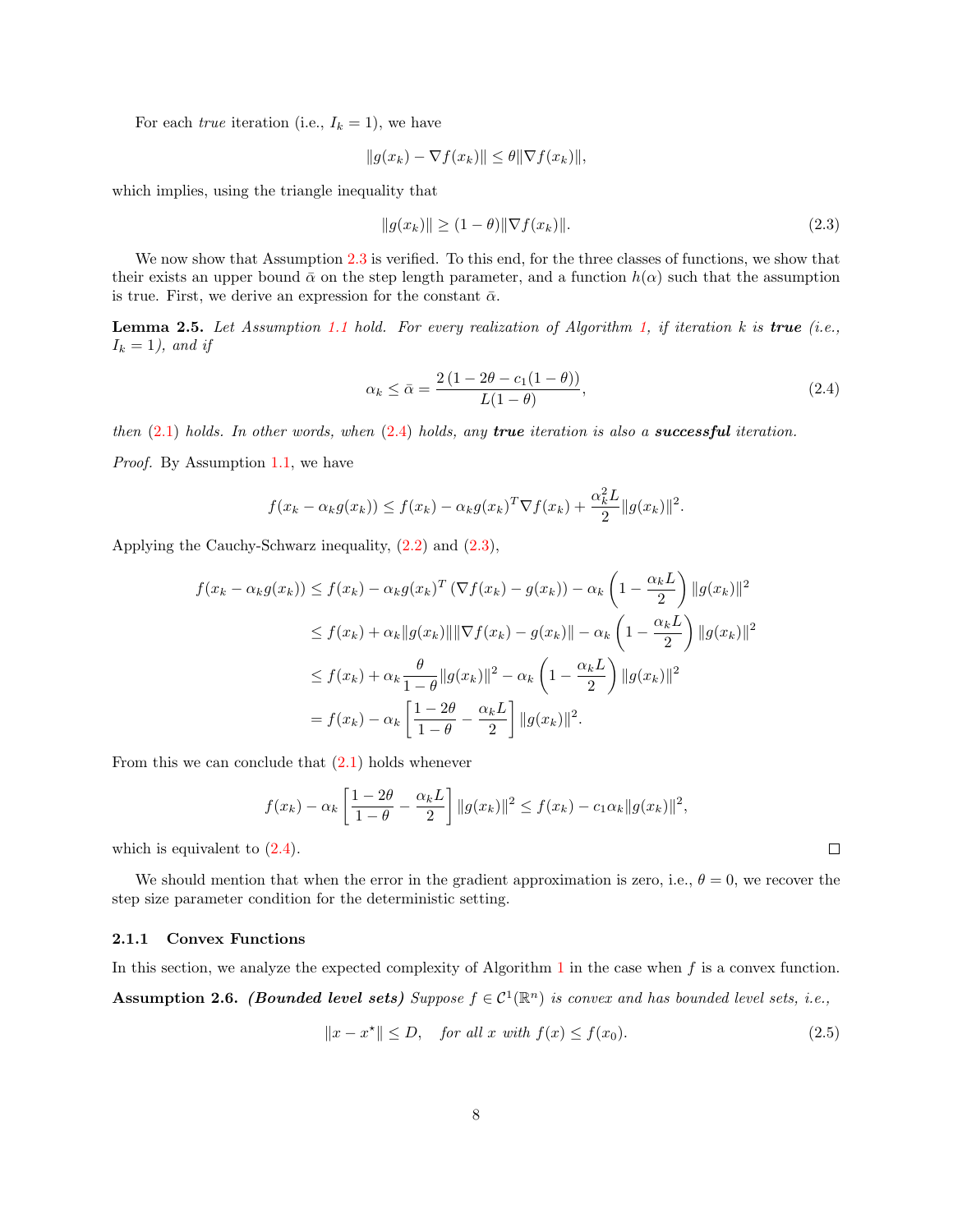We bound the number of iterations taken by Algorithm [1](#page-5-0) until  $f(X_k) - f^* \leq \epsilon$  occurs. Let

<span id="page-9-1"></span>
$$
\Delta_k^f = f(X_k) - f^\star,\tag{2.6}
$$

thus,  $F_k = \frac{1}{\Delta}$  $\frac{1}{\Delta_k^f}$ . By definition,  $N_{\epsilon}$  is the number of iterations taken until  $F_k \geq \frac{1}{\epsilon} = F_{\epsilon}$ .

By Lemma [2.5,](#page-8-2) whenever  $A_k \leq \bar{\alpha}$ , then every *true* iteration is also *successful*. What remains to be shown is that on true and successful iterations,  $F_k$  is increased by at least some function  $h(\mathcal{A}_k)$ , for all  $k < N_{\epsilon}$ .

<span id="page-9-0"></span>Lemma 2.7. Let Assumptions [1.1](#page-2-1) and [2.6](#page-8-3) hold, and consider any realization of Algorithm [1.](#page-5-0) For every iteration that is true and successful, we have

$$
\phi_{k+1} \ge \phi_k + \frac{c_1 \alpha_k (1-\theta)^2}{D^2}.
$$

*Proof.* (This proof is a modification of a similar proof from [\[5\]](#page-30-6).) By convexity, for all  $x, y \in \mathbb{R}^n$  we have

$$
f(x) - f(y) \ge \nabla f(y)^T (x - y).
$$

Thus, if  $x = x^*$  and  $y = x_k$ , we have

$$
-\Delta_k^f = f(x^\star) - f(x_k) \ge \nabla f(x_k)^T (x^\star - x_k) \ge -D \|\nabla f(x_k)\|,
$$

where we used the Cauchy-Schwarz inequality and  $(2.5)$ . Thus, when k is a true iteration, by  $(2.3)$  we have

$$
\frac{1}{D}\Delta_k^f \le \|\nabla f(x_k)\| \le \frac{\|g(x_k)\|}{(1-\theta)}.
$$

If  $k$  is also a *successful* iteration, then

$$
\Delta_k^f - \Delta_{k+1}^f = f(x_k) - f(x_{k+1}) \ge c_1 \alpha_k \|g(x_k)\|^2 \ge \frac{c_1 \alpha_k (1-\theta)^2 (\Delta_k^f)^2}{D^2}
$$

Divinding by  $\Delta_k^f \Delta_{k+1}^f$ , we have that for all *true* and *successful* iterations,

$$
\frac{1}{\Delta_{k+1}^f} - \frac{1}{\Delta_k^f} \ge \frac{c_1 \alpha_k (1-\theta)^2 \Delta_k^f}{D^2 \Delta_{k+1}^f} \ge \frac{c_1 \alpha_k (1-\theta)^2}{D^2},
$$

since  $\Delta_k^f \geq \Delta_{k+1}^f$ . Using the definition of  $\phi_k$  completes the proof.

By Lemmas [2.5](#page-8-2) and [2.7,](#page-9-0) for any realization of Algorithm [1](#page-5-0) (which specifies the sequence  $\{\alpha_k, f_k\}$ ), we have:

1. If  $k$  is a *true* and *successful* iteration, then

$$
\phi_{k+1} \ge \phi_k + \frac{c_1 \alpha_k (1-\theta)^2}{D^2}
$$
 and  $\alpha_{k+1} = \tau^{-1} \alpha_k$ .

2. If  $\alpha_k \leq \bar{\alpha}$  and iteration k is true, then it is also successful.

Hence, Assumption [2.3](#page-7-1) holds, with  $\bar{\alpha}$  defined in [\(2.4\)](#page-8-0) and

$$
h(\mathcal{A}_k) = \frac{c_1 \mathcal{A}_k (1-\theta)^2}{D^2}.
$$

We now use Theorem [2.4](#page-7-2) and the definitions of  $\bar{\alpha}$ ,  $h(\bar{\alpha})$  and  $F_{\epsilon}$  to bound  $\mathbb{E}[N_{\epsilon}].$ 

 $\Box$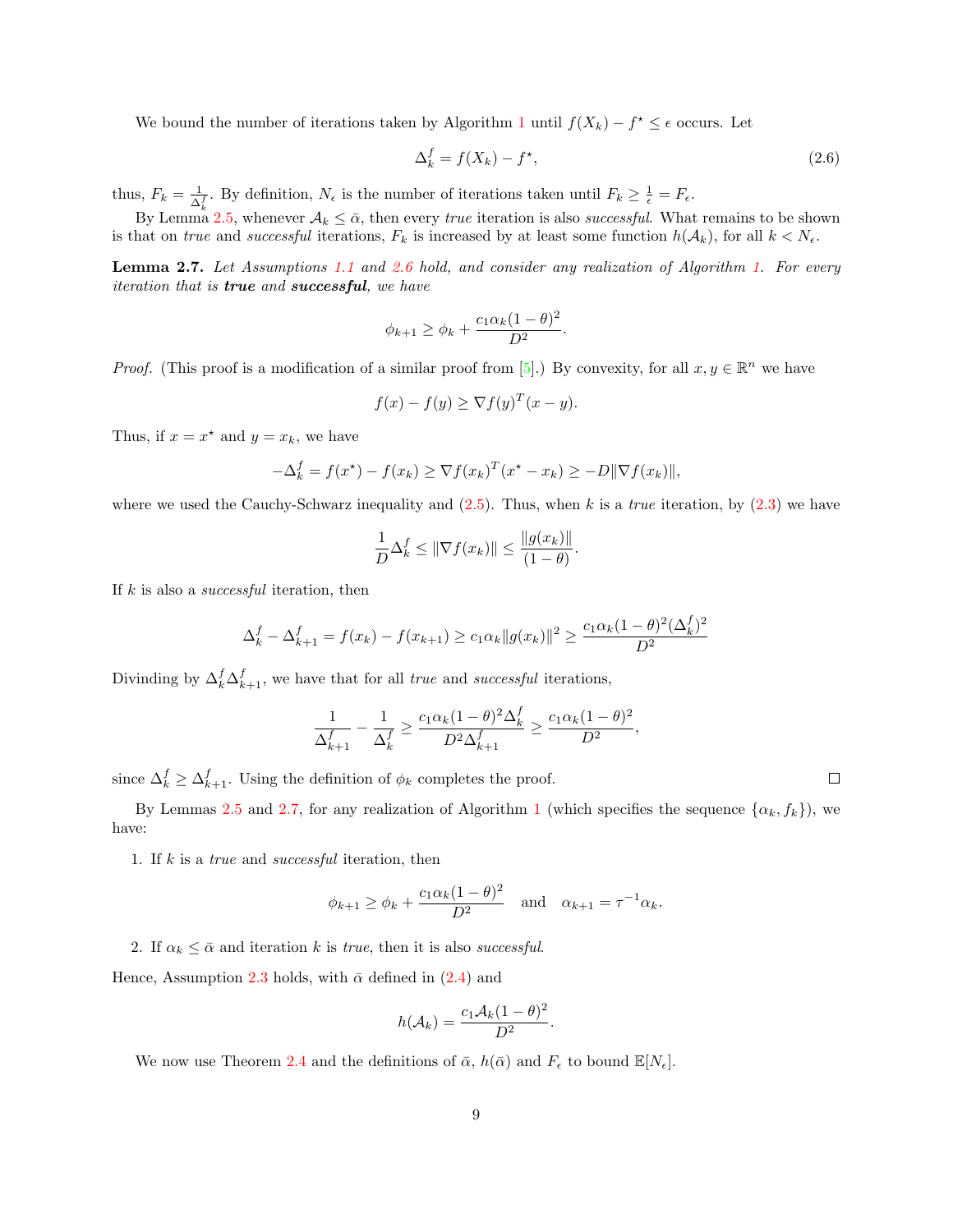<span id="page-10-3"></span>**Theorem 2.8.** Let Assumptions [1.1,](#page-2-1) [2.2](#page-6-1) and [2.6](#page-8-3) hold. Then, the expected number of iterations that Algo-rithm [1](#page-5-0) takes until  $f(X_k) - f^* \leq \epsilon$  occurs is bounded as follows

$$
\mathbb{E}[N_{\epsilon}] \leq \frac{2(1-\delta)}{(1-2\delta)^2} \left( \frac{M}{\epsilon} + \log_{\tau} \left( \frac{2(1-2\theta - c_1(1-\theta))}{\alpha_0 L(1-\theta)} \right) \right),
$$

where  $M = \frac{D^2 L}{c_1(1 - 2\theta - c_1(1 - \theta))(1 - \theta)}$ .

**Remark 2.9.** If  $\delta = \theta = 0$  our algorithm reduces to a deterministic line search with the exact gradients. Notice that the complexity bound has two components, the first component  $\frac{2D^2L}{c_1(1-c_1)\epsilon}$  achieves its minimum value,  $\frac{8D^2L}{\epsilon}$ , for  $c_1 = 1/2$  and is similar to complexity bounds of the fixed step gradient descent for convex functions, and the second term  $\log_{\tau} \left( \frac{2(1-c_1)}{\alpha_0 L} \right)$  $\left(\frac{1-c_1}{\alpha_0 L}\right)$  bounds the total number of unsuccessful iterations, which  $\alpha_k$ is reduced.

#### 2.1.2 Strongly Convex Functions

In this section, we analyze the expected complexity of Algorithm [1](#page-5-0) in the case when  $f$  is a strongly convex function.

<span id="page-10-0"></span>**Assumption 2.10.** (Strong Convexity of f) There exist a positive constant  $\mu$  such that

$$
f(y) \ge f(x) + \nabla f(x)^{\mathsf{T}}(y - x) + \frac{\mu}{2} ||x - y||^2, \text{ for all } x, y \in \mathbb{R}^n.
$$

Under Assumption [2.10](#page-10-0), let  $f^* = f(x^*)$ , where  $x^*$  is the minimizer of f.

Recall the definition of  $\Delta_k^f$  [\(2.6\)](#page-9-1). In this setting, we bound the number of iterations taken by Algorithm [1](#page-5-0) until  $\Delta_k^f$  ≤  $\epsilon$  occurs. However, in this setting the bound is logarithmic in  $\frac{1}{\epsilon}$ .

<span id="page-10-2"></span>Lemma 2.11. Let Assumption [2.10](#page-10-0) hold, and consider any realization of Algorithm [1.](#page-5-0) For every iteration that is **true** and **successful**, we have

$$
f(x_k) - f(x_{k+1}) = \Delta_k^f - \Delta_{k+1}^f \ge 2\mu c_1 (1 - \theta)^2 \alpha_k \Delta_k^f,
$$
\n(2.7)

or equivalently,

$$
\Delta_{k+1}^f \le \left(1 - 2\mu c_1 (1 - \theta)^2 \alpha_k\right) \Delta_k^f. \tag{2.8}
$$

*Proof.* (This proof is also a modification of a similar proof from [\[5\]](#page-30-6).) Assumption [2.10,](#page-10-0) implies ( $x = x_k$  and  $y = x^*$ , that

$$
\Delta_k^f \le \frac{1}{2\mu} \|\nabla f(x_k)\|^2;
$$

see  $[20,$  Theorem 2.1.10. Equivalently, using  $(2.3)$  we have

$$
\sqrt{2\mu\Delta_k^f} \le \|\nabla f(x_k)\| \le \frac{\|g(x_k)\|}{(1-\theta)}.
$$

The final bound is attained by using  $(2.1)$ .

Note, that from [\(2.7\)](#page-10-1) we have that if  $\Delta_k^f > 0$  and  $\alpha_k > \frac{1}{2\mu c_1(1-\theta)^2}$  then the iteration is unsuccessful. Hence, for an iteration to be *successful*, we must have  $\alpha_k \leq \frac{1}{2\mu c_1(1-\theta)^2}$ . By Lemma [2.5](#page-8-2) we know that a *true* iteration is also *successful* if  $\alpha_k \leq \bar{\alpha}$ , assuming that  $\bar{\alpha} \leq \frac{1}{2\mu c_1(1-\theta)^2}$ . This is not a strong assumption, since the parameter  $c_1$  can be chosen such that this is true, e.g., choosing  $c_1 < 1/4$  guarantees that  $\bar{\alpha} \leq \frac{1}{2\mu c_1(1-\theta)^2}$ . Thus, henceforth we assume that it is true.

By Lemmas [2.5](#page-8-2) and [2.11,](#page-10-2) for any realization of Algorithm [1](#page-5-0) (which specifies the sequence  $\{\alpha_k, f_k\}$ ), we have:

<span id="page-10-1"></span> $\Box$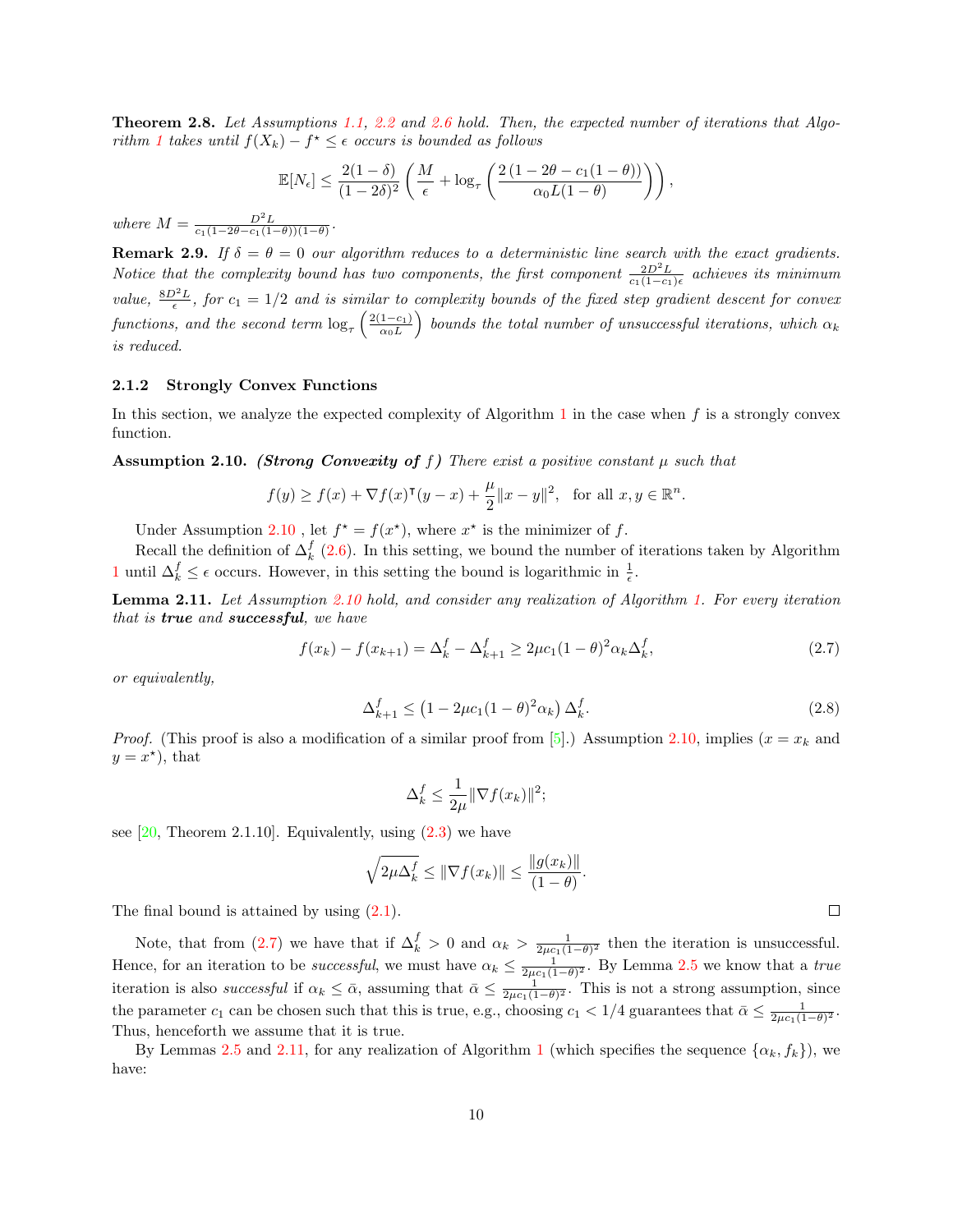1. If  $k$  is a *true* and *successful* iteration, then

$$
\phi_{k+1} \ge \phi_k - \log \left(1 - 2\mu c_1 (1 - \theta)^2 \alpha_k \right)
$$
 and  $\alpha_{k+1} = \tau^{-1} \alpha_k$ .

2. If  $\alpha_k \leq \bar{\alpha}$  and iteration k is true, then it is also successful.

Hence, Assumption [2.3](#page-7-1) holds, with  $\bar{\alpha}$  defined in [\(2.4\)](#page-8-0) and

$$
h(\mathcal{A}_k) = -\log(1 - 2\mu c_1(1-\theta)^2 \mathcal{A}_k).
$$

We now use Theorem [2.4](#page-7-2) and the definitions of  $\bar{\alpha}$ ,  $h(\bar{\alpha})$  and  $F_{\epsilon}$  to bound  $\mathbb{E}[N_{\epsilon}]$ .

<span id="page-11-0"></span>Theorem 2.12. Let Assumptions [1.1,](#page-2-1) [2.2](#page-6-1) and [2.6](#page-8-3) hold. Then, the expected number of iterations that Algorithm [1](#page-5-0) takes until  $f(X_k) - f^* \leq \epsilon$  occurs is bounded as follows

$$
\mathbb{E}[N_{\epsilon}] \leq \frac{2(1-\delta)}{(1-2\delta)^2} \left(2\log_{1/M}\left(\frac{1}{\epsilon}\right) + \log_{\tau}\left(\frac{2(1-2\theta - c_1(1-\theta))}{\alpha_0 L(1-\theta)}\right)\right),
$$

where  $M = 1 - \frac{4\mu c_1(1 - 2\theta - c_1(1 - \theta))(1 - \theta)}{L}$ .

**Remark 2.13.** Again, if  $\delta = \theta = 0$  our algorithm reduces to a deterministic line search with the exact gradients. The complexity bound has two components,  $4\log_{1/M}\left(\frac{1}{\epsilon}\right)$  where  $M=1-\frac{4\mu c_1(1-c_1)}{L}$  achieves its minimum value,  $1 - \frac{\mu}{L}$ , for  $c_1 = 1/2$  and is similar to complexity bounds of the fixed step gradient descent for strongly convex functions, and the second term again is the bound on the the total number of unsuccessful iterations.

#### 2.1.3 Nonconvex Functions

In this section, we analyze the expected complexity of Algorithm [1](#page-5-0) in the case when  $f$  is a nonconvex function. By Lemma [2.5,](#page-8-2) the sufficient decrease condition  $(2.1)$  and  $(2.3)$ , for any realization of Algorithm [1](#page-5-0) (which specifies the sequence  $\{\alpha_k, f_k\}$ ), we have:

1. If  $k$  is a *true* and *successful* iteration, then

$$
\phi_{k+1} \ge \phi_k + c_1 \alpha_k (1 - \theta)^2 ||\nabla f(x_k)||^2
$$
 and  $\alpha_{k+1} = \tau^{-1} \alpha_k$ .

2. If  $\alpha_k \leq \bar{\alpha}$  and iteration k is true, then it is also successful.

Hence, Assumption [2.3](#page-7-1) holds, with  $\bar{\alpha}$  defined in [\(2.4\)](#page-8-0) and

$$
h(\mathcal{A}_k) = c_1 \mathcal{A}_k (1 - \theta)^2 \epsilon^2.
$$

We now use Theorem [2.4](#page-7-2) and the definitions of  $\bar{\alpha}$ ,  $h(\bar{\alpha})$  and  $F_{\epsilon}$  to bound  $\mathbb{E}[N_{\epsilon}]$ .

<span id="page-11-1"></span>Theorem 2.14. Let Assumptions [1.1,](#page-2-1) [1.3](#page-2-2) and [2.2](#page-6-1) hold. Then, the expected number of iterations that Algorithm [1](#page-5-0) takes until  $\|\nabla f(X_k)\| \leq \epsilon$  occurs is bounded as follows

$$
\mathbb{E}[N_{\epsilon}] \leq \frac{2(1-\delta)}{(1-2\delta)^2}\left(\frac{M}{\epsilon^2} + \log_{\tau}\left(\frac{2\left(1-2\theta - c_1(1-\theta)\right)}{\alpha_0 L(1-\theta)}\right)\right),\,
$$

where  $M = \frac{(f(x_0)-f)L}{c_1(1-2\theta-c_1(1-\theta))}$  $c_1(1-2\theta-c_1(1-\theta))(1-\theta)$ .

**Remark 2.15.** Again, if  $\delta = \theta = 0$  our algorithm reduces to a deterministic line search with the exact gradients. The complexity bound has two components,  $2\frac{M}{\epsilon^2}$  where  $M = \frac{(f(X_0)-f)L}{c_1(1-c_1)}$  $\frac{c_1(X_0)-f}{c_1(1-c_1)}$  achieves its minimum value,  $4(f(X_0) - \hat{f})L$ , for  $c_1 = 1/2$  and is similar to complexity bounds of the fixed step gradient descent for nonconvex functions, and the second term, as before, is the bound on the the total number of unsuccessful iterations.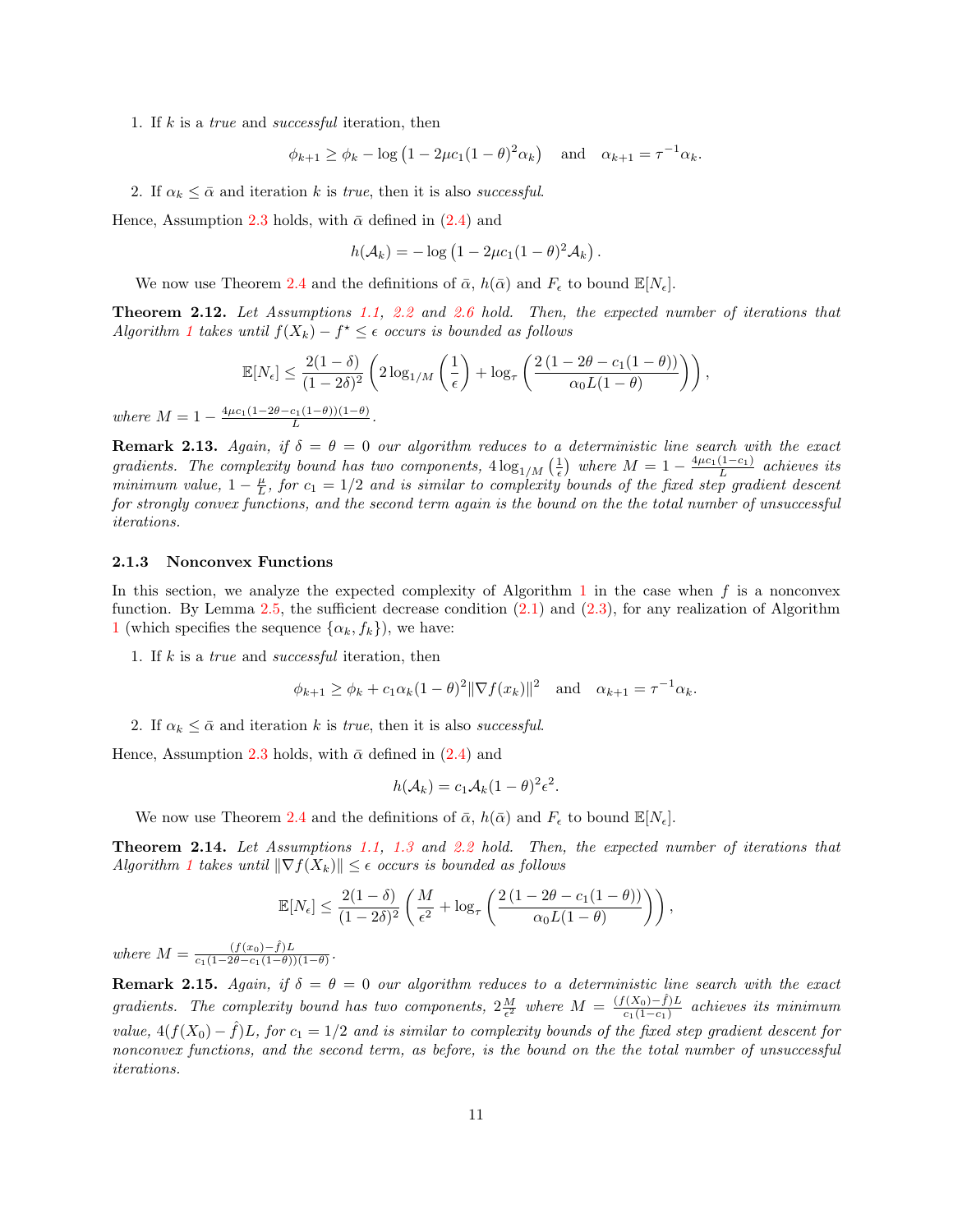#### <span id="page-12-1"></span>2.2 General Remarks

Algorithms [1](#page-5-0) and [2](#page-5-6) and Assumption [2.2](#page-6-1) fully specify the requirements for a DFO line search algorithm, for which the analysis in Section [2.1](#page-5-8) holds. Before we proceed, we make several observations with regards to the construction of the gradient estimate, the choice of the step size parameter and the error in the gradient approximation.

We presented the analysis for the case where the gradient approximations  $g(x_k)$  are possibly random, e.g., Gaussian smoothed gradients [\[21,](#page-30-4) [26\]](#page-31-0) or sphere smoothed gradients [\[13,](#page-30-2) [14\]](#page-30-5). However, as a special case, we recover results for gradient approximations that are not random ( $\delta = 0$ ), e.g., finite difference approximations [\[2,](#page-29-3) [15\]](#page-30-9) or linear interpolation gradient approximations [\[11\]](#page-30-0).

Moreover, in the analysis we assumed that the step size parameter was chosen using an adaptive line search procedure (Algorithm [2\)](#page-5-6), i.e., where the step size parameter varies at every iteration. However, our analysis also holds for a constant step size parameter procedure. Namely, if  $\alpha_0 \leq \bar{\alpha}$  and  $\tau = 1$ , then  $\alpha_k \leq \bar{\alpha}$ for all k, and all true iterations are also *successful* iterations. Thus, as a special case of the analysis presented in Section [2.1,](#page-5-8) we recover results for a fixed step size parameter procedure. We should note that the second term in the results in this section is zero in the case where  $\tau = 1$  and  $\alpha_0 = \bar{\alpha}$ .

Finally, we should mention the case where we have zero error in the gradient approximation, i.e.,  $\theta = 0$ . In this setting, we recover the results for gradient descent.

## <span id="page-12-0"></span>3 Gradient Approximations and Sampling

In this section, we analyze several existing methods for constructing gradient approximations using only function information. We establish conditions under which the gradient approximations constructed via these methods satisfy the bound  $(2.2)$  for any given  $\theta \in [0, 1)$ .

The common feature amongst these methods is that they construct approximations  $g(x)$  of the gradient  $\nabla f(x)$  using function values  $f(y)$  for  $y \in \mathcal{X}$ , where X is a sample set centered around x. These methods differ in the way they select X and the manner in which the function values  $f(y)$ , on all sample points  $y \in \mathcal{X}$ . are used to construct  $g(x)$ . The methods have different costs in terms of number of evaluations of f, as well as other associated computations. Our goal is to compare these costs when computing gradient estimates that satisfy  $(2.2)$  for some  $\theta \in [0,1)$ .

#### 3.1 Gradient Estimation via Standard Finite Differences

The first method we analyze is the standard finite difference method. The forward finite difference (FFD) approximation to the gradient of f at  $x \in \mathbb{R}^n$  is computed using the sample set  $\mathcal{X} = \{x + \sigma e_i\}_{i=1}^n \cup \{x\}$ , where  $\sigma > 0$  is the finite difference interval and  $e_i \in \mathbb{R}^n$  is the *i*th canonical vector, as follows

$$
[g(x)]_i = \frac{f(x + \sigma e_i) - f(x)}{\sigma}, \text{ for } i = 1, \dots, n.
$$

Alternatively a more precise and stable gradient approximation is obtained using central finite differences (CFD) based on the sample set  $\mathcal{X} = \{x + \sigma e_i\}_{i=1}^n \cup \{x - \sigma e_i\}_{i=1}^n$ , and is computed as

$$
[g(x)]_i = \frac{f(x + \sigma e_i) - f(x - \sigma e_i)}{2\sigma}, \text{ for } i = 1, \dots, n.
$$

FFD and CFD approximations require n and 2n functions evaluations, respectively.

We now present two standard gradient approximation bounds.

<span id="page-12-2"></span>**Theorem 3.1.** Under Assumption [1.1,](#page-2-1) let  $g(x)$  denote the forward finite difference (FFD) approximation to the gradient  $\nabla f(x)$ . Then, for all  $x \in \mathbb{R}^n$ ,

$$
||g(x) - \nabla f(x)|| \le \frac{\sqrt{n}L\sigma}{2}.
$$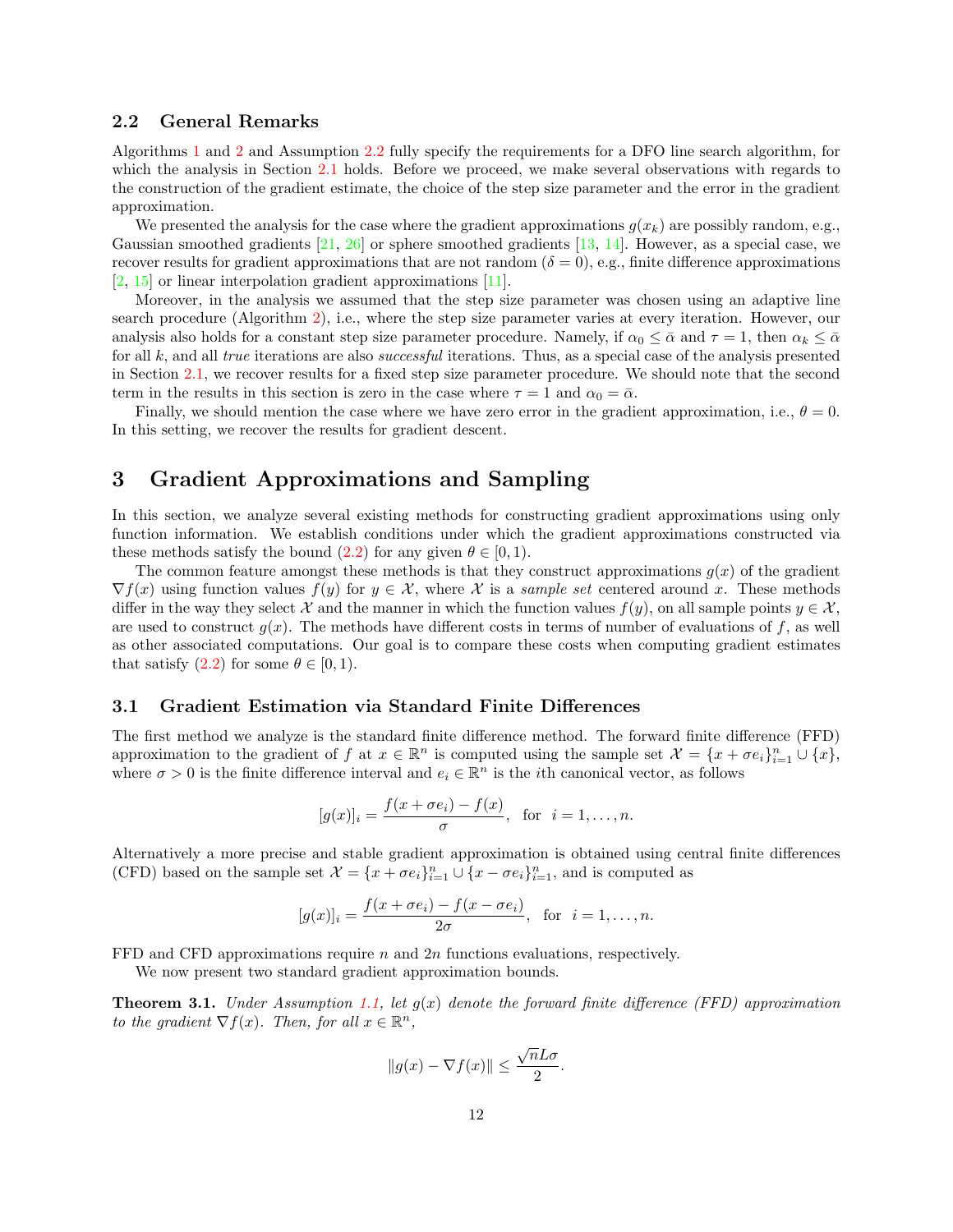<span id="page-13-0"></span>**Theorem 3.2.** Under Assumption [1.2](#page-2-3) let  $q(x)$  denote the central finite difference (CFD) approximation to the gradient  $\nabla f(x)$ . Then, for all  $x \in \mathbb{R}^n$ ,

$$
||g(x) - \nabla f(x)|| \le \frac{\sqrt{n}M\sigma^2}{6}.
$$

These results show that the gradient approximation gets better as the finite difference interval  $\sigma$  becomes smaller. Of course, in practice, one cannot set the finite difference interval to zero, since numerical issues arise as the approximations require dividing by  $\sigma$ . Our goal here is to establish the largest value of  $\sigma$  that ensures [\(2.2\)](#page-5-7) and hence convergence of Algorithm [1.](#page-5-0)

In the case of FFD approximation Theorem  $3.1$  implies that  $(2.2)$  is satisfied if

<span id="page-13-1"></span>
$$
0 < \sigma_k \le \frac{2\theta \|\nabla f(x_k)\|}{\sqrt{n}L}.\tag{3.1}
$$

Similarly, under Assumption [1.2,](#page-2-3) Theorem [3.2](#page-13-0) implies that the gradient estimate obtained by CFD approximation satisfies [\(2.2\)](#page-5-7) if

<span id="page-13-2"></span>
$$
0 < \sigma_k \le \sqrt{\frac{6\theta \|\nabla f(x_k)\|}{\sqrt{n}M}}.\tag{3.2}
$$

As we discussed in Section [2,](#page-4-1)  $\|\nabla f(x_k)\|$  is typically not known and needs to be replaced by some approximation. However, for the purposes of this paper and the clarity of the presentation, we choose to use  $\|\nabla f(x_k)\|$ to establish bounds on  $\sigma_k$ .

With  $\sigma_k$  chosen accordingly, we now can establish convergence of Algorithm [1](#page-5-0) based on the FFD and CFD approximations.

**Corollary 3.3.** Suppose that Assumption [1.1](#page-2-1) holds and  $g(x_k)$  is a forward finite difference (FFD) approximation to the gradient with  $\sigma_k$  satisfying [\(3.1\)](#page-13-1) Then, the convergence results of Theorems [2.8,](#page-10-3) [2.12](#page-11-0) and [2.14](#page-11-1) hold.

**Corollary 3.4.** Suppose that Assumption [1.2](#page-2-3) holds and  $g(x_k)$  is a central finite difference (CFD) approximation to the gradient with  $\sigma_k$  satisfying [\(3.2\)](#page-13-2) Then, the convergence results of Theorems [2.8,](#page-10-3) [2.12](#page-11-0) and [2.14](#page-11-1) hold.

#### 3.2 Gradient Estimation via Linear Interpolation

We now consider a more general method of approximating gradients using polynomial interpolation that has become a popular choice for model based trust region methods in the DFO setting [\[8,](#page-30-10) [9,](#page-30-11) [11,](#page-30-0) [17,](#page-30-3) [24,](#page-31-3) [25,](#page-31-4) [30\]](#page-31-5). These methods construct surrogate models of the objective function using interpolation or regression. While these methods are most effective when generating quadratic models around  $x \in \mathbb{R}^n$  of the form

$$
m(y) = f(x) + g(x)^{T} (y - x) + \frac{1}{2} (y - x)^{T} H(x) (y - x),
$$
\n(3.3)

we focus on the simplest case of linear models,

<span id="page-13-4"></span><span id="page-13-3"></span>
$$
m(y) = f(x) + g(x)^{T} (y - x).
$$
\n(3.4)

as the focus of this paper is on line search methods, whereas the use of  $(3.3)$  requires a trust region approach due to the general nonconvexity of  $m(y)$  [\[11\]](#page-30-0).

Let us consider the following sample set  $\mathcal{X} = \{x + \sigma u_1, x + \sigma u_2, \ldots, x + \sigma u_n\}$  for some  $\sigma > 0$ . In other words, we have n directions denoted by  $u_i$  and we sample f along those directions, around x, using a sampling radius of size  $\sigma$ . We assume  $f(x)$  is known (function value at x). Let  $F_{\mathcal{X}} \in \mathbb{R}^n$  be a vector whose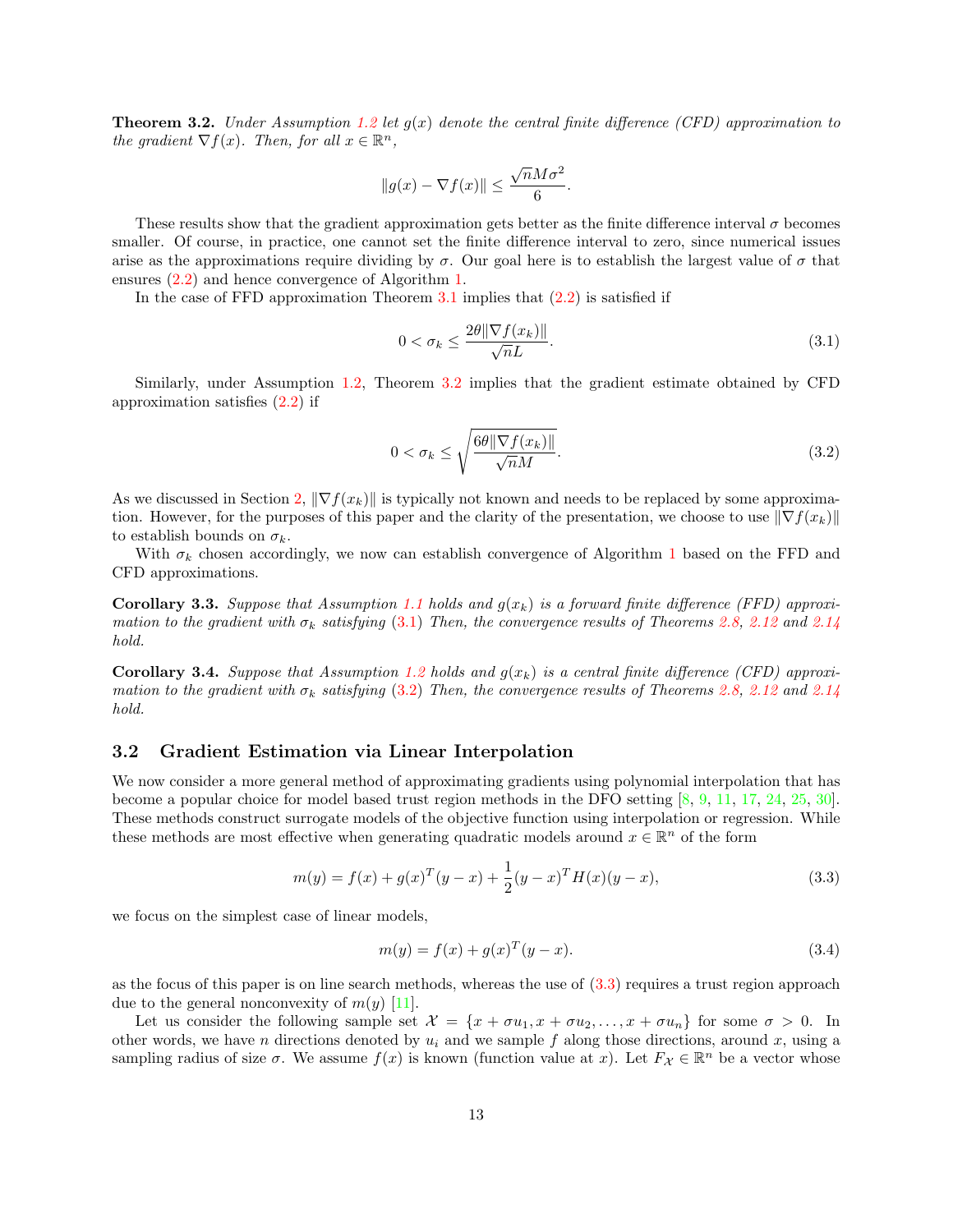entries are  $f(x + \sigma u_i) - f(x)$ , for  $i = 1 \dots n$ , and let  $Q_{\mathcal{X}} \in \mathbb{R}^{n \times n}$  define a matrix whose rows are given by  $u_i$ for  $i = 1 \dots n$ . Model [\(3.4\)](#page-13-4) is constructed to satisfy the interpolation conditions,

$$
f(x + \sigma u_i) = m(x + \sigma u_i), \quad \forall i = 1, \dots, n,
$$

which can be written as

$$
\sigma Q_{\mathcal{X}}g = F_{\mathcal{X}}.
$$

If the matrix  $Q_{\mathcal{X}}$  is nonsingular, then  $m(y) = f(x) + g(x)^T (y - x)$ , with  $g(x) = \frac{1}{\sigma} Q_{\mathcal{X}}^{-1} F_{\mathcal{X}}$ , is a linear interpolation model of  $f(y)$  on the sample set X.

Next we state the bound on  $||g(x)-\nabla f(x)||$ , from [\[10,](#page-30-12) [11\]](#page-30-0). We modify the statement of the theorem here to fit our notation.

<span id="page-14-0"></span>**Theorem 3.5.** [\[10,](#page-30-12) [11\]](#page-30-0) Suppose that Assumption [1.1](#page-2-1) holds. Let  $\mathcal{X} = \{x + \sigma u_1, \ldots, x + \sigma u_n\}$  be a set of interpolation points such that  $\max_{1 \leq i \leq n} ||u_i|| \leq 1$  and  $Q_{\mathcal{X}}$  is nonsingular. Then,

$$
||g(x) - \nabla f(x)|| \le \frac{||Q_{\mathcal{X}}^{-1}||\sqrt{n}\sigma L}{2}.
$$

This result has the implication that larger  $||Q_{\mathcal{X}}^{-1}||$  can cause large deviation of  $g(x)$  from  $\nabla f(x)$ . Thus, it is desirable to select X in such a way that the condition number of  $Q_{\mathcal{X}}^{-1}$  is small, which is clearly optimized when  $Q_{\mathcal{X}}$  is orthonormal. Thus, we trivially recover the theorem for FFD, and moreover, extend this result to any orthonormal set of directions  $\{u_1, u_2, \ldots, u_n\}$ , such as those used in [\[7\]](#page-30-13).

Aside from the condition number, the important difference between general interpolation sets and orthonormal ones is in the computational cost of evaluating  $g(x)$ . In particular,  $g(x)$  is obtained by solving a system of linear equations given by,

$$
\sigma Q_{\mathcal{X}}g = F_{\mathcal{X}},
$$

which in general requires  $\mathcal{O}(n^3)$  computations, but that reduces to  $\mathcal{O}(n^2)$  in the case of general orthornormal matrices  $Q_{\mathcal{X}}$ , and further reduces to  $\mathcal{O}(n)$  for  $Q_{\mathcal{X}} = I$ , as in the case of FFD.

On the other hand, using general sample sets allows for greater flexibility (within an optimization algorithm), in particular enabling the re-use of sample points from prior iterations. When using FFD to compute  $g(x)$ , n function evaluations are always required, while when using interpolation it is possible to update the interpolation set by replacing only one )or a few) sample point(s) in the set  $\mathcal X$ . It is important to note that while X can be fairly general, the condition number of the matrix  $Q_X$  has to remain bounded for Theorem [3.5](#page-14-0) to be useful. The sets with bounded condition number of  $Q_{\mathcal{X}}$  are called well-poised; see [\[11\]](#page-30-0) for details about the construction and maintenance of interpolation sets in model based trust region DFO methods.

The bounds of Theorem [3.5](#page-14-0) are similar to those of Theorem [3.1,](#page-12-2) hence, if the sampling radius  $\sigma$  is chosen to satisfy

$$
0 < \sigma_k \le \frac{2\theta \|\nabla f(x_k)\|}{\sqrt{n}L\|Q_\mathcal{X}^{-1}\|},
$$

then [\(2.2\)](#page-5-7) holds, and so do Theorems [2.8,](#page-10-3) [2.12](#page-11-0) and [2.14.](#page-11-1) Since the condition number of  $||Q_{\mathcal{X}}^{-1}||$  is typically not known when  $\sigma_k$  is chosen, a lower bound on  $||Q_{\mathcal{X}}^{-1}||$  is used instead; see [\[11\]](#page-30-0).

It is possible to derive an analogue of Theorem [3.2](#page-13-0) by including n additional sample points  $\{x \rightarrow$  $\sigma u_1, \ldots, x - \sigma u_n$  in the gradient estimation procedure. Namely, two sample sets are used,  $\mathcal{X}^+ = \{x +$  $\sigma u_1, x + \sigma u_2, \ldots x + \sigma u_n$  and  $\mathcal{X}^- = \{x - \sigma u_1, x - \sigma u_2, \ldots x - \sigma u_n\}$ , with corresponding matrices  $Q_{\mathcal{X}^+}$  and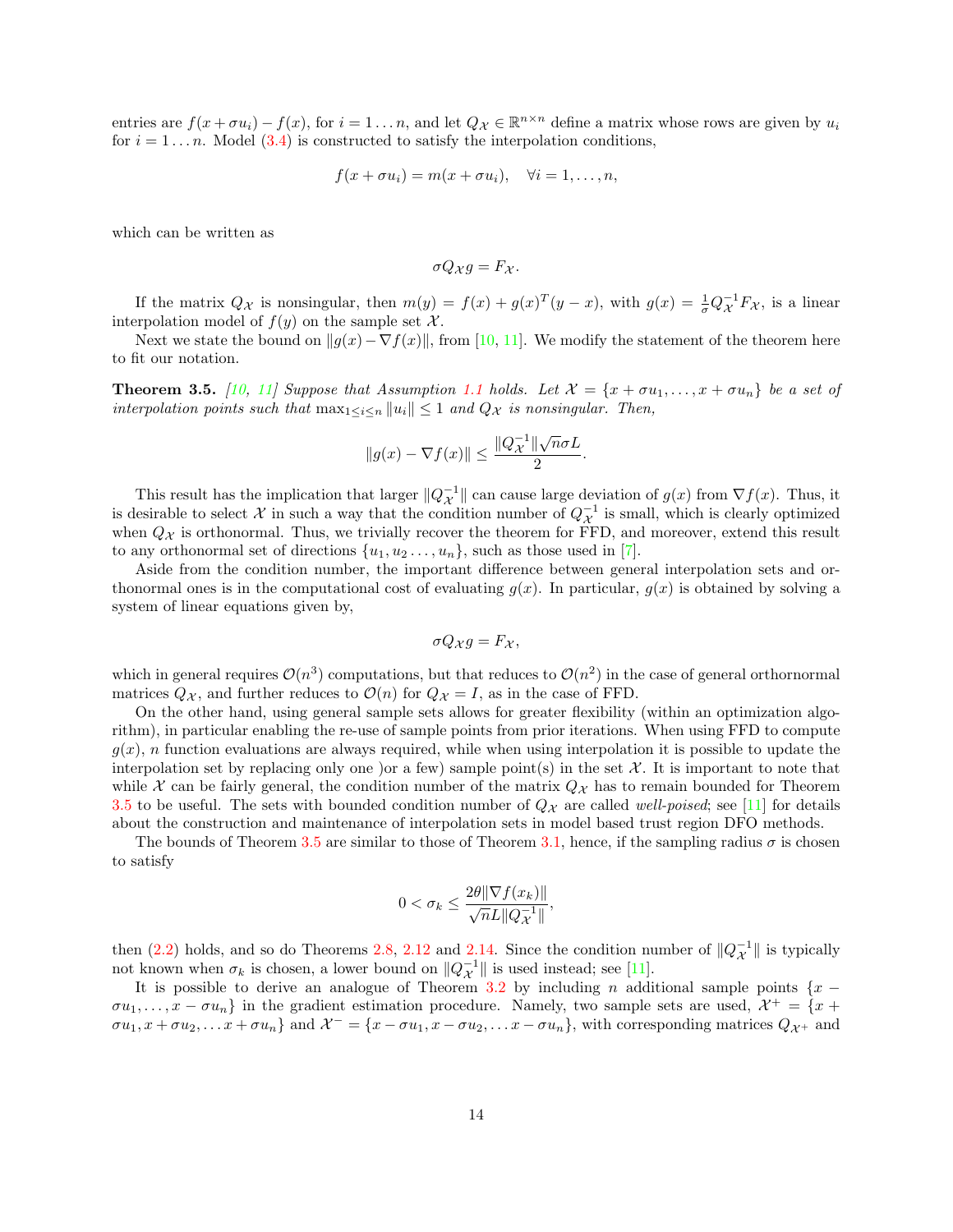$Q_{\mathcal{X}}$ . The linear model  $m(y) = f(x) + g^{T}(y - x)$  is them computed as an average of the two interpolation models, that is

$$
g=\frac{g_0^++g_0^-}{2}=\frac{1}{2\sigma}[Q_{\mathcal{X}^+}^{-1}F_{\mathcal{X}^+}+Q_{\mathcal{X}^-}^{-1}F_{\mathcal{X}^-}].
$$

The gradient estimates are computed in this way in [\[6\]](#page-30-14), for the case of orthonormal sets and symmetric finite difference computations. Similarly to the CFD, this results in better accuracy bounds in terms of  $\sigma_k$ ; however, this requires additional n function evaluations at each iteration, which contradicts the original idea of using interpolation as a means for reducing the per-iteration function evaluation cost.

#### 3.3 Gradient Estimation via Gaussian Smoothing

Gaussian smoothing has recently become a popular tool for building gradient approximations using only function values. This approach has been exploited in several recent papers [\[17,](#page-30-3) [21,](#page-30-4) [26,](#page-31-0) [29\]](#page-31-6).

Gaussian smoothing of a given function  $f$  is obtained as follows:

$$
F(x) = \mathbb{E}_{y \sim \mathcal{N}(x, \sigma^2 I)}[f(y)] = \int_{\mathbb{R}^n} f(y)\pi(y|x, \sigma^2 I)dy
$$
  
= 
$$
\mathbb{E}_{u \sim \mathcal{N}(0, I)}[f(x + \sigma u)] = \int_{\mathbb{R}^n} f(x + \sigma u)\pi(u|0, I)du,
$$
 (3.5)

where  $\mathcal{N}(x, \sigma^2 I)$  denotes the multivariate normal distribution with mean x and covariance matrix  $\sigma^2 I$  and  $\mathcal{N}(0, I)$  denotes the standard multivariate normal distribution. The function  $\pi(y|x, \Sigma)$  is the probability density function (pdf) of  $\mathcal{N}(x, \Sigma)$  evaluated at y. The gradient of F can be expressed as

<span id="page-15-5"></span>
$$
\nabla F(x) = \frac{1}{\sigma} \mathbb{E}_{u \sim \mathcal{N}(0, I)} [f(x + \sigma u)u]. \tag{3.6}
$$

The following bounds hold for the error between  $\nabla F(x)$  and  $\nabla f(x)$ . If the function f has L-Lipschitz continuous gradients, that is if Assumption [1.1](#page-2-1) holds, then

<span id="page-15-4"></span><span id="page-15-1"></span>
$$
\|\nabla F(x) - \nabla f(x)\| \le \sqrt{n}L\sigma;\tag{3.7}
$$

see Appendix [A.1](#page-32-0) for the proof.<sup>[2](#page-15-0)</sup> If the function f has M-Lipschitz continuous Hessians, that is if Assumption [1.2](#page-2-3) holds, then

<span id="page-15-6"></span>
$$
\|\nabla F(x) - \nabla f(x)\| \le nM\sigma^2;\tag{3.8}
$$

see Appendix [A.2](#page-32-1) for proof.

Thus, to approximate  $\nabla f(x)$  one can approximate  $\nabla F(x)$ , with sufficient accuracy, by sample average approximations applied to [\(3.6\)](#page-15-1), i.e.,

<span id="page-15-3"></span><span id="page-15-2"></span>
$$
g(x) = \frac{1}{N\sigma} \sum_{i=1}^{N} f(x + \sigma u_i) u_i,
$$
\n(3.9)

where  $u_i \sim \mathcal{N}(0, I)$  for  $i = 1, 2, ..., N$ . It can be easily verified that  $g(x)$  computed via [\(3.9\)](#page-15-2) has large variance (the variance explodes as  $\sigma$  goes to 0). The following simple modification,

$$
g(x) = \frac{1}{N} \sum_{i=1}^{N} \frac{f(x + \sigma u_i) - f(x)}{\sigma} u_i,
$$
\n(3.10)

eliminates this problem and is indeed used in practice instead of [\(3.9\)](#page-15-2). Note that the expectation of [\(3.10\)](#page-15-3) is also  $\nabla F(x)$ , since  $\mathbb{E}_{u \sim \mathcal{N}(\mathbf{0},I)} f(x)u$  is an all-zero vector. In what follows we will refer to  $g(x)$  computed via

<span id="page-15-0"></span><sup>&</sup>lt;sup>2</sup>The bound [\(3.7\)](#page-15-4) was presented in [\[17\]](#page-30-3) without proof; we would like to thank the first author of [17] for providing us with this proof.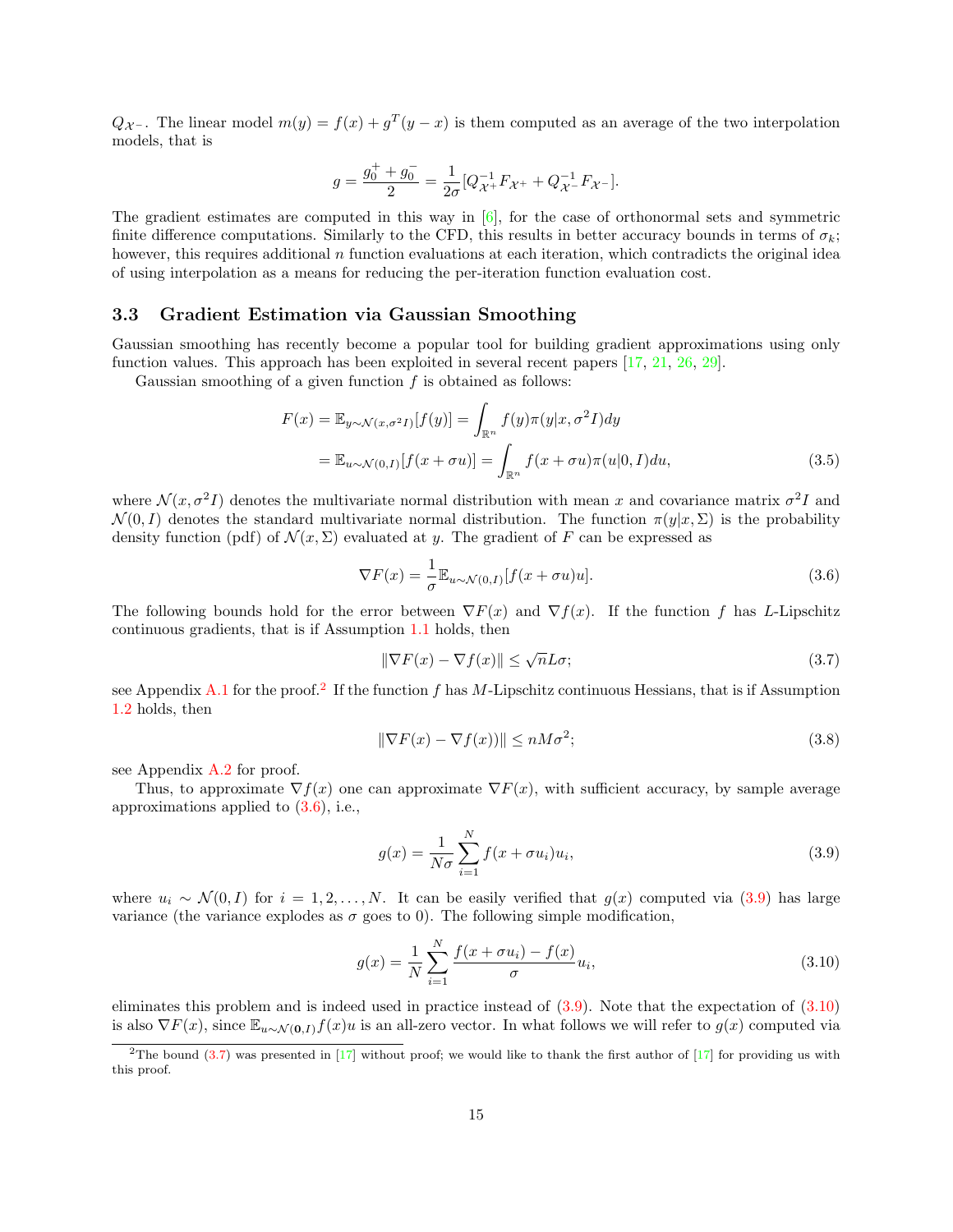[\(3.10\)](#page-15-3) as the Gaussian smoothed gradient (GSG). As pointed out in [\[21\]](#page-30-4),  $\frac{f(x+\sigma u_i)-f(x)}{\sigma}u_i$  can be interpreted as a forward finite difference version of the directional derivative of  $f$  at  $x$  along  $u_i$ . Moreover, one can also consider the central difference variant of  $(3.10)$ –central Gaussian smoothed gradient  $(cGSG)$ –which is computed as follows,

<span id="page-16-0"></span>
$$
g(x) = \frac{1}{2N} \sum_{i=1}^{N} \frac{f(x + \sigma u_i) - f(x - \sigma u_i)}{\sigma} u_i.
$$
 (3.11)

The properties of [\(3.5\)](#page-15-5) and [\(3.10\)](#page-15-3), with  $N = 1$ , were analyzed in [\[21\]](#page-30-4). However, this analysis does not explore the effect of  $N > 1$  on the variance of  $q(x)$ . On the other hand, in [\[26\]](#page-31-0) the authors propose an algorithm that uses GSG estimates,  $(3.10)$  and  $(3.11)$ , with large samples sizes N in a fixed step size gradient descent algorithm, but without any analysis or discussion of the choices of N,  $\sigma$  or  $\alpha$ . Thus, the purpose of this section is to derive bounds on the approximation error  $||g(x) - \nabla f(x)||$  for GSG and cGSG, and to derive conditions of  $\sigma$  and N under which condition [\(2.2\)](#page-5-7) holds, and thus so do the convergence results for the line search DFO algorithm based on these approximations.

We first note that there are two sources of error:  $(i)$  approximation of the true function f by the Gaussian smoothed function F, and (ii) approximation of  $\nabla F(x)$  via sample average approximations. Hence, we have that

<span id="page-16-4"></span>
$$
||g(x) - \nabla f(x)|| = ||(\nabla F(x) - \nabla f(x)) + (g(x) - \nabla F(x))||
$$
  
\n
$$
\le ||\nabla F(x) - \nabla f(x)|| + ||g(x) - \nabla F(x)||.
$$
\n(3.12)

The bound on the first term is given by [\(3.7\)](#page-15-4) or [\(3.8\)](#page-15-6). What remains is to bound the second term  $||g(x) \nabla F(x)$ , the error due to the sample average approximation.

Since  $(3.10)$  (and  $(3.11)$ ) is a (mini-)batch stochastic gradient estimate of  $\nabla F(x)$ , the probabilistic bound on  $||g(x) - \nabla F(x)||$  is derived by bounding the expectation, which is equivalent to bounding the variance of the (mini-)batch stochastic gradient. Existing bounds in the literature, see e.g., [\[28\]](#page-31-7), are derived under the assumption that  $||g(x) - \nabla f(x)||$  is uniformly bounded above almost surely, which does not hold for GSG because when u follows a Gaussian distribution,  $\frac{f(x+\sigma u)-f(x)}{\sigma}u$  can be arbitrarily large with positive probability. Here, we bound  $||g(x) - \nabla F(x)||$  only under Assumptions [1.1](#page-2-1) or [1.2.](#page-2-3) It is shown in [\[21\]](#page-30-4) that Assumption [1.1](#page-2-1) implies that  $\nabla F(x)$  is L-Lipschitz, and that Assumption 1.1 implies that  $\nabla^2 F(x)$  is M-Lipschitz.

The variance for  $(3.10)$  can be expressed as

$$
\text{Var}\left\{g(x)\right\} = \frac{1}{N} \mathbb{E}_{u \sim \mathcal{N}(0,I)} \left[ \left( \frac{f(x + \sigma u) - f(x)}{\sigma} \right)^2 u u^T \right] - \frac{1}{N} \nabla F(x) \nabla F(x)^T, \tag{3.13}
$$

and the variance of [\(3.11\)](#page-16-0) can be expressed as

$$
\text{Var}\left\{g(x)\right\} = \frac{1}{N} \mathbb{E}_{u \sim \mathcal{N}(0,I)} \left[ \left( \frac{f(x+\sigma u) - f(x-\sigma u)}{2\sigma} \right)^2 uu^T \right] - \frac{1}{N} \nabla F(x) \nabla F(x)^T. \tag{3.14}
$$

For a normally distributed multivariate random variable  $u \in \mathbb{R}^n$ , we have

<span id="page-16-3"></span><span id="page-16-2"></span><span id="page-16-1"></span>
$$
\mathbb{E}_{u \sim \mathcal{N}(0,I)} [(a^T u)^2 u u^T] = a^T a I + 2a a^T \n\mathbb{E}_{u \sim \mathcal{N}(0,I)} [a^T u \cdot u^T u \cdot u u^T] = 0_{n \times n} \n\mathbb{E}_{u \sim \mathcal{N}(0,I)} [(u^T u)^2 u u^T] = (n+2)(n+4)I \n\mathbb{E}_{u \sim \mathcal{N}(0,I)} [a^T u ||u||^3] = 0, \n\mathbb{E}_{u \sim \mathcal{N}(0,I)} [(u^T u)^3 u u^T] = (n+2)(n+4)(n+8)I,
$$
\n(3.15)

where a is any vector in  $\mathbb{R}^n$  independent from u. We now provide bounds for the variances of GSG and cGSG under the assumption of Lipschitz continuous gradients and Hessians, respectively.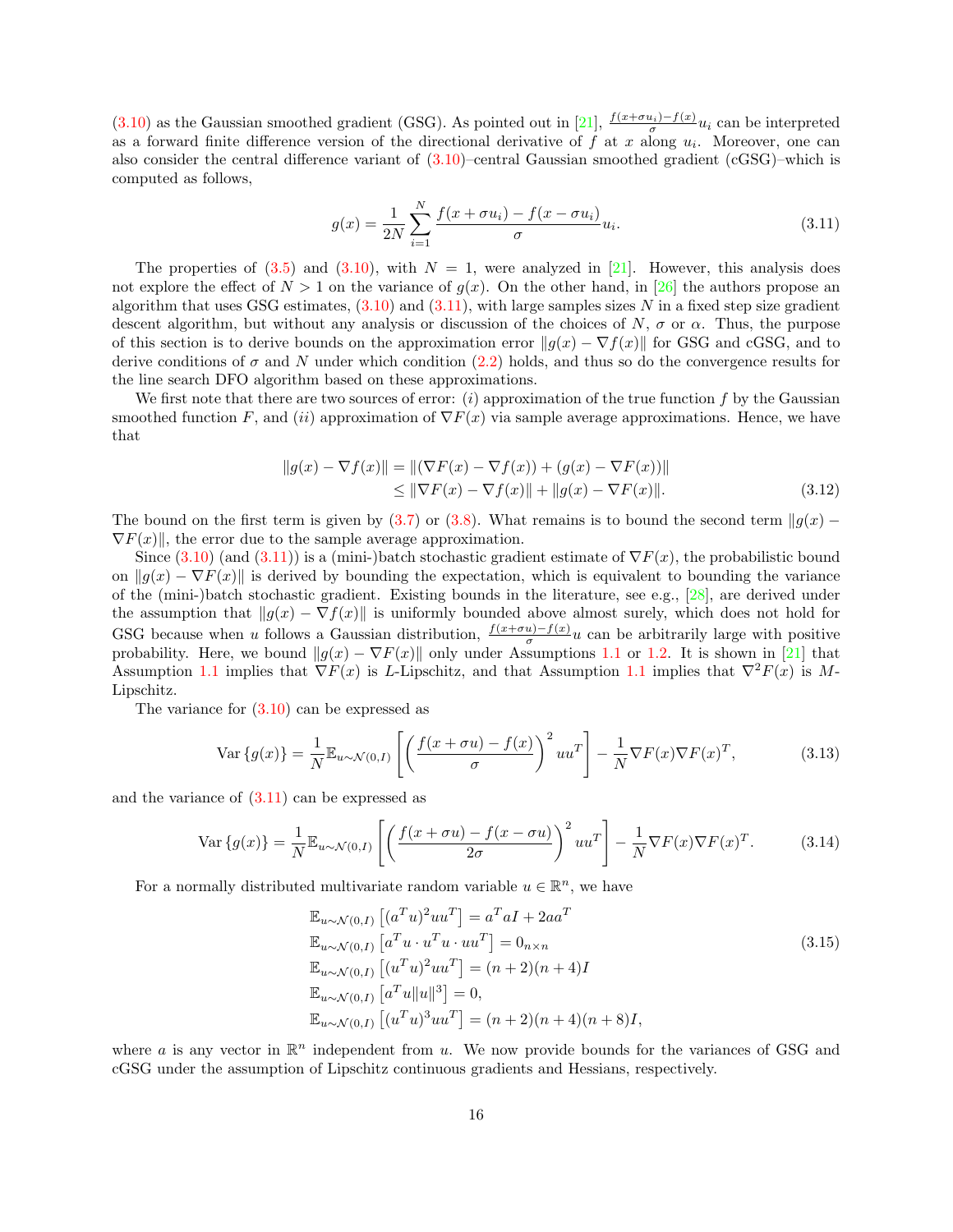<span id="page-17-0"></span>**Lemma 3.6.** Under Assumption [1.1,](#page-2-1) if  $g(x)$  is calculated by [\(3.10\)](#page-15-3), then, for all  $x \in \mathbb{R}^n$ ,

$$
\text{Var}\{g(x)\} \preceq \kappa(x)I, \text{ where } \kappa(x) = \frac{12\|\nabla f(x)\|^2 + L^2\sigma^2(n+2)(n+4)}{4N}.
$$

Alternatively, under Assumption [1.2,](#page-2-3) if  $g(x)$  is calculated by [\(3.11\)](#page-16-0), then, for all  $x \in \mathbb{R}^n$ ,

$$
\text{Var}\{g(x)\} \le \kappa(x)I, \quad \text{where} \quad \kappa(x) = \frac{108\|\nabla f(x)\|^2 + M^2 \sigma^4 (n+2)(n+4)(n+8)}{36N}.
$$

*Proof.* By  $(3.13)$ , we have

$$
\begin{split} \text{Var}\left\{g(x)\right\} &= \frac{1}{N} \mathbb{E}_{u \sim \mathcal{N}(0,I)} \left[ \left( \frac{f(x + \sigma u) - f(x)}{\sigma} \right)^2 u u^T \right] - \frac{1}{N} \nabla F(x) \nabla F(x)^T \\ &\leq \frac{1}{N\sigma^2} \mathbb{E}_{u \sim \mathcal{N}(0,I)} \left[ \left( \nabla f(x)^T \sigma u + \frac{1}{2} L \sigma^2 u^T u \right)^2 u u^T \right] \\ &= \frac{1}{N\sigma^2} \mathbb{E}_{u \sim \mathcal{N}(0,I)} \left[ \sigma^2 (\nabla f(x)^T u)^2 u u^T + L \sigma^3 \nabla f(x)^T u \cdot u^T u \cdot u u^T + \frac{1}{4} L^2 \sigma^4 (u^T u)^2 u u^T \right] \\ &\xrightarrow{(3.15)} \frac{1}{N\sigma^2} \left( \sigma^2 (\nabla f(x)^T \nabla f(x) I + 2 \nabla f(x) \nabla f(x)^T) + L \sigma^3 \cdot 0 + \frac{1}{4} L^2 \sigma^4 (n+2)(n+4) I \right) \\ &\leq \frac{12 \|\nabla f(x)\|^2 + L^2 \sigma^2 (n+2)(n+4)}{4N} I, \end{split}
$$

where the first inequality comes from the Lipschitz continuity of the gradients and  $-\nabla F(x)\nabla F(x)^T/N \preceq 0$ , and the last inequality is due to  $\nabla f(x) \nabla f(x)^T \preceq \nabla f(x)^T \nabla f(x) I$ .

For cGSG, by [\(3.14\)](#page-16-3), we have

$$
\begin{split} \n\text{Var}\left\{g(x)\right\} &= \frac{1}{N} \mathbb{E}_{u \sim \mathcal{N}(0,I)} \left[ \left( \frac{f(x + \sigma u) - f(x - \sigma u)}{2\sigma} \right)^2 u u^T \right] - \frac{1}{N} \nabla F(x) \nabla F(x)^T \\ \n&\leq \frac{1}{N} \mathbb{E}_{u \sim \mathcal{N}(0,I)} \left[ \left( \nabla f(x)^T u + \frac{M\sigma^2}{6} ||u||^3 \right)^2 u u^T \right] \\ \n&\stackrel{(3.15)}{=} \frac{1}{N} \mathbb{E}_{u \sim \mathcal{N}(0,I)} \left[ \left( (\nabla f(x)^T u)^2 + \frac{M^2 \sigma^4}{36} ||u||^6 \right) u u^T \right] \\ \n&\stackrel{(3.15)}{=} \frac{1}{N} (\nabla f(x)^T \nabla f(x) I + 2 \nabla f(x) \nabla f(x)^T) + \frac{(n+2)(n+4)(n+8)}{36N} M^2 \sigma^4 I \\ \n&\leq \frac{108 ||\nabla f(x)||^2 + M^2 \sigma^4 (n+2)(n+4)(n+8)}{36N} I, \n\end{split}
$$

where the first inequality comes from the Lipschitz continuity of the Hessians and  $-\nabla F(x)\nabla F(x)^T/N \preceq 0$ , and the last inequality is due to  $\nabla f(x) \nabla f(x)^T \preceq \nabla f(x)^T \nabla f(x) I$ .

Using the results of Lemma [3.6,](#page-17-0) we can now bound the quantity  $||g(x) - \nabla F(x)||$  [\(3.12\)](#page-16-4), in probability, using Chebyshev's inequality.

<span id="page-17-1"></span>**Lemma 3.7.** Let F be a Gaussian smoothed approximation of f  $(3.5)$ . Under Assumption [1.1,](#page-2-1) if  $g(x)$  is calculated via [\(3.10\)](#page-15-3) with sample size

$$
N \ge \frac{3n\|\nabla f(x)\|^2}{\delta r^2} + \frac{n(n+2)(n+4)L^2\sigma^2}{4\delta r^2},
$$

then, for all  $x \in \mathbb{R}^n$ ,  $||g(x) - \nabla F(x)|| \le r$  holds with probability at least  $1 - \delta$ , for any  $r > 0$  and  $0 < \delta < 1$ .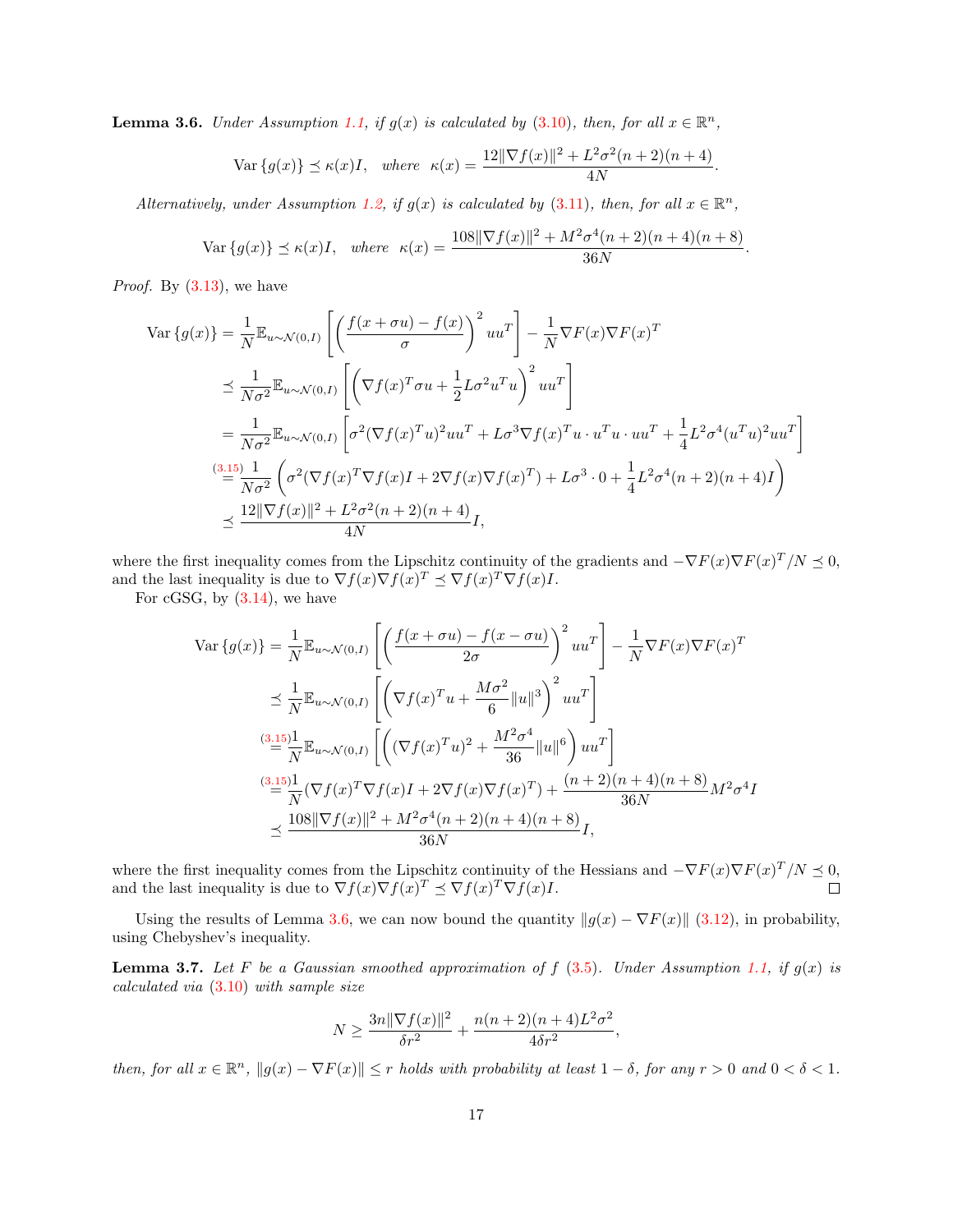Alternatively, under Assumption [1.2,](#page-2-3) if  $g(x)$  is calculated via [\(3.11\)](#page-16-0) with sample size 2N where

$$
N \ge \frac{3n\|\nabla f(x)\|^2}{\delta r^2} + \frac{n(n+2)(n+4)(n+6)M^2\sigma^4}{36\delta r^2},
$$

then, for all  $x \in \mathbb{R}^n$ ,  $||g(x) - \nabla F(x)|| \le r$  holds with probability at least  $1 - \delta$ , for any  $r > 0$  and  $0 < \delta < 1$ . *Proof.* By Chebyshev's inequality, for any  $r > 0$ , we have

$$
\mathbb{P}\left\{\sqrt{(g(x) - \nabla F(x))^T \text{Var}\left\{g(x)\right\}^{-1} (g(x) - \nabla F(x))} > r\right\} \leq \frac{n}{r^2}.
$$

Since Var  ${g(x)} \preceq \kappa I$ , we have Var  ${g(x)}^{-1} \succeq \kappa^{-1} I$  and

$$
\sqrt{(g(x) - \nabla F(x))^T \text{Var} \{g(x)\}^{-1} (g(x) - \nabla F(x))} \ge \kappa^{-\frac{1}{2}} \|g(x) - \nabla F(x)\|.
$$

Therefore, we have,

$$
\mathbb{P}\left\{\kappa^{-\frac{1}{2}}\|g(x)-\nabla F(x)\|>r\right\}\leq \frac{n}{r^2}\;\;\implies\;\;\mathbb{P}\left\{\|g(x)-\nabla F(x)\|>r\right\}\leq \frac{\kappa n}{r^2}.
$$

By Lemma [3.6,](#page-17-0) for GSG we have

$$
\mathbb{P}\left\{||g(x) - \nabla F(x)|| > r\right\} \le \frac{3n\|\nabla f(x)\|^2}{Nr^2} + \frac{n(n+2)(n+4)L^2\sigma^2}{4Nr^2}
$$

Thus when  $N \ge \frac{3n||\nabla f(x)||^2}{\delta r^2} + \frac{n(n+2)(n+4)L^2\sigma^2}{4\delta r^2}$ , we have  $\mathbb{P}\{\|g(x) - \nabla F(x)\| > r\} \le \delta$ . For cGSG, by Lemma [3.6,](#page-17-0) we have

$$
\mathbb{P}\left\{\|g(x) - \nabla F(x)\| > r\right\} \le \frac{3n\|\nabla f(x)\|^2}{Nr^2} + \frac{n(n+2)(n+4)(n+6)M^2\sigma^4}{36Nr^2}.
$$

Thus when  $N \ge \frac{6n\|\nabla f(x)\|^2}{\delta r^2} + \frac{n(n+2)(n+4)(n+6)M^2\sigma^4}{36\delta r^2}$ , we have  $\mathbb{P}\{\|g(x) - \nabla F(x)\| > r\} \le \delta$ .

<span id="page-18-2"></span>Now with bounds for both terms in [\(3.12\)](#page-16-4), we can bound  $||g(x) - \nabla f(x)||$ , in probability. **Theorem 3.8.** Suppose that Assumption [1.1](#page-2-1) holds and  $g(x)$  is calculated via [\(3.10\)](#page-15-3). If

$$
N \ge \frac{3n\|\nabla f(x)\|^2}{\delta r^2} + \frac{n(n+2)(n+4)L^2\sigma^2}{4\delta r^2},
$$

then, for all  $x \in \mathbb{R}^n$  and  $r > 0$ ,

$$
||g(x) - \nabla f(x)|| \le \sqrt{n}L\sigma + r.
$$
\n(3.16)

.

<span id="page-18-1"></span><span id="page-18-0"></span> $\Box$ 

with probability at least  $1 - \delta$ .

Alternatively, Suppose that Assumption [1.2](#page-2-3) holds and  $g(x)$  is calculated via [\(3.11\)](#page-16-0). If

$$
N \ge \frac{3n\|\nabla f(x)\|^2}{\delta r^2} + \frac{n(n+2)(n+4)(n+6)M^2\sigma^4}{36\delta r^2},
$$

then, for all  $x \in \mathbb{R}^n$  and  $r > 0$ ,

$$
||g(x) - \nabla f(x)|| \le nM\sigma^2 + r.
$$
\n(3.17)

with probability at least  $1 - \delta$ .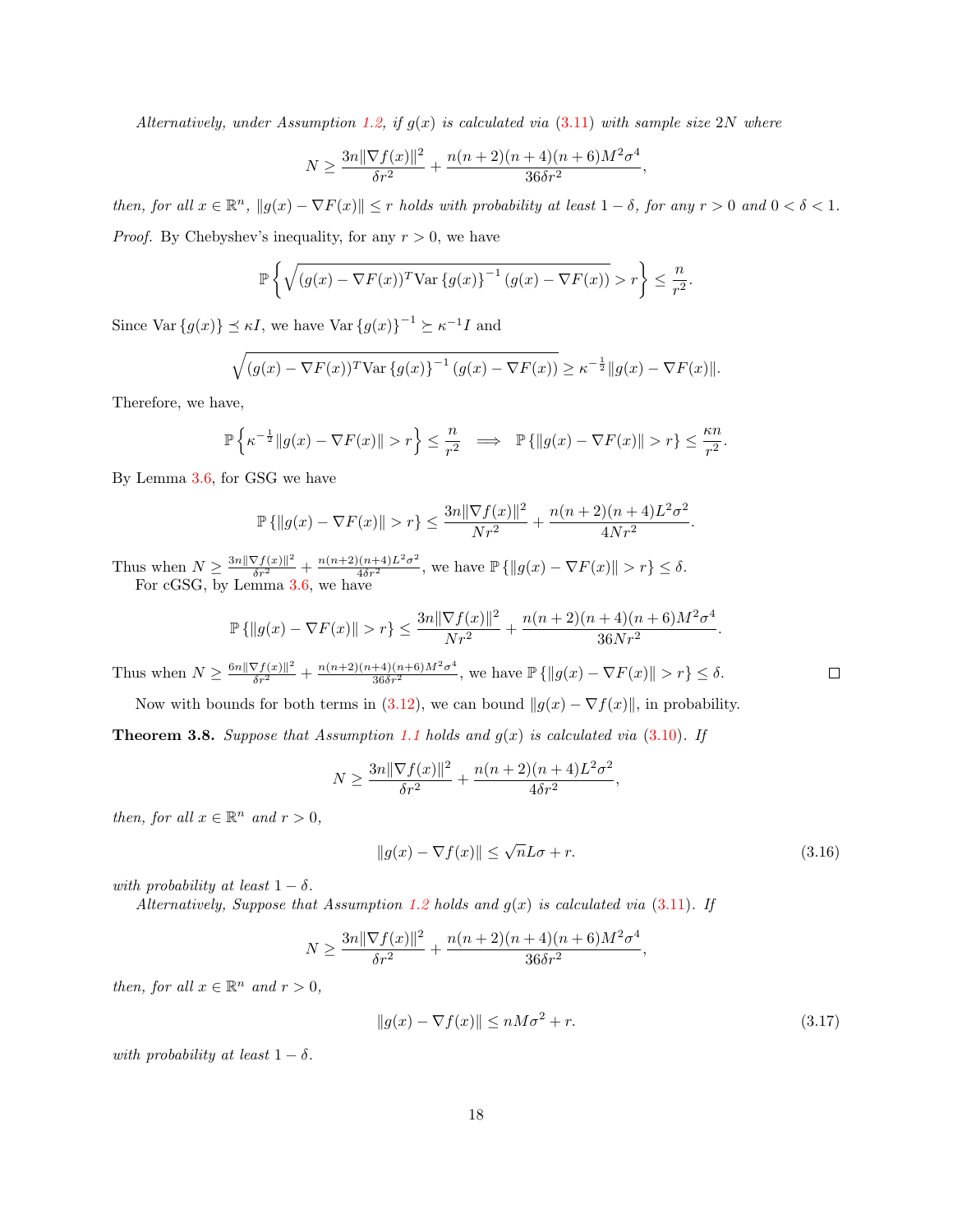*Proof.* The proof of the first part  $(3.16)$  is a straightforward combination of the bound in  $(3.7)$  and the result of the first part of Lemma  $3.7$ . The proof for the second part  $(3.17)$  is a straightforward combination of the bound in [\(3.8\)](#page-15-6) and the result of the second part of Lemma [3.7.](#page-17-1)  $\Box$ 

Using the results of Theorem [3.8,](#page-18-2) we now can derive bounds on  $\sigma$  and N that ensure the necessary conditions on  $g(x)$  presented in Section [2,](#page-4-1) i.e., conditions under which [\(2.2\)](#page-5-7) holds with a certain probability.

To ensure [\(2.2\)](#page-5-7), with probability  $1 - \delta$ , using Theorem [3.8](#page-18-2) we want the following to hold

$$
\sqrt{n}L\sigma \le \lambda \theta \|\nabla f(x)\|, \qquad r \le (1-\lambda)\theta \|\nabla f(x)\|,
$$

for some  $\lambda \in (0,1)$ . Let us first consider  $g(x)$  calculated via  $(3.10)$ . Plugging in  $\sigma = \lambda \frac{\theta \|\nabla f(x)\|}{\sqrt{n}L}$  and  $r = (1 - \lambda)\theta \|\nabla f(x)\|$  into the first bound on N in Theorem [3.8](#page-18-2) we have

$$
N \ge \frac{3n}{\delta \theta^2 (1 - \lambda)^2} + \frac{(n^2 + 6n + 8)\lambda^2}{4\delta (1 - \lambda)^2}
$$

.

We are interested in making the lower bound on  $N$  as small as possible and hence we are concerned with its dependence on n, when n is relatively large. Henceforth, we assume that  $n > 1$  and balance the two terms on the right-hand side, in terms of the dependence on n, by setting  $\lambda = \frac{1}{\sqrt{n}}$ , which gives

$$
N \ge \frac{3n\left(\frac{\sqrt{n}}{\sqrt{n}-1}\right)^2}{\delta\theta^2} + \frac{\left(n+6+\frac{8}{n}\right)\left(\frac{\sqrt{n}}{\sqrt{n}-1}\right)^2}{4\delta}.
$$

When n is large this bound shows that the number of samples needed to ensure [\(2.2\)](#page-5-7), with probability  $1 - \delta$ , is roughly

$$
N > \frac{3n}{\delta\theta^2}.
$$

We now state the convergence result for the line search DFO algorithm where the gradient approximation is computed via [\(3.10\)](#page-15-3).

<span id="page-19-0"></span>**Corollary 3.9.** Suppose that Assumption [1.1](#page-2-1) holds and  $g(x_k)$  is computed via [\(3.10\)](#page-15-3) with N and  $\sigma_k$  satisfying

$$
N \ge \frac{3n\left(\frac{\sqrt{n}}{\sqrt{n}-1}\right)^2}{\delta\theta^2} + \frac{\left(n+6+\frac{8}{n}\right)\left(\frac{\sqrt{n}}{\sqrt{n}-1}\right)^2}{4\delta} \quad \text{and} \quad \sigma_k \le \frac{\theta\|\nabla f(x_k)\|}{nL}.
$$

Then, the convergence results of Theorems [2.8,](#page-10-3) [2.12](#page-11-0) and [2.14](#page-11-1) hold.

Let us compare the sampling radius  $\sigma$  and the number of samples N with those used by forward finite Let us compare the sampling radius  $\sigma$  and the number of samples *i* which we differences and interpolation to guarantee [\(2.2\)](#page-5-7). For FFD we have  $\sigma \leq \frac{\theta || \nabla f(x)||}{\sqrt{n}L}$ , which is  $\sqrt{n}$  times larger than the smoothing constant used by GSG. However, this is natural because the expected length of  $\sigma u$  where than the smoothing constant used by GSG. However, this is hattiral because the expected length of *o u* where  $u \sim \mathcal{N}(0, I)$  is approximately  $\sqrt{n}\sigma$ ; in other words, in expectation the sample points evaluated by GSG the same distance to  $x$  as the sample points evaluated by FFD. The number of samples required by GSG is clearly larger than those required by FFD and interpolation, since the latter are fixed at  $n + 1$ . In addition, [\(2.2\)](#page-5-7) is guaranteed only with probability  $1 - \delta$  and the dependence of N on  $\delta$  is high. In the next section we analyze an alternative smoothing method which has significantly better dependence on  $\delta$ .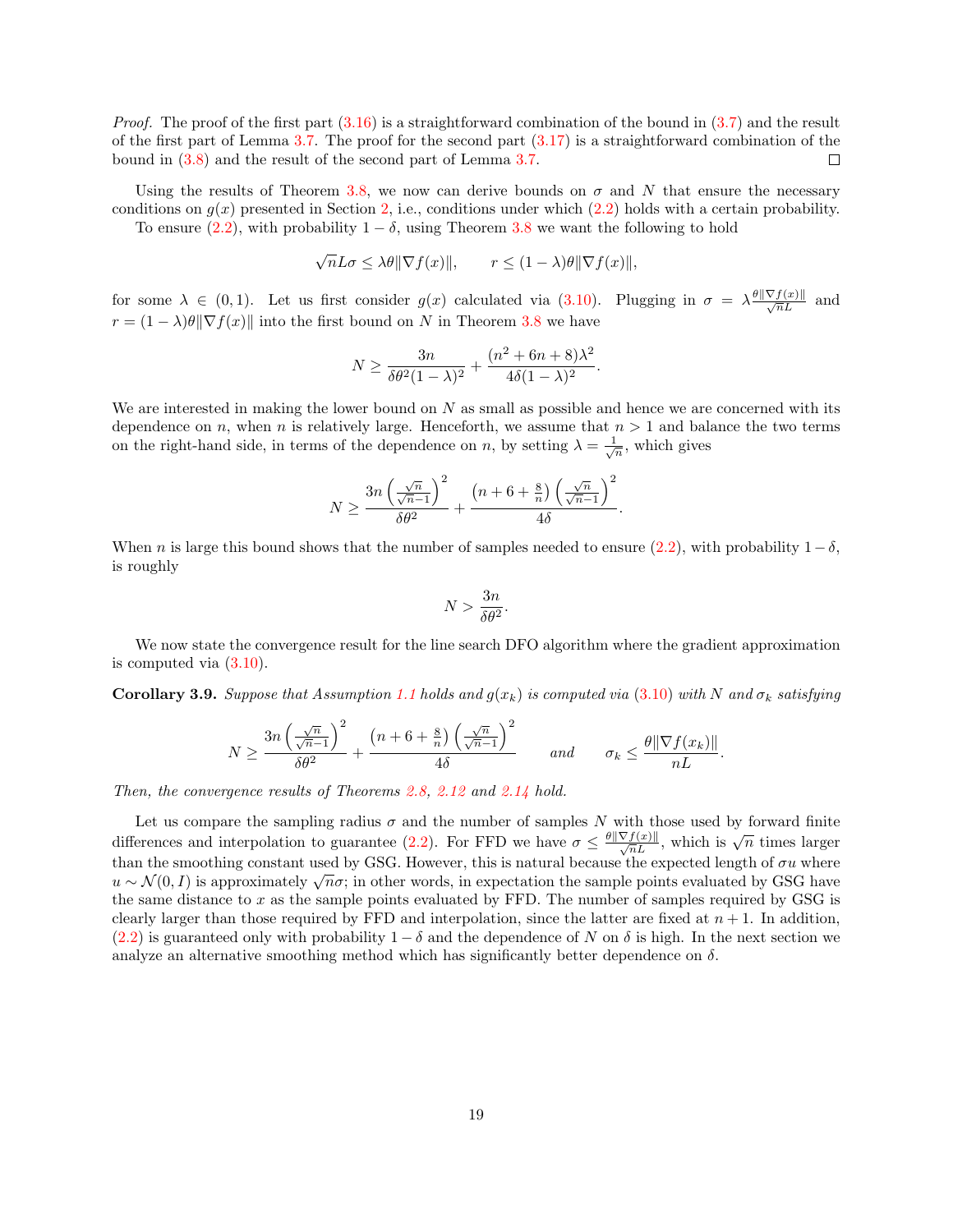We conclude this section by deriving analogous bounds on N and  $\sigma$  for the case when  $g(x)$  is calculated via [\(3.11\)](#page-16-0). We plug in  $\sigma =$ √  $\overline{\lambda}\sqrt{\frac{\theta\|\nabla f(x)\|}{nM}}$  and  $r = (1-\lambda)\theta\|\nabla f(x)\|$  into the second bound on N in Theorem [3.8.](#page-18-2) We have,

$$
N \ge \frac{3n}{\delta \theta^2 (1-\lambda)^2} + \frac{\left(n^2 + 12n + 44 + \frac{48}{n}\right) \lambda^2}{36\delta (1-\lambda)^2}.
$$

We again balance the two terms of the right hand side, in terms of dependence on n, by choosing  $\lambda = \frac{1}{\sqrt{n}}$ , which gives us

$$
N \ge \frac{3n\left(\frac{\sqrt{n}}{\sqrt{n}-1}\right)^2}{\delta\theta^2} + \frac{\left(n+12 + \frac{44}{n} + \frac{48}{n^2}\right)\left(\frac{\sqrt{n}}{\sqrt{n}-1}\right)^2}{36\delta}.
$$

Hence, the number of samples needed to ensure  $(2.2)$ , with probability  $1 - \delta$ , is roughly

$$
N > \frac{3n}{\delta \theta^2}.
$$

Note that this is also larger than 2n which is sufficient to guarantee  $(2.2)$  using gradient estimates computed via CFD. Moreover, as was the case for GSG and FFD, the sampling radius of cGSG is  $\sqrt{n}$  times larger than that of CFD.

We have the following corollary for the line search DFO algorithm where the gradient approximation is computed via [\(3.11\)](#page-16-0).

<span id="page-20-1"></span>**Corollary 3.10.** Suppose that Assumption [1.2](#page-2-3) holds and  $g(x_k)$  is computed via [\(3.11\)](#page-16-0) with N and  $\sigma_k$ satisfying

$$
N \ge \frac{3n\left(\frac{\sqrt{n}}{\sqrt{n}-1}\right)^2}{\delta\theta^2} + \frac{\left(n+12+\frac{44}{n}+\frac{48}{n^2}\right)\left(\frac{\sqrt{n}}{\sqrt{n}-1}\right)^2}{36\delta} \qquad and \qquad \sigma_k \le \sqrt{\frac{\theta\|\nabla f(x_k)\|}{n^{3/2}M}}
$$

Then, the convergence results of Theorems [2.8,](#page-10-3) [2.12](#page-11-0) and [2.14](#page-11-1) hold.

#### 3.4 Gradient Estimation via Smoothing on a Sphere

Similar to the Gaussian smoothing technique, one can also smooth the function  $f$  with a uniform distribution on a ball, i.e.,

$$
F(x) = \mathbb{E}_{y \sim \mathcal{U}(\mathcal{B}(x,\sigma))}[f(y)] = \int_{\mathcal{B}(x,\sigma)} f(y) \frac{1}{V_n(\sigma)} dy
$$
  
= 
$$
\mathbb{E}_{u \sim \mathcal{U}(\mathcal{B}(0,1))}[f(x+\sigma u)] = \int_{\mathcal{B}(0,1)} f(x+\sigma u) \frac{1}{V_n(1)} du,
$$
 (3.18)

<span id="page-20-0"></span>.

where  $\mathcal{U}(\mathcal{B}(x,\sigma))$  denotes the multivariate uniform distribution on a ball centered at x of radius  $\sigma$  and  $U(\mathcal{B}(0,1))$  denotes the multivariate uniform distribution on a ball centered at 0 of radius 1. The function  $V_n(\sigma)$  represents the volume of a ball in  $\mathbb{R}^n$  of radius  $\sigma$ . It was shown in [\[14\]](#page-30-5) that the gradient of F can be expressed as

$$
\nabla F(x) = -\frac{n}{\sigma} \mathbb{E}_{u \sim \mathcal{U}(\mathcal{S}(0,1))} [f(x + \sigma u)u],
$$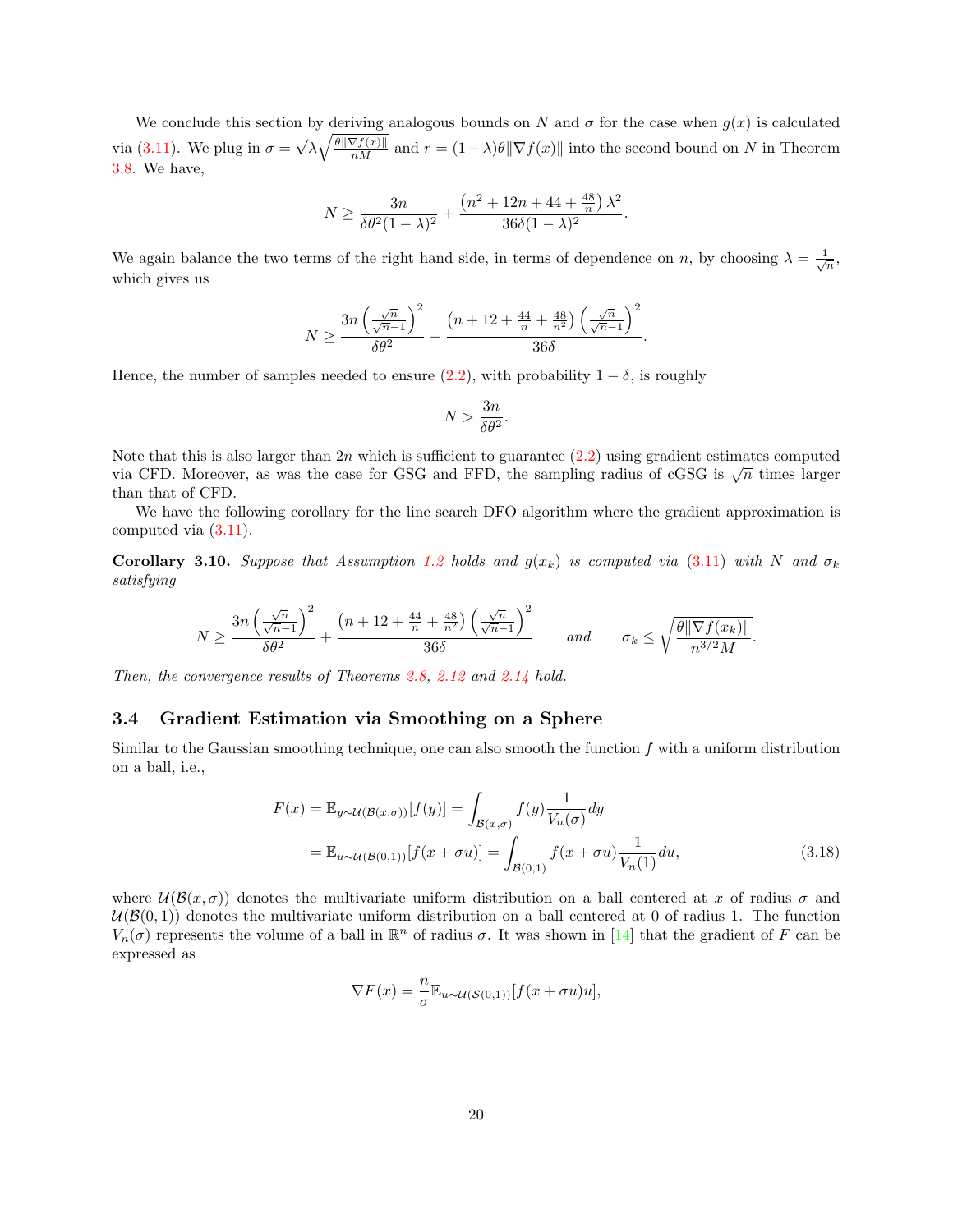where  $\mathcal{S}(0,1)$  represents a unit sphere centered at 0 of radius 1. This leads to three ways of approximating the gradient with only function evaluations using sample average approximations

<span id="page-21-0"></span>
$$
g(x) = \frac{n}{N\sigma} \sum_{i=1}^{N} f(x + \sigma u_i) u_i,
$$
\n(3.19)

<span id="page-21-1"></span>
$$
g(x) = \frac{n}{N} \sum_{i=1}^{N} \frac{f(x + \sigma u_i) - f(x)}{\sigma} u_i,
$$
\n(3.20)

<span id="page-21-2"></span>
$$
g(x) = \frac{n}{N} \sum_{i=1}^{N} \frac{f(x + \sigma u_i) - f(x - \sigma u_i)}{2\sigma} u_i,
$$
\n(3.21)

with N independently identically distributed random vectors  ${u_i}_{i=1}^N$  following a uniform distribution on the unit sphere. Similar to the case with Gaussian smoothing, the variance of  $(3.19)$  explodes when  $\sigma$  goes to zero, and thus we do not consider this formula. We analyze  $(3.20)$ , which we refer to as ball smoothed gradient (BSG) and [\(3.21\)](#page-21-2) which we refer to as central BSG (cBSG).

Again, as in the Gaussian smoothed case, there are two sources of error in the gradient approximations, and namely,

$$
||g(x) - \nabla f(x)|| \le ||\nabla F(x) - \nabla f(x)|| + ||g(x) - \nabla F(x)||. \tag{3.22}
$$

One can bound the first term as follows; if the function f has L-Lipschitz continuous gradients, that is if Assumption [1.1](#page-2-1) holds, then

<span id="page-21-8"></span><span id="page-21-7"></span><span id="page-21-3"></span>
$$
\|\nabla F(x) - \nabla f(x)\| \le L\sigma,\tag{3.23}
$$

and if the function  $f$  has M-Lipschitz continuous Hessians, that is if Assumption [1.2](#page-2-3) holds, then

<span id="page-21-6"></span><span id="page-21-4"></span>
$$
\|\nabla F(x) - \nabla f(x)\| \le M\sigma^2. \tag{3.24}
$$

The proofs are given in Appendices [A.3](#page-32-2) and [A.4,](#page-32-3) respectively.

For the second error term in [\(3.22\)](#page-21-3), similar to the case of Gaussian smoothing, we begin with the variance of  $g(x)$ . The variance of  $(3.20)$  can be expressed as

$$
\text{Var}\left\{g(x)\right\} = \frac{n^2}{N} \mathbb{E}_{u \sim \mathcal{U}(\mathcal{S}(0,1))} \left[ \left( \frac{f(x+\sigma u) - f(x)}{\sigma} \right)^2 u u^T \right] - \frac{1}{N} \nabla F(x) \nabla F(x)^T, \tag{3.25}
$$

and the variance of [\(3.21\)](#page-21-2) can be expressed as

$$
\text{Var}\left\{g(x)\right\} = \frac{n^2}{N} \mathbb{E}_{u \sim \mathcal{U}(\mathcal{S}(0,1))} \left[ \left( \frac{f(x+\sigma u) - f(x-\sigma u)}{2\sigma} \right)^2 uu^T \right] - \frac{1}{N} \nabla F(x) \nabla F(x)^T. \tag{3.26}
$$

For a uniformly distributed random variable on a sphere  $\mathcal{S}(0,1)$   $u \in \mathbb{R}^n$ , we have

<span id="page-21-5"></span>
$$
\mathbb{E}_{u \sim \mathcal{U}(\mathcal{S}(0,1))} [(a^T u)^2 uu^T] = \frac{a^T a I + 2aa^T}{n(n+2)}
$$
  
\n
$$
\mathbb{E}_{u \sim \mathcal{U}(\mathcal{S}(0,1))} [a^T u \cdot u^T u \cdot uu^T] = 0_{n \times n}
$$
  
\n
$$
\mathbb{E}_{u \sim \mathcal{U}(\mathcal{S}(0,1))} [a^T u ||u||^3] = 0
$$
  
\n
$$
\mathbb{E}_{u \sim \mathcal{U}(\mathcal{S}(0,1))} [(u^T u)^2 uu^T] = \frac{1}{n} I
$$
  
\n
$$
\mathbb{E}_{u \sim \mathcal{U}(\mathcal{S}(0,1))} [(u^T u)^3 uu^T] = \frac{1}{n} I,
$$
  
\n(3.27)

where a is any vector in  $\mathbb{R}^n$  independent from u. We now provide bounds for the variances of BSG and cBSG under the assumption of Lipschitz continuous gradients and Hessians, respectively.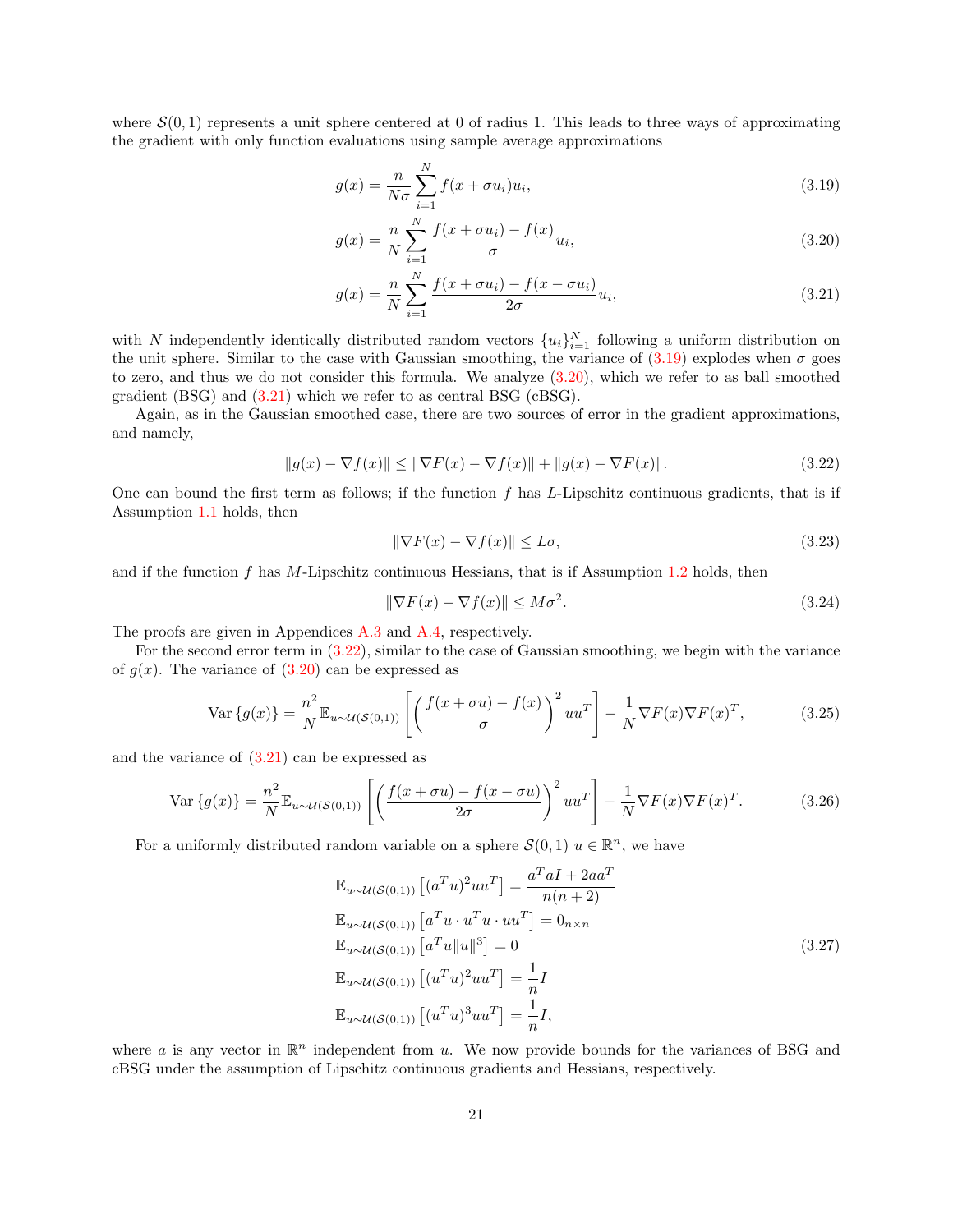<span id="page-22-0"></span>**Lemma 3.11.** Under Assumption [1.1,](#page-2-1) if  $g(x)$  is calculated by [\(3.20\)](#page-21-1), then, for all  $x \in \mathbb{R}^n$ ,

$$
\text{Var}\left\{g(x)\right\} \preceq \kappa(x)I, \quad \text{where} \quad \kappa(x) = \frac{\frac{12n}{n+2} \|\nabla f(x)\|^2 + L^2 \sigma^2 n}{4N}.
$$

Alternatively, under Assumption [1.2,](#page-2-3) if  $g(x)$  is calculated by [\(3.21\)](#page-21-2), then, for all  $x \in \mathbb{R}^n$ ,

$$
\text{Var}\left\{g(x)\right\} \preceq \kappa(x)I, \quad \text{where} \quad \kappa(x) = \frac{\frac{108n}{n+2} \|\nabla f(x)\|^2 + M^2 \sigma^4 n}{36N}.
$$

*Proof.* By  $(3.25)$ , we have

$$
\begin{split} \text{Var}\left\{g(x)\right\} &= \frac{n^2}{N} \mathbb{E}_{u \sim \mathcal{U}(S(0,1))} \left[ \left( \frac{f(x+\sigma u) - f(x)}{\sigma} \right)^2 u u^T \right] - \frac{1}{N} \nabla F(x) \nabla F(x)^T \\ &\leq \frac{n^2}{N\sigma^2} \mathbb{E}_{u \sim \mathcal{U}(S(0,1))} \left[ \left( \nabla f(x)^T \sigma u + \frac{1}{2} L \sigma^2 u^T u \right)^2 u u^T \right] \\ &= \frac{n^2}{N\sigma^2} \mathbb{E}_{u \sim \mathcal{U}(S(0,1))} \left[ \sigma^2 (\nabla f(x)^T u)^2 u u^T + L \sigma^3 \nabla f(x)^T u \cdot u^T u \cdot u u^T + \frac{1}{4} L^2 \sigma^4 (u^T u)^2 u u^T \right] \\ &\xrightarrow{(3.27)} \frac{n^2}{N\sigma^2} \left( \frac{\sigma^2}{n(n+2)} (\nabla f(x)^T \nabla f(x) I + 2 \nabla f(x) \nabla f(x)^T) + L \sigma^3 \cdot 0 + \frac{L^2 \sigma^4}{4n} I \right) \\ &\leq \frac{1}{N} \left( \frac{3n}{n+2} \|\nabla f(x)\|^2 + \frac{nL^2 \sigma^2}{4} \right) I, \end{split}
$$

where the first inequality comes from the L-Lipschitz continuity of the gradients and  $-\nabla F(x)\nabla F(x)^T/N \preceq 0$ , and the last inequality is due to  $\nabla f(x) \nabla f(x)^T \preceq \nabla f(x)^T \nabla f(x) I$ .

For cBSG, by  $(3.26)$ , we have

$$
\operatorname{Var}\left\{g(x)\right\} = \frac{n^2}{N} \mathbb{E}_{u \sim \mathcal{U}(\mathcal{S}(0,1))} \left[ \left( \frac{f(x+\sigma u) - f(x-\sigma u)}{2\sigma} \right)^2 u u^T \right] - \frac{1}{N} \nabla F(x) \nabla F(x)^T
$$
  

$$
\leq \frac{n^2}{N} \mathbb{E}_{u \sim \mathcal{U}(\mathcal{S}(0,1))} \left[ \left( \nabla f(x)^T u + \frac{M\sigma^2}{6} ||u||^3 \right)^2 u u^T \right]
$$
  

$$
\stackrel{(3.27)}{=} \frac{n^2}{N} \mathbb{E}_{u \sim \mathcal{U}(\mathcal{S}(0,1))} \left[ \left( (\nabla f(x)^T u)^2 + \frac{M^2 \sigma^4}{36} ||u||^6 \right) u u^T \right]
$$
  

$$
\stackrel{(3.27)}{=} \frac{n}{N(n+2)} \left( \nabla f(x)^T \nabla f(x) I + 2 \nabla f(x) \nabla f(x)^T \right) + \frac{n}{36N} M^2 \sigma^4 I
$$
  

$$
\leq \frac{1}{N} \left( \frac{3n}{n+2} ||\nabla f(x)||^2 + \frac{nM^2 \sigma^4}{36} \right) I,
$$

where the first inequality comes from the Lipschitz continuity of the Hessians and  $-\nabla F(x)\nabla F(x)^T/N \preceq 0$ , and the last inequality is due to  $\nabla f(x) \nabla f(x)^T \preceq \nabla f(x)^T \nabla f(x) I$ .  $\Box$ 

Using the results of Lemma [3.11,](#page-22-0) we can bound the quantity  $||g(x)-\nabla F(x)||$  [\(3.22\)](#page-21-3), with probability  $1-\delta$ , using Chebyshev's inequality, just as we did in the case of GSG. However, ball smoothed gradient approach has a significant advantage over Gaussian smoothing in that it allows the use of Bernstein's inequality [\[28\]](#page-31-7) instead of Chebychev's and the resulting bound on N has a significantly improved dependence on  $\delta$ .

Bernstein's inequality applies here, because unlike GSG (and cGSG), BSG (and cBSG) enjoys a deterministic bound on the error term  $n \frac{f(x+\sigma u)-f(x)}{\sigma}$  $\frac{u)-f(x)}{\sigma}u-F(x)$ ; see proof of Lemma [3.12.](#page-23-0)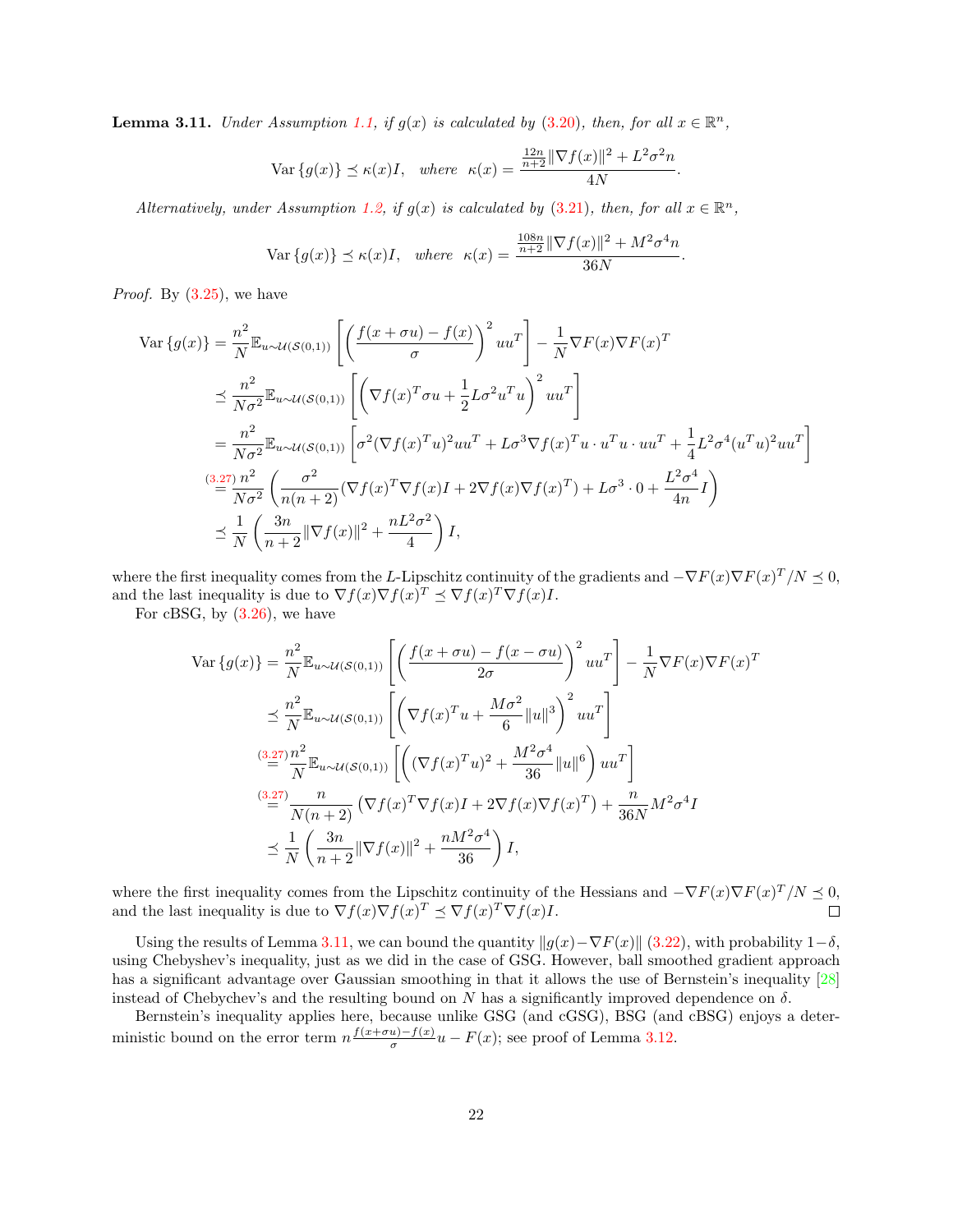<span id="page-23-0"></span>**Lemma 3.12.** Let F be a sphere smoothed approximation of f [\(3.18\)](#page-20-0). Under Assumption [1.1,](#page-2-1) if  $g(x)$  is calculated via [\(3.20\)](#page-21-1) with sample size

$$
N \ge \left(\frac{2n}{r^2} \left( \|\nabla f(x)\|^2 + \frac{nL^2\sigma^2}{4} \right) + \frac{2n}{3r} \left(2\|\nabla f(x)\| + L\sigma\right) \right) \log \frac{n+1}{\delta},
$$

then, for all  $x \in \mathbb{R}^n$ ,  $||g(x) - \nabla F(x)|| \le r$  holds with probability at least  $1 - \delta$ , for any  $r > 0$  and  $0 < \delta < 1$ . Alternatively, under Assumption [1.2](#page-2-3) if  $g(x)$  is calculated via [\(3.21\)](#page-21-2) with sample size 2N where

$$
N \ge \left[\frac{2n}{r^2} \left( \|\nabla f(x)\|^2 + \frac{nM^2 \sigma^4}{36} \right) + \frac{2n}{3r} \left( 2\|\nabla f(x)\| + \frac{M\sigma^2}{3} \right) \right] \log \frac{n+1}{\delta},
$$

then, for all  $x \in \mathbb{R}^n$ ,  $||g(x) - \nabla F(x)|| \leq r$  holds with probability at least  $1 - \delta$ , for any  $r > 0$  and  $0 < \delta < 1$ . Proof. We first note that

> $\mathbb{E}_{u_i \sim \mathcal{U}(\mathcal{S}(0,1))} \left[ \frac{n}{N} \right]$ N  $f(x + \sigma u_i) - f(x)$  $\frac{u_i - f(x)}{\sigma} u_i - \frac{1}{N}$  $\frac{1}{N}F(x)\bigg]=0,$

and

$$
\left\| \frac{n}{N} \frac{f(x + \sigma u_i) - f(x)}{\sigma} u_i - \frac{1}{N} F(x) \right\| \leq \frac{n}{N\sigma} \mathbb{E}_{u_i \sim \mathcal{U}(\mathcal{S}(0,1))} \left[ |f(x + \sigma u_i) - f(x)| \left\| u_i \right\| + \left| f(x + \sigma u_i) - f(x) \right| \left\| u_i \right\| \right]
$$
  

$$
\leq \frac{n}{N\sigma} \mathbb{E}_{u_i \sim \mathcal{U}(\mathcal{S}(0,1))} \left[ \nabla f(x)^T \sigma u_i + \frac{L \|\sigma u_i\|^2}{2} + \nabla f(x)^T \sigma u_i + \frac{L \|\sigma u_i\|^2}{2} \right]
$$
  

$$
\leq \frac{n}{N} (2 \|\nabla f(x)\| + L\sigma),
$$

for all  $u_i \sim \mathcal{U}(\mathcal{S}(0,1))$ . The matrix variance statistic of  $g(x) - \nabla F(x)$  is

$$
v(g(x) - \nabla F(x)) = \max \left\{ \mathbb{E} \left[ (g(x) - \nabla F(x))(g(x) - \nabla F(x))^T \right], \mathbb{E} \left[ (g(x) - \nabla F(x))^T (g(x) - \nabla F(x)) \right] \right\}
$$
  

$$
\leq \max \left\{ \frac{1}{N} \left( \frac{3n}{n+2} \|\nabla f(x)\|^2 + \frac{nL^2 \sigma^2}{4} \right), \frac{n}{N} \left( \|\nabla f(x)\|^2 + \frac{nL^2 \sigma^2}{4} \right) \right\}
$$
  

$$
= \frac{n}{N} \left( \|\nabla f(x)\|^2 + \frac{nL^2 \sigma^2}{4} \right).
$$

By Bernstein's inequality, we have

$$
\mathbb{P}(\|g(x) - \nabla F(x)\| \ge r) \le (n+1) \exp\left(\frac{-r^2/2}{v(g(x) - \nabla F(x)) + \frac{nr}{3N}(2\|\nabla f(x)\| + L\sigma)}\right)
$$
  

$$
\le (n+1) \exp\left(\frac{-r^2/2}{\frac{n}{N}\left(\|\nabla f(x)\|^2 + \frac{nL^2\sigma^2}{4}\right) + \frac{nr}{3N}(2\|\nabla f(x)\| + L\sigma)}\right).
$$

In order to ensure that  $\mathbb{P}(\|g(x) - \nabla F(x)\| \ge r) \le \delta$ , for some  $\delta \in (0, 1)$ , we require that

$$
(n+1)\exp\left(\frac{-r^2/2}{\frac{n}{N}\left(\|\nabla f(x)\|^2 + \frac{nL^2\sigma^2}{4}\right) + \frac{nr}{3N}(2\|\nabla f(x)\| + L\sigma)}\right) \le \delta,
$$

from which we conclude that

$$
N \ge \left[\frac{2n}{r^2} \left( \|\nabla f(x)\|^2 + \frac{nL^2\sigma^2}{4} \right) + \frac{2n}{3r} \left(2\|\nabla f(x)\| + L\sigma\right) \right] \log \frac{n+1}{\delta}.
$$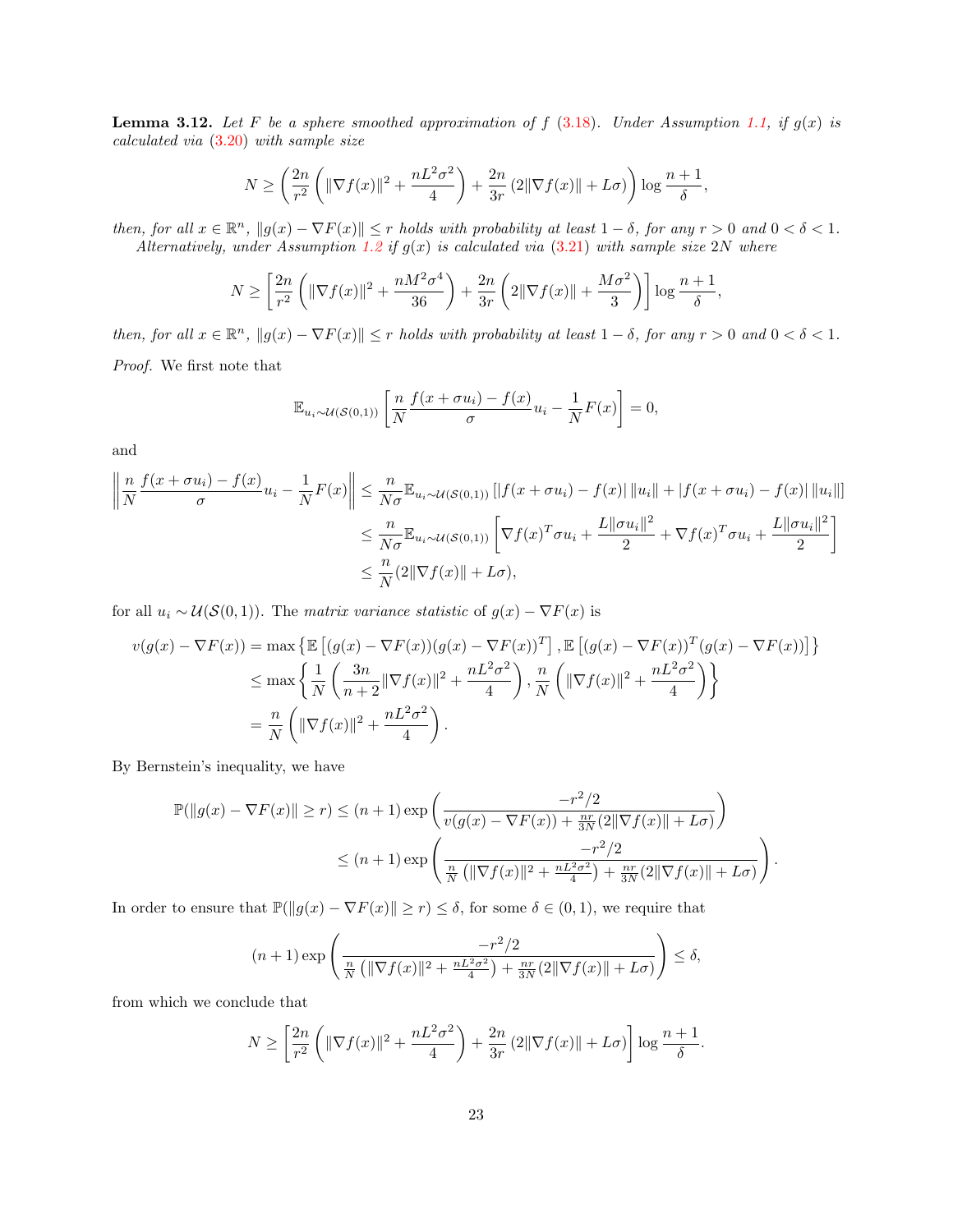For the cBSG case, note that

$$
\mathbb{E}_{u_i \sim \mathcal{U}(\mathcal{S}(0,1))} \left[ \frac{n}{N} \frac{f(x + \sigma u_i) - f(x - \sigma u_i)}{2\sigma} u_i - \frac{1}{N} F(x) \right] = 0,
$$

and

$$
\left\| \frac{n}{N} \frac{f(x + \sigma u_i) - f(x - \sigma u_i)}{2\sigma} u_i - \frac{1}{N} F(x) \right\| \leq \frac{n}{2N\sigma} \mathbb{E}_{u_i \sim \mathcal{U}(\mathcal{S}(0,1))} [|f(x + \sigma u_i) - f(x - \sigma \epsilon)| ||u_i||
$$
  
 
$$
+ |f(x + \sigma u_i) - f(x - \sigma u_i)| ||u_i||]
$$
  
 
$$
\leq \frac{n}{2N\sigma} \mathbb{E}_{u \sim \mathcal{U}(\mathcal{S}(0,1))} \left[ 2\nabla f(x)^T \sigma u_i + \frac{M ||\sigma u_i||^3}{3} + 2\nabla f(x)^T \sigma u_i + \frac{M ||\sigma u_i||^3}{3} \right]
$$
  
 
$$
\leq \frac{n}{N} \left( 2||\nabla f(x)|| + \frac{M\sigma^2}{3} \right),
$$

for all  $u_i \sim \mathcal{U}(\mathcal{S}(0,1))$ . The matrix variance statistic of  $g(x) - \nabla F(x)$  is

$$
v(g(x) - \nabla F(x)) = \max \left\{ \mathbb{E} \left[ (g(x) - \nabla F(x))(g(x) - \nabla F(x))^T \right], \mathbb{E} \left[ (g(x) - \nabla F(x))^T (g(x) - \nabla F(x)) \right] \right\}
$$
  
\n
$$
\leq \max \left\{ \frac{1}{N} \left( \frac{3n}{n+2} \|\nabla f(x)\|^2 + \frac{nM^2 \sigma^4}{36} \right), \frac{n}{N} \left( \|\nabla f(x)\|^2 + \frac{nM^2 \sigma^4}{36} \right) \right\}
$$
  
\n
$$
= \frac{n}{N} \left( \|\nabla f(x)\|^2 + \frac{nM^2 \sigma^4}{36} \right).
$$

By Bernstein's inequality, we have

$$
\mathbb{P}(\|g(x) - \nabla F(x)\| \ge r) \le (n+1) \exp\left(\frac{-r^2/2}{v(g(x) - \nabla F(x)) + \frac{nr}{3N}(2\|\nabla f(x)\| + M\sigma^2/3)}\right) \le (n+1) \exp\left(\frac{-r^2/2}{\frac{n}{N}(\|\nabla f(x)\|^2 + \frac{nM^2\sigma^4}{36}) + \frac{nr}{3N}(2\|\nabla f(x)\| + M\sigma^2/3)}\right).
$$

In order to ensure that  $\mathbb{P}(\|g(x) - \nabla F(x)\| \ge r) \le \delta$ , for some  $\delta \in (0, 1)$ , we require that

$$
(n+1)\exp\left(\frac{-r^2/2}{\frac{n}{N}\left(\|\nabla f(x)\|^2 + \frac{nM^2\sigma^4}{36}\right) + \frac{nr}{3N}(2\|\nabla f(x)\| + M\sigma^2/3)}\right) \le \delta
$$

from which we conclude that

$$
N \ge \left[\frac{2n}{r^2} \left( \|\nabla f(x)\|^2 + \frac{nM^2 \sigma^4}{36} \right) + \frac{2n}{3r} \left( 2\|\nabla f(x)\| + \frac{M\sigma^2}{3} \right) \right] \log \frac{n+1}{\delta}.
$$

<span id="page-24-1"></span>Now, with bounds for both terms in [\(3.22\)](#page-21-3), we can bound  $||g(x) - \nabla f(x)||$ , in probability. **Theorem 3.13.** Suppose that Assumption [1.1](#page-2-1) holds and  $g(x)$  is calculated via  $(3.20)$ . If

$$
N \ge \left(\frac{2n}{r^2} \left( \|\nabla f(x)\|^2 + \frac{nL^2\sigma^2}{4} \right) + \frac{2n}{3r} \left(2\|\nabla f(x)\| + L\sigma\right) \right) \log \frac{n+1}{\delta},
$$

then, for all  $x \in \mathbb{R}^n$  and  $r > 0$ ,

$$
||g(x) - \nabla f(x)|| \le L\sigma + r.
$$
\n(3.28)

<span id="page-24-0"></span> $\Box$ 

with probability at least  $1 - \delta$ .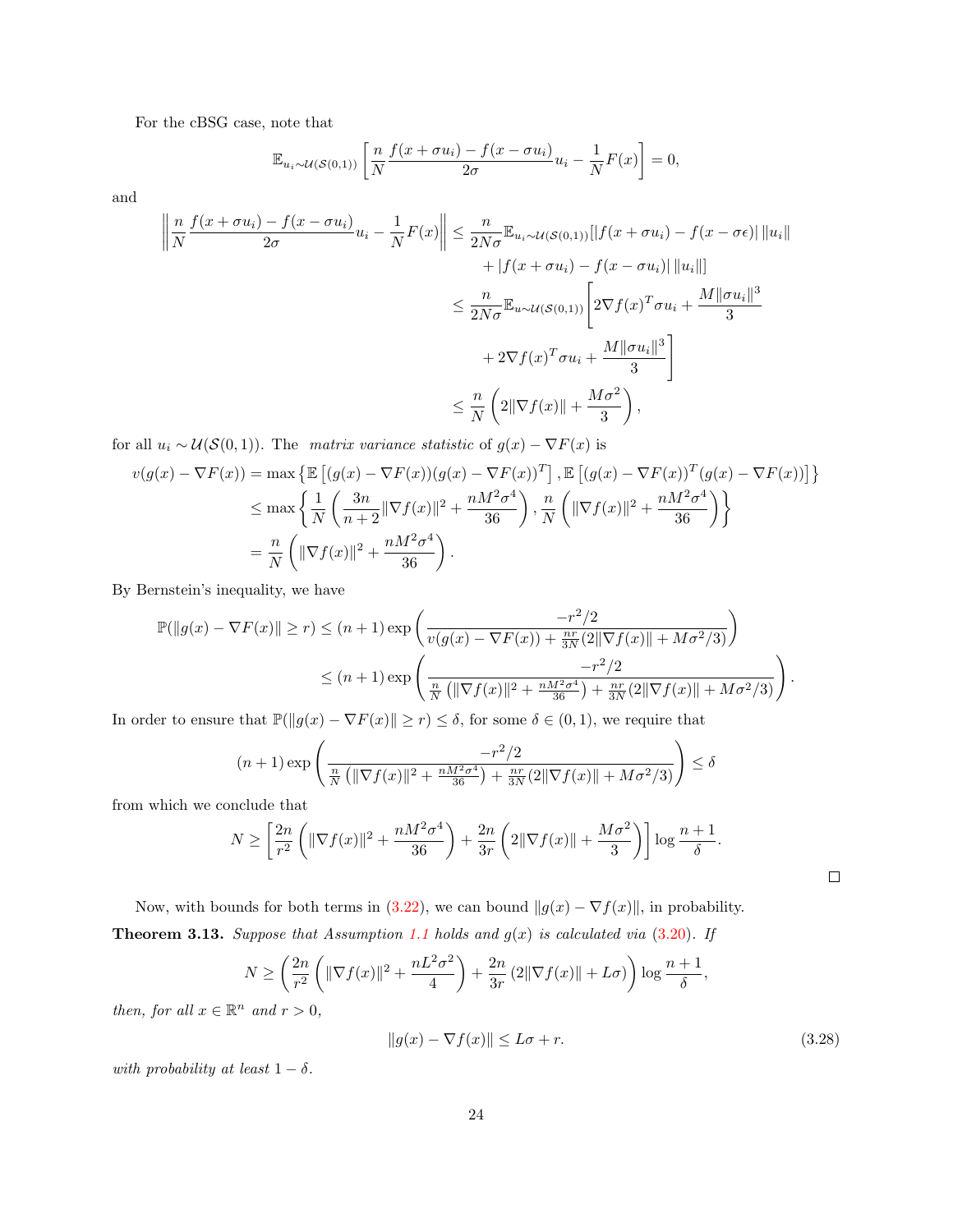Alternatively, suppose that Assumption [1.2](#page-2-3) holds and  $q(x)$  is calculated via [\(3.21\)](#page-21-2). If

$$
N \ge \left[\frac{2n}{r^2} \left( \|\nabla f(x)\|^2 + \frac{nM^2 \sigma^4}{36} \right) + \frac{2n}{3r} \left( 2\|\nabla f(x)\| + \frac{M\sigma^2}{3} \right) \right] \log \frac{n+1}{\delta},
$$

then, for all  $x \in \mathbb{R}^n$  and  $r > 0$ ,

<span id="page-25-1"></span>
$$
||g(x) - \nabla f(x)|| \le M\sigma^2 + r.
$$
\n(3.29)

with probability at least  $1 - \delta$ .

*Proof.* The proof for the first part  $(3.28)$  is a straightforward combination of the bound in  $(3.23)$  and the result of the first part of Lemma [3.12.](#page-23-0) The proof for the second part [\(3.29\)](#page-25-1) is a straightforward combination of the bound in [\(3.24\)](#page-21-8) and the result of the second part of Lemma [3.12.](#page-23-0)  $\Box$ 

In Theorem [3.13](#page-24-1) one should notice the improved dependence of the sample size  $N$  on the probability  $\delta$  as compared to Theorem [3.8.](#page-18-2) We should note again that we cannot derive similar results for Gaussian smoothed gradient approximations because when u is Gaussian the term  $\frac{f(x+\sigma u)-f(x)}{\sigma}u$  can be arbitrarily large with positive probability.

We now state the convergence results, similar to Corollaries [3.9](#page-19-0) and [3.10,](#page-20-1) for the line search DFO algorithm where the gradient approximations are computed via  $(3.20)$  and  $(3.21)$ , respectively. For brevity, we skip the derivations and just state the results.

**Corollary 3.14.** Suppose that Assumption [1.1](#page-2-1) holds and  $g(x_k)$  is computed via [\(3.20\)](#page-21-1) with N and  $\sigma_k$ satisfying

$$
N \ge \left(\frac{2n\left(\frac{\sqrt{n}}{\sqrt{n}-1}\right)^2}{\theta^2} + \frac{n\left(\frac{\sqrt{n}}{\sqrt{n}-1}\right)^2}{2} + \frac{4n\left(\frac{\sqrt{n}}{\sqrt{n}-1}\right)}{3\theta} + \frac{2\sqrt{n}\left(\frac{\sqrt{n}}{\sqrt{n}-1}\right)}{3}\right) \log\frac{n+1}{\delta} \tag{3.30}
$$

$$
and \qquad \sigma_k \le \frac{\theta \|\nabla f(x_k)\|}{\sqrt{n}L}.\tag{3.31}
$$

Then, the convergence results of Theorems [2.8,](#page-10-3) [2.12](#page-11-0) and [2.14](#page-11-1) hold.

**Corollary 3.15.** Suppose that Assumption [1.2](#page-2-3) holds and  $g(x_k)$  is computed via [\(3.21\)](#page-21-2) with N and  $\sigma_k$ satisfying

$$
N \ge \left(\frac{2n\left(\frac{\sqrt{n}}{\sqrt{n}-1}\right)^2}{\theta^2} + \frac{n\left(\frac{\sqrt{n}}{\sqrt{n}-1}\right)^2}{18} + \frac{4n\left(\frac{\sqrt{n}}{\sqrt{n}-1}\right)}{3\theta} + \frac{2\sqrt{n}\left(\frac{\sqrt{n}}{\sqrt{n}-1}\right)}{9}\right) \log\frac{n+1}{\delta} \tag{3.32}
$$

$$
and \qquad \sigma_k \le \sqrt{\frac{\theta \|\nabla f(x_k)\|}{\sqrt{n}M}}.\tag{3.33}
$$

Then, the convergence results of Theorems [2.8,](#page-10-3) [2.12](#page-11-0) and [2.14](#page-11-1) hold.

## <span id="page-25-0"></span>4 Numerical Results

In this section, we test our theoretical conclusions via numerical experiments.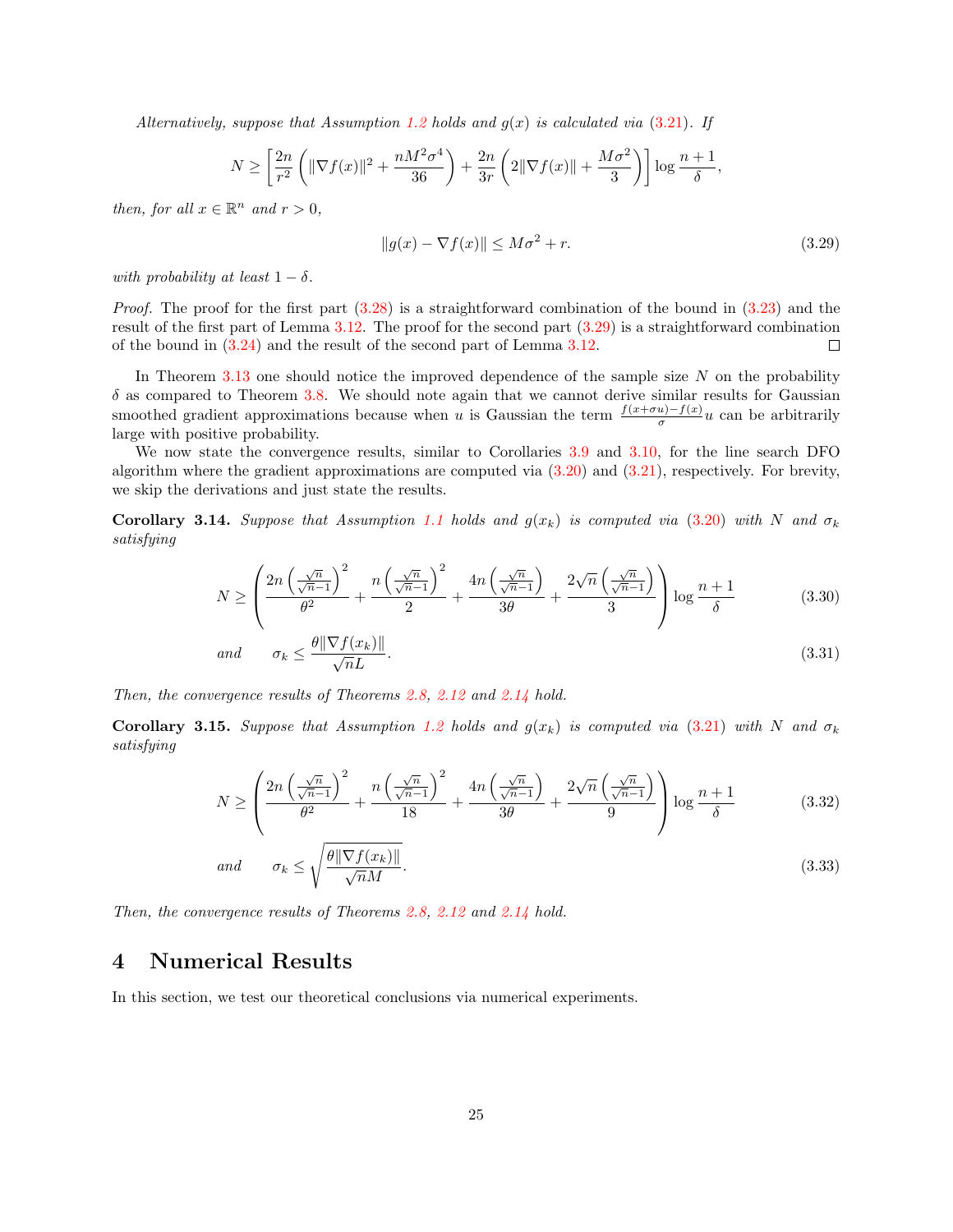#### <span id="page-26-2"></span>4.1 Gradient Approximation Accuracy

First, we compare the numerical accuracy of the gradient approximations obtained by the methods discussed in Section [3.](#page-12-0) We compare the resulting  $\theta$ , which is the relative error

<span id="page-26-1"></span><span id="page-26-0"></span>
$$
\frac{\|\nabla f(x) - g\|}{\|\nabla f(x)\|},\tag{4.1}
$$

and report the average log of the relative error, i.e.,  $\log_{10} \theta$ . Theory dictates that an optimization algorithm will converge if  $\log_{10} \theta$  is negative, bounded away from zero, with sufficiently high probability.

Gradient estimation on a synthetic function We first conduct tests on a synthetic function,

$$
f(x) = \left(\sum_{i=1}^{n/2} M \sin(x_{2i-1}) + \cos(x_{2i})\right) + \frac{L - M}{2n} x^T 1_{n \times n} x,
$$
\n(4.2)

where n is an even number denoting the input dimension,  $1_{n\times n}$  denotes an n by n matrix of all ones, and  $L > M > 0$ . We approximate the gradient of f at the origin, for which  $\|\nabla f(0)\| = \sqrt{\frac{n}{2}}M$ . The Lipschitz constants for the first and second derivatives are L and max $\{M, 1\}$ , respectively. The function given in  $(4.2)$ allows us to vary all the moving components in the gradient approximations, namely, the dimension  $n$ , the Lipschitz constants L and M of the gradients and Hessians, respectively, the sampling radius  $\sigma$  and the number of samples N, in order to evaluate the different gradient approximation methods.

For linear interpolation, the directions  $\{u_i\}_{i=1}^n$  are chosen as  $u_i \sim \mathcal{N}(0, I)$  for all  $i = 1, 2, \ldots, n$ , and then normalized so that they lie in a unit ball  $u_i \leftarrow u_i/\max_{j\in\{1,\ldots,n\}} \|u_j\|$ . We illustrate the performance of the gradient approximations using 5 box plots (Figure [1\)](#page-27-0). The default values of the parameters are:  $n = 20$ ,  $M = 1, L = 2, \sigma = 0.01$ , and  $N = 4n$  (for the smoothing methods). For each box plot, we vary one of the parameters. Note, when comparing the relative errors for different values of  $M$ , the constant  $L$  is set to the same value as M. For all randomized methods, including linear interpolation,  $\nabla f(0)$  is estimated 100 times. i.e., we compute 100 realizations of  $q(0)$ .

In accordance with our theory, we see in Figure [1a](#page-27-0) that the performance of most algorithms is not affected by the dimension  $n$  as long as the number of samples is chosen appropriately. The only algorithm that is affected is interpolation; this is because as the dimension increases the matrix Q formed by the sampling directions (chosen randomly) may get more ill-conditioned. In Figure [1b,](#page-27-0) we observe that the size of  $\sigma$  has a significant effect on the deterministic methods (FFD and CFD) and LI, while it has no effect on GSG, cGSG, BSG or cBSG because, as predicted by our theory one of the error terms in the approximation does not diminish with  $σ$ . In Figure [1c,](#page-27-0) we see that having more samples improves the accuracy achieved by GSG, cGSG, BSG or cBSG. Finally, in Figures [1d](#page-27-0) and [1e,](#page-27-0) we see how the FFD and other methods get adversely affected by large L, while CFD remain immune to these changes, and that the effect is reversed with respect to changes in M.

Gradient estimation on Schittkowski functions Next, we test the different gradient approximations on the 69 functions from the Schittkowski test set [\[27\]](#page-31-8). The methods we compare are the same as in the case of the synthetic function. We computed the gradient approximations for a variety of points with diverse values for  $\nabla f(x_k)$  and local Lipschitz constants L. For each problem we generated points by running gradient descent with a fixed step size parameter  $1/L$  for either 100 iterations or until the norm of the true gradient reached a value of 10<sup>−</sup><sup>9</sup> . Since for several problems the algorithm terminated in less than 100 iterations, the actual number of points we obtained was 6509.

Table [4](#page-27-1) summarizes the results of these experiments. We show the average of the log of the relative error [\(4.1\)](#page-26-1) for 6509 points for different choices of  $\sigma$  ( $\sigma \in \{10^{-2}, 10^{-5}, 10^{-8}\}$ ), and where appropriate different choices of N. The values in bold indicate values of  $\theta < 1$ . We observe that for the smoothing methods at least 2n samples are needed to reliably obtain  $\log_{10} \theta < 0$  (or  $\theta < 1$ ). Moreover, this experiment indicates that the relative errors  $\theta$  for FFD, CFD and LI methods are significantly smaller than those obtained by the smoothing methods.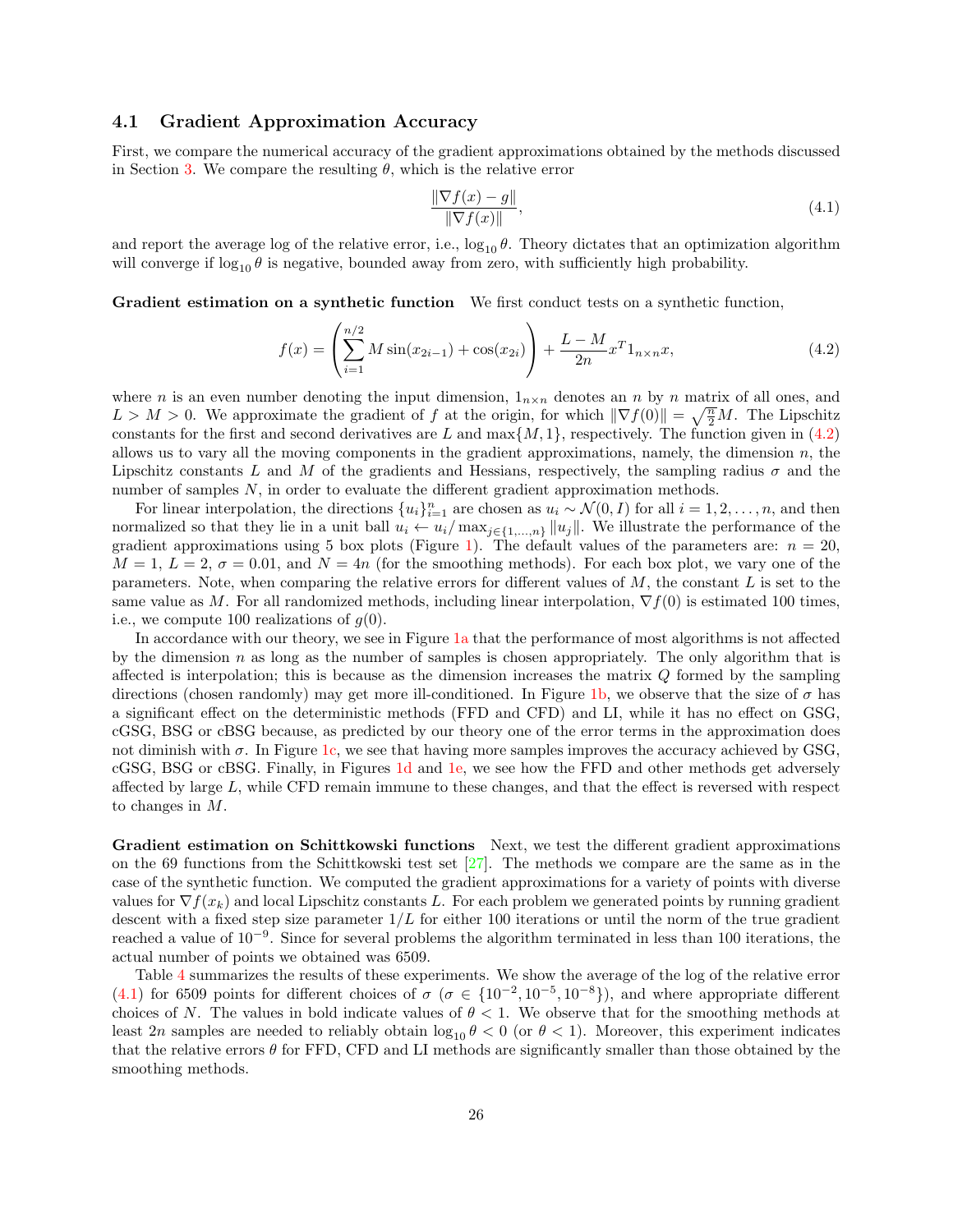<span id="page-27-0"></span>

experiments  $L = M$ .

<span id="page-27-1"></span>Figure 1: Log of relative error [\(4.1\)](#page-26-1) of gradient approximations (FFD, CFD, LI, GSG, cGSG, BSG, cBSG) with different  $n, \sigma, N, L$  and  $M$ .

|  |  |  | Table 4: Average (Log) Relative Error of Gradient Approximations for 6509 Problems. |  |  |
|--|--|--|-------------------------------------------------------------------------------------|--|--|
|  |  |  |                                                                                     |  |  |

| Approximation | $\#$ of Samples $(N)$ | $\sigma = 10^{-2}$ | $\sigma = 10^{-5}$ | $\sigma = 10^{-8}$ |
|---------------|-----------------------|--------------------|--------------------|--------------------|
| <b>FFD</b>    | $\boldsymbol{n}$      | 0.2720             | $-2.6051$          | $-5.3600$          |
| CFD           | 2n                    | $-4.0794$          | $-8.3847$          | $-7.4542$          |
| LI            | $\boldsymbol{n}$      | 0.7757             | $-2.0992$          | $-4.7714$          |
| $_{\rm GSG}$  | $\boldsymbol{n}$      | 0.7449             | 0.0979             | $-0.0254$          |
|               | 2n                    | 0.6527             | $-0.0220$          | $-0.1529$          |
|               | 4n                    | 0.5309             | $-0.1580$          | $-0.2988$          |
|               | 8n                    | 0.4020             | $-0.3023$          | $-0.4486$          |
| $_{\rm cGSG}$ | 2n                    | 0.1219             | $-0.0453$          | $-0.0403$          |
|               | 4n                    | 0.0022             | $-0.1761$          | $-0.1796$          |
|               | 8n                    | $-0.1159$          | $-0.3209$          | $-0.3136$          |
|               | 16n                   | $-0.2387$          | $-0.4649$          | $-0.4598$          |
| $_{\rm BSG}$  | $\boldsymbol{n}$      | 0.6785             | 0.0193             | $-0.1220$          |
|               | 2n                    | 0.5363             | $-0.1191$          | $-0.2542$          |
|               | 4n                    | 0.3856             | $-0.2683$          | $-0.4057$          |
|               | 8n                    | 0.2406             | $-0.4242$          | $-0.5563$          |
| cBSG          | 2n                    | 0.0375             | $-0.1388$          | $-0.1301$          |
|               | 4n                    | $-0.0984$          | $-0.2750$          | $-0.2696$          |
|               | 8n                    | $-0.2258$          | $-0.4241$          | $-0.4212$          |
|               | 16n                   | $-0.3610$          | $-0.5750$          | $-0.5749$          |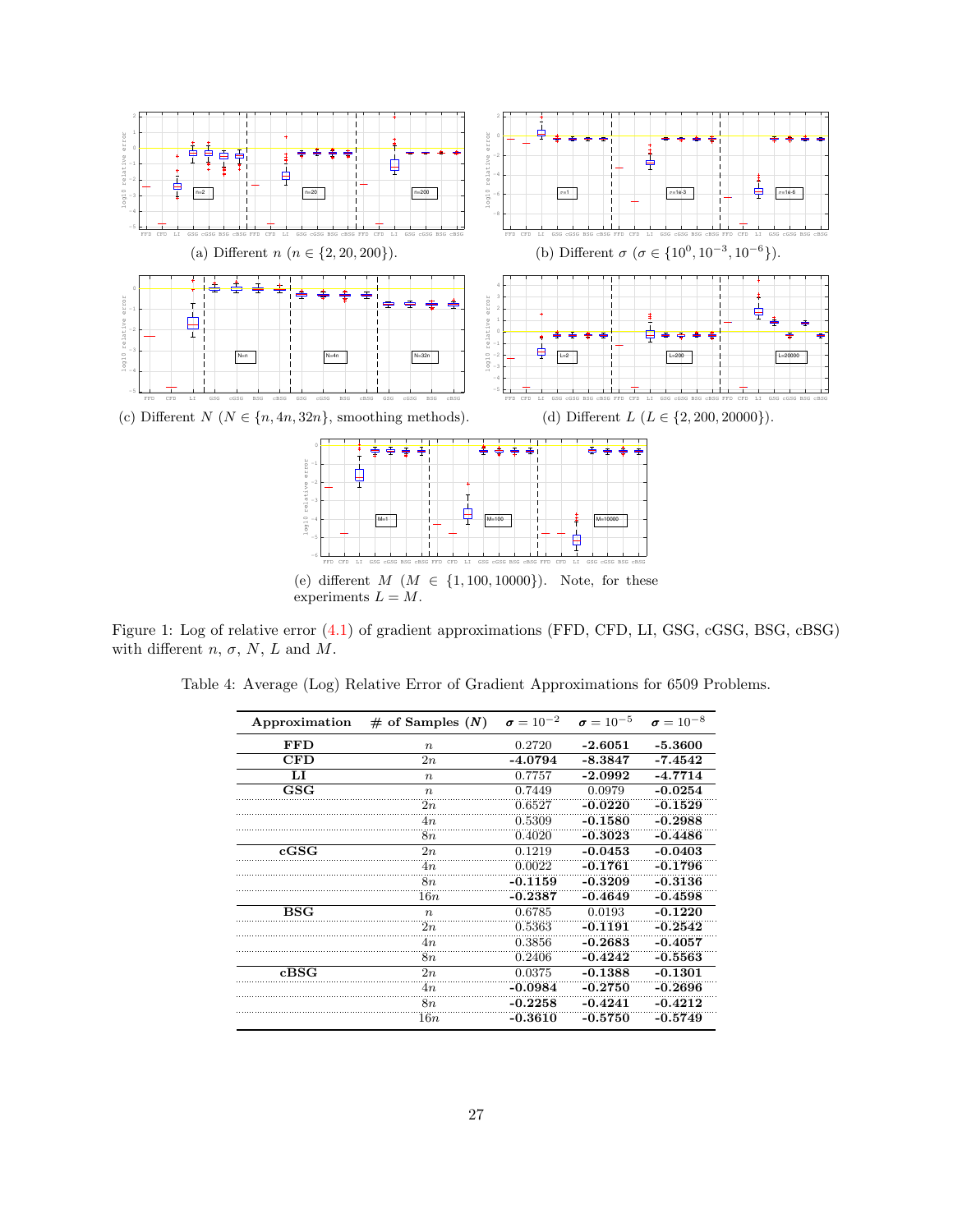### 4.2 Performance of Line Search DFO Algorithm with Different Gradient Approximations

The ability to approximate the gradient sufficiently accurately is a crucial ingredient of model based, and in particular line search, DFO algorithms. The numerical results presented in Section [4.1](#page-26-2) illustrated the merits and limitations of the different gradient approximations. In this section, we investigate how these methods perform in conjunction with a line search DFO algorithm (Algorithm [1\)](#page-5-0).

Several algorithms could be considered in this section. We focus on line search DFO algorithms that either compute steepest descent search directions  $(d_k = -g(x_k))$  or L-BFGS search directions  $(d_k = -H_kg(x_k))$ . Moreover, we considered both adaptive line search variants as well as variants that used a constant, tuned step size parameter. Overall, we investigated the performance of 17 different algorithms. We considered algorithms that approximate the gradient using FFD, CFD and the four smoothing methods with steepest descent or L-BFGS search directions and an adaptive line search strategy. We also considered methods that approximate the gradient using the smoothing methods with steepest descent search directions and a constant step size parameter. Finally, as a benchmark, we compared the performance of the aforementioned methods against the popular DFOTR algorithm [\[1\]](#page-29-4).

We tested the algorithms on the problems described in [\[18\]](#page-30-15) (53 problems), and illustrate the performance of the methods using performance and data profiles  $[12, 18]$  $[12, 18]$ . We first compare the performance of the best variant of each gradient approximation for different accuracy levels  $(\tau)$  (Figure [2\)](#page-28-0). We selected only the best performers among different possible variants by first comparing the variants among themselves. For example, for FFD and CFD the LBFGS variant outperformed the steepest descent variant. With regards to the smoothing methods, GSG with  $N = n$  samples per iteration and steepest descent search directions was the best performer out of all GSG methods, and BSG with  $N = 4n$  and LBFGS performed best among all BSG variants. For all the types of gradient approximations, the variants that performed the best used an adaptive step length procedure. We omit illustrations of these comparison for brevity.

<span id="page-28-0"></span>

Figure 2: Performance and data profiles for best variant of each method. Top row: performance profiles; Bottom row: data profiles.

Next, we compare the adaptive step size methods against the constant step size ones (Figures [3](#page-29-5) and [4\)](#page-29-6).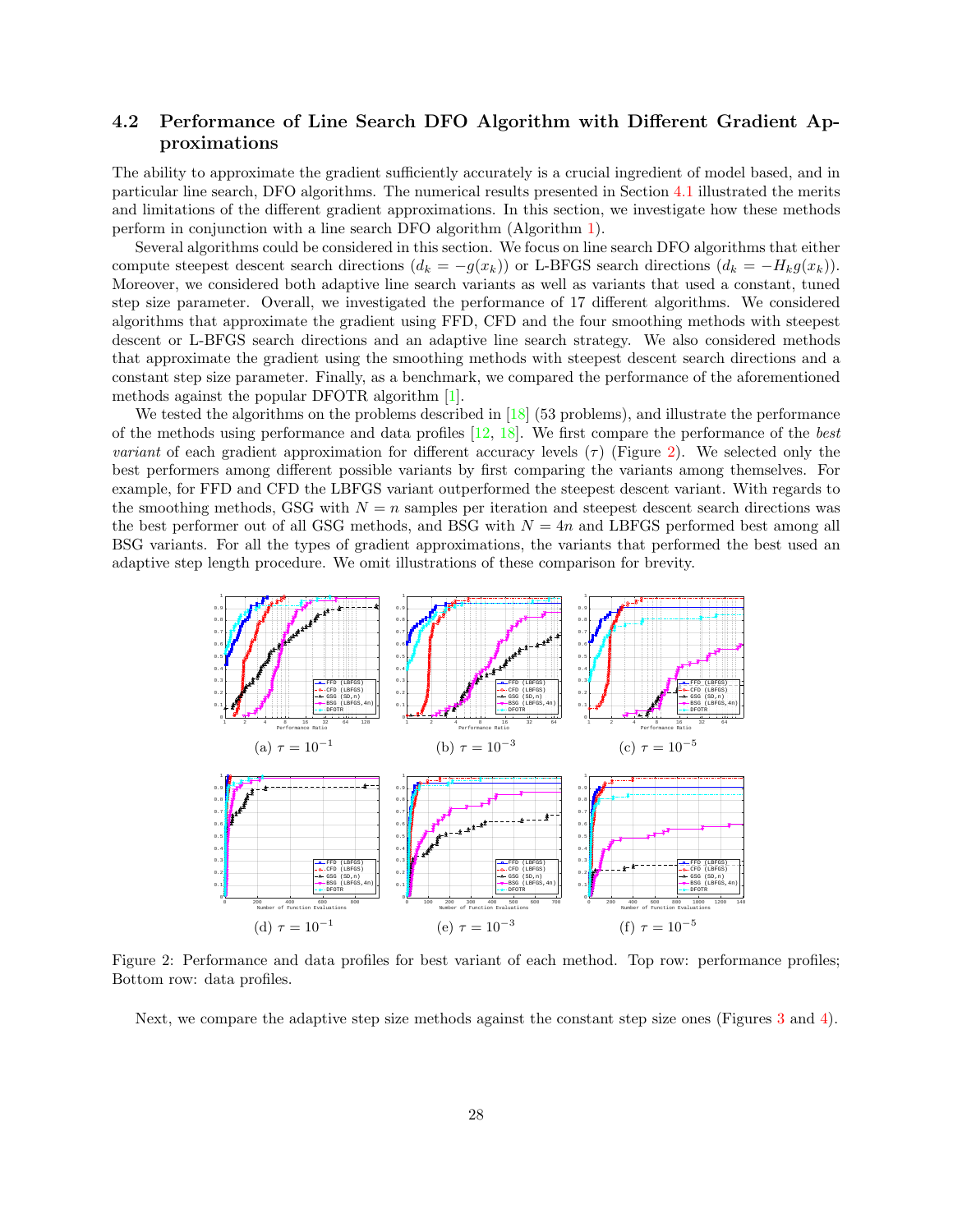<span id="page-29-5"></span>

<span id="page-29-6"></span>Figure 3: Performance profiles for Finite Difference variants with steepest descent (SD) and LBFGS search directions, and with and without a line search (LS).



Figure 4: Performance profiles for best smoothed variants with steepest descent (SD) and LBFGS search directions, and with and without a line search (LS).

## <span id="page-29-0"></span>5 Final Remarks

We have shown that several derivative-free techniques for approximating gradients provide comparable estimates under reasonable assumptions. These approximations can be used effectively in conjunction with a line search algorithm, possibly with LBFGS search directions, provided they are sufficiently accurate. The convergence rates of the resulting methods match those of methods based on exact gradients. In this paper, all of the analysis is derived for the case of smooth functions. Our theoretical results, and related numerical experiments, show that finite difference and interpolation methods are much more efficient than smoothing methods in providing good gradient approximations. However, the situation may be different in the case of noisy, nonsmooth and stochastic functions which is it the subject for follow-up research.

### References

- <span id="page-29-4"></span>[1] Afonso Bandeira, Katya Scheinberg, and Luis N Vicente. Computation of sparse low degree interpolating polynomials and their application to derivative-free optimization. Mathematical Programming, Series B, 134:223–257, 2012.
- <span id="page-29-3"></span>[2] Albert S Berahas, Richard H Byrd, and Jorge Nocedal. Derivative-free optimization of noisy functions via quasi-newton methods. SIAM Journal on Optimization, 29(2):965–993, 2019.
- <span id="page-29-2"></span>[3] Richard H Byrd, Gillian M Chin, Jorge Nocedal, and Yuchen Wu. Sample size selection in optimization methods for machine learning. Mathematical programming, 134(1):127–155, 2012.
- <span id="page-29-1"></span>[4] Richard G Carter. On the global convergence of trust region algorithms using inexact gradient information. SIAM Journal on Numerical Analysis, 28(1):251–265, 1991.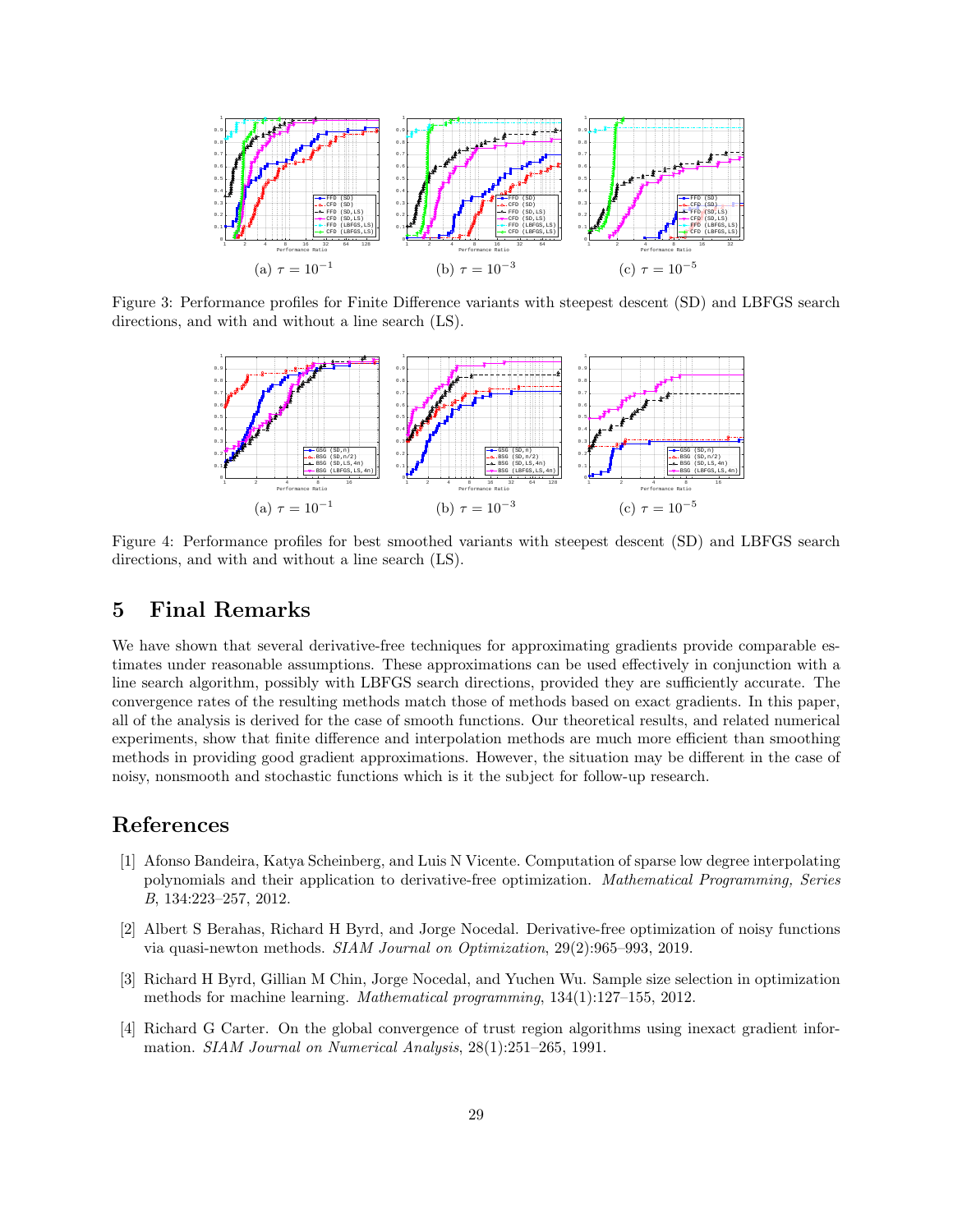- <span id="page-30-6"></span>[5] Coralia Cartis and Katya Scheinberg. Global convergence rate analysis of unconstrained optimization methods based on probabilistic models. Mathematical Programming, pages 1–39, 2018.
- <span id="page-30-14"></span>[6] Krzysztof Choromanski, Atil Iscen, Vikas Sindhwani, Jie Tan, and Erwin Coumans. Optimizing simulations with noise-tolerant structured exploration. In 2018 IEEE International Conference on Robotics and Automation (ICRA), pages 2970–2977. IEEE, 2018.
- <span id="page-30-13"></span>[7] Krzysztof Choromanski, Mark Rowland, Vikas Sindhwani, Richard E Turner, and Adrian Weller. Structured evolution and compact parameterization for scalable policy optimization. *submitted for publication*, 2018.
- <span id="page-30-10"></span>[8] Andrew R Conn, Katya Scheinberg, and Philippe L Toint. On the convergence of derivative-free methods for unconstrained optimization. In A. Iserles and M. Buhmann, editors, Approximation Theory and Optimization: Tributes to M. J. D. Powell, pages 83–108, Cambridge, England, 1997. Cambridge University Press.
- <span id="page-30-11"></span>[9] Andrew R Conn, Katya Scheinberg, and Philippe L Toint. A derivative free optimization algorithm in practice. Proceedings of the 7th AIAA/USAF/NASA/ISSMO Symposium on Multidisciplinary Analysis and Optimization, St. Louis, Missouri, September 2-4, 1998.
- <span id="page-30-12"></span>[10] Andrew R Conn, Katya Scheinberg, and Luis N Vicente. Geometry of interpolation sets in derivative free optimization. Mathematical programming, 111(1-2):141–172, 2008.
- <span id="page-30-0"></span>[11] Andrew R Conn, Katya Scheinberg, and Luis N Vicente. Introduction to Derivative-free Optimization. MPS-SIAM Optimization series. SIAM, Philadelphia, USA, 2008.
- <span id="page-30-16"></span>[12] Elizabeth D Dolan and Jorge J Moré. Benchmarking Optimization Software with Performance Profiles. Mathematical Programming, 91(2):201–213, 2002.
- <span id="page-30-2"></span>[13] Maryam Fazel, Rong Ge, Sham M Kakade, and Mehran Mesbahi. Global convergence of policy gradient methods for the linear quadratic regulator. arXiv preprint arXiv:1801.05039, 2018.
- <span id="page-30-5"></span>[14] Abraham D Flaxman, Adam Tauman Kalai, and H Brendan McMahan. Online convex optimization in the bandit setting: gradient descent without a gradient. In Proceedings of the sixteenth annual ACM-SIAM symposium on Discrete algorithms, pages 385–394. Society for Industrial and Applied Mathematics, 2005.
- <span id="page-30-9"></span>[15] C T Kelley. Implicit filtering, volume 23. SIAM, 2011.
- <span id="page-30-1"></span>[16] Jeffrey Larson, Matt Menickelly, and Stefan Wild. Derivative-free optimization methods. Submitted, 2019.
- <span id="page-30-3"></span>[17] Alvaro Maggiar, Andreas W¨achter, Irina S Dolinskaya, and Jeremy Staum. A derivative-free trust-region algorithm for the optimization of functions smoothed via gaussian convolution using adaptive multiple importance sampling. SIAM Journal on Optimization, 28(2):1478–1507, 2018.
- <span id="page-30-15"></span>[18] Jorge J Moré and Stefan M Wild. Benchmarking derivative-free optimization algorithms. SIAM Journal on Optimization, 20(1):172–191, 2009.
- <span id="page-30-7"></span>[19] Jorge J Moré and Stefan M Wild. Estimating derivatives of noisy simulations. ACM Transactions on Mathematical Software (TOMS), 38(3):19, 2012.
- <span id="page-30-8"></span>[20] Yurii Nesterov. Introductory Lectures on Convex Optimization. Kluwer Academic Publsihers, Boston, MA, 2004.
- <span id="page-30-4"></span>[21] Yurii Nesterov and Vladimir Spokoiny. Random gradient-free minimization of convex functions. Foundations of Computational Mathematics, 17(2):527–566, 2017.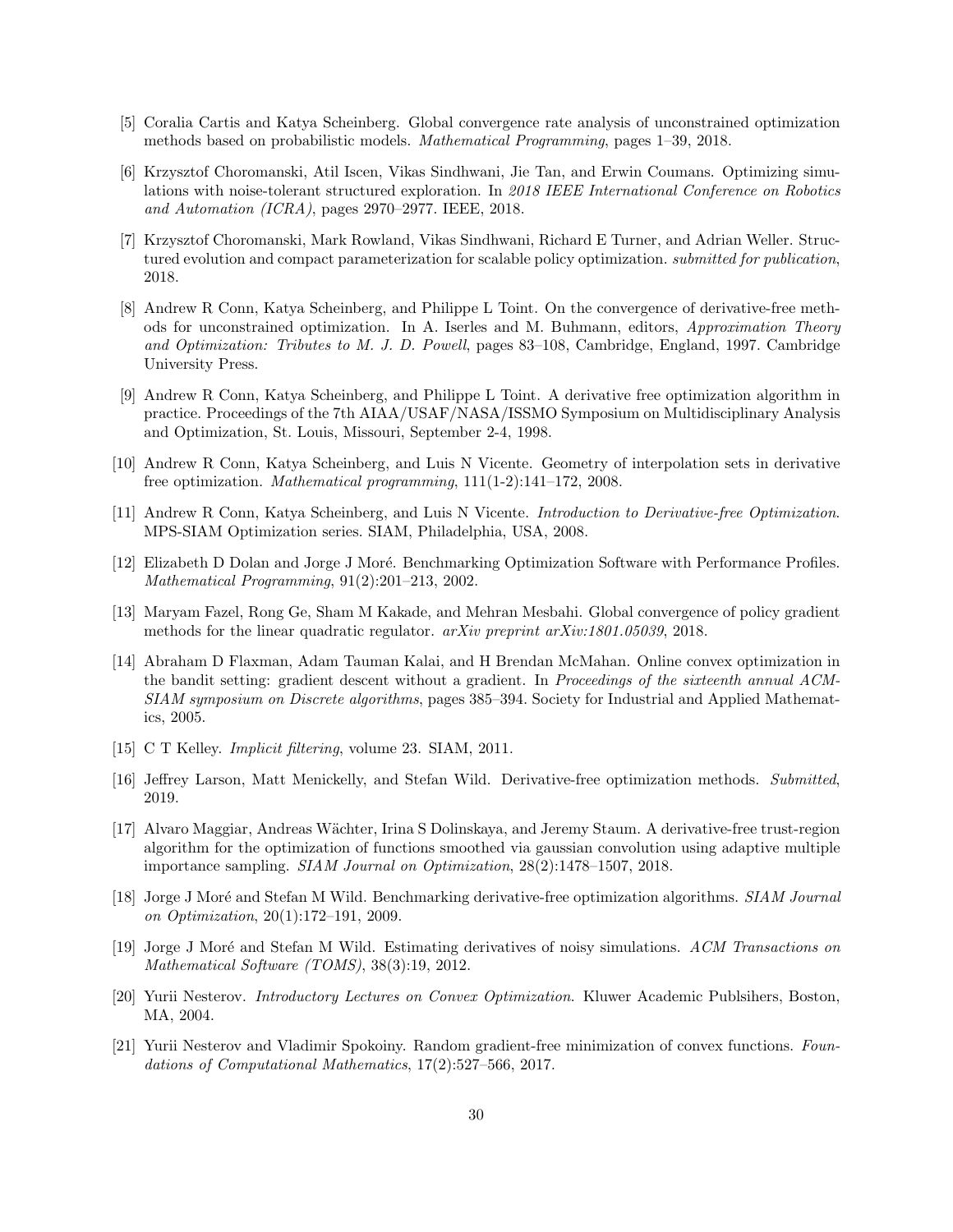- <span id="page-31-1"></span>[22] Jorge Nocedal and Stephen J Wright. Numerical Optimization. Springer Series in Operations Research. Springer, New York, NY, USA, 2nd edition, 2006.
- <span id="page-31-2"></span>[23] Courtney Paquette and Katya Scheinberg. A stochastic line search method with convergence rate analysis. arXiv preprint arXiv:1807.07994, 2018.
- <span id="page-31-3"></span>[24] Michael J D Powell. Unconstrained minimization algorithms without computation of derivatives. Bollettino delle Unione Matematica Italiana, 9:60–69, 1974.
- <span id="page-31-4"></span>[25] Michael J D Powell. The NEWUOA software for unconstrained optimization without derivatives. In Large-Scale Nonlinear Optimization, volume 83, pages 255–297. Springer, US, 2006.
- <span id="page-31-0"></span>[26] Tim Salimans, Jonathan Ho, Xi Chen, Szymon Sidor, and Ilya Sutskever. Evolution strategies as a scalable alternative to reinforcement learning. Technical Report arXiv:1703.03864, 2016.
- <span id="page-31-8"></span>[27] Klaus Schittkowski. More test examples for nonlinear programming codes, volume 282. Springer Science & Business Media, 2012.
- <span id="page-31-7"></span>[28] Nilesh Tripuraneni, Mitchell Stern, Chi Jin, Jeffrey Regier, and Michael I Jordan. Stochastic cubic regularization for fast nonconvex optimization. arXiv preprint arXiv:1711.02838, 2017.
- <span id="page-31-6"></span>[29] Daan Wierstra, Tom Schaul, Tobias Glasmachers, Yi Sun, Jan Peters, and Jürgen Schmidhuber. Natural evolution strategies. The Journal of Machine Learning Research, 15(1):949–980, 2014.
- <span id="page-31-5"></span>[30] Stefan M Wild, Rommel G Regis, and Christine A Shoemaker. ORBIT: optimization by radial basis function interpolation in trust-regions. SIAM Journal on Scientific Computing, 30(6):3197–3219, 2008.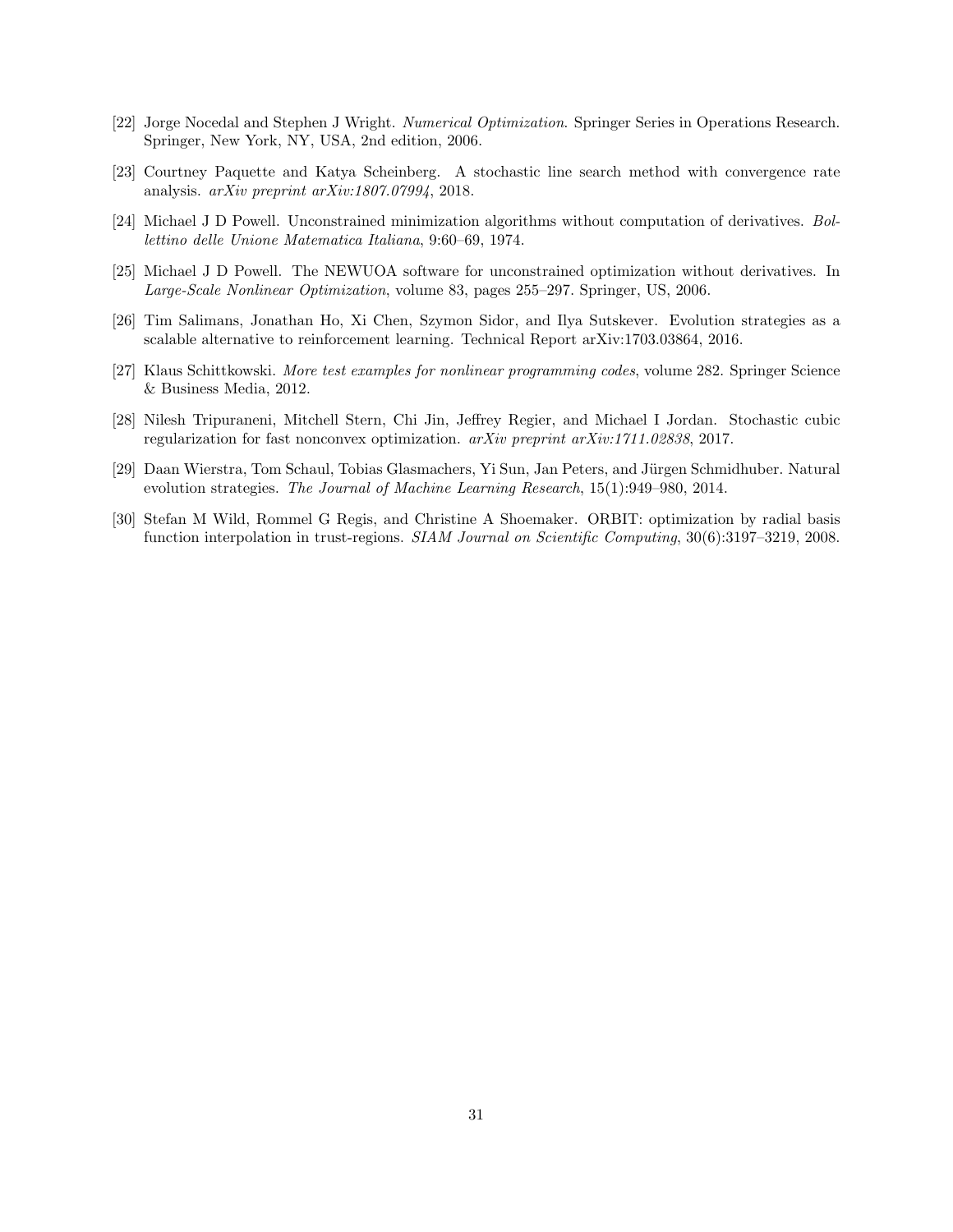# A Derivations

# <span id="page-32-0"></span>A.1 Derivation of [\(3.7\)](#page-15-4)

$$
\|\nabla F(x) - \nabla f(x)\| = \|\mathbb{E}_{u \sim \mathcal{N}(0,I)}[\nabla f(x + \sigma u)] - \nabla f(x)\|
$$
  
\n
$$
\leq \mathbb{E}_{u \sim \mathcal{N}(0,I)}[\|\nabla f(x + \sigma u) - \nabla f(x)\|]
$$
  
\n
$$
\leq L\sigma \mathbb{E}_{u \sim \mathcal{N}(0,I)}[\|u\|]
$$
  
\n
$$
= L\sigma \sqrt{2} \frac{\Gamma(\frac{n+1}{2})}{\Gamma(\frac{n}{2})}
$$
  
\n
$$
\leq \sqrt{n}L\sigma.
$$

## <span id="page-32-1"></span>A.2 Derivation of [\(3.8\)](#page-15-6)

$$
\|\nabla F(x) - \nabla f(x)\right)\| = \left\| \mathbb{E}_{u \sim \mathcal{N}(0,I)} \left[ \frac{1}{2} \nabla f(x + \sigma u) + \frac{1}{2} \nabla f(x - \sigma u) - \nabla f(x) \right] \right\|
$$
  
\n
$$
\leq \frac{1}{2} \mathbb{E}_{u \sim \mathcal{N}(0,I)} \left[ \left\| \left( \nabla f(x + \sigma u) - \nabla f(x) \right) - \left( \nabla f(x) - f(x - \sigma u) \right) \right\| \right]
$$
  
\n
$$
= \frac{1}{2} \mathbb{E}_{u \sim \mathcal{N}(0,I)} \left[ \left\| \left( \nabla^2 f(x + \xi_1 u) - \nabla^2 f(x - \xi_2 u) \right) \sigma u \right\| \right],
$$

for some  $0\leq \xi_1\leq \sigma$  and  $0\leq \xi_2\leq \sigma$  by the intermediate value theorem. Then

$$
\|\nabla F(x) - \nabla f(x)\| \le \frac{1}{2} \mathbb{E}_{u \sim \mathcal{N}(0, I)} \left[ \|\nabla^2 f(x + \xi_1 u) - \nabla^2 f(x - \xi_2 u)\| \|\sigma u\| \right]
$$
  

$$
\le \frac{1}{2} \mathbb{E}_{u \sim \mathcal{N}(0, I)} [M \| \xi_1 u + \xi_2 u \| \cdot \sigma \|u\|]
$$
  

$$
= \frac{1}{2} \mathbb{E}_{u \sim \mathcal{N}(0, I)} \left[ |\xi_1 + \xi_2| \cdot \|u\|^2 M \sigma \right]
$$
  

$$
\le nM\sigma^2.
$$

## <span id="page-32-2"></span>A.3 Derivation of [\(3.23\)](#page-21-7)

$$
\|\nabla F(x) - \nabla f(x)\| = \|\mathbb{E}_{u \sim \mathcal{U}(\mathcal{B}(0,1))}[\nabla f(x + \sigma u)] - \nabla f(x)\|
$$
  
\n
$$
\leq \mathbb{E}_{u \sim \mathcal{U}(\mathcal{B}(0,1))}[\|\nabla f(x + \sigma u) - \nabla f(x)\|]
$$
  
\n
$$
\leq L\sigma \mathbb{E}_{u \sim \mathcal{U}(\mathcal{B}(0,1))}[\|u\|]
$$
  
\n
$$
\leq L\sigma.
$$

## <span id="page-32-3"></span>A.4 Derivation of [\(3.24\)](#page-21-8)

$$
\|\nabla F(x) - \nabla f(x)\| = \left\| \mathbb{E}_{u \sim \mathcal{U}(\mathcal{B}(0,1))} \left[ \frac{1}{2} \nabla f(x + \sigma u) + \frac{1}{2} \nabla f(x - \sigma u) - \nabla f(x) \right] \right\|
$$
  
\n
$$
\leq \frac{1}{2} \mathbb{E}_{u \sim \mathcal{U}(\mathcal{B}(0,1))} \left[ \| (\nabla f(x + \sigma u) - \nabla f(x)) - (\nabla f(x) - f(x - \sigma u)) \right] \right]
$$
  
\n
$$
= \frac{1}{2} \mathbb{E}_{u \sim \mathcal{U}(\mathcal{B}(0,1))} \left[ \| (\nabla^2 f(x + \xi_1 u) - \nabla^2 f(x - \xi_2 u)) \sigma u \| \right],
$$